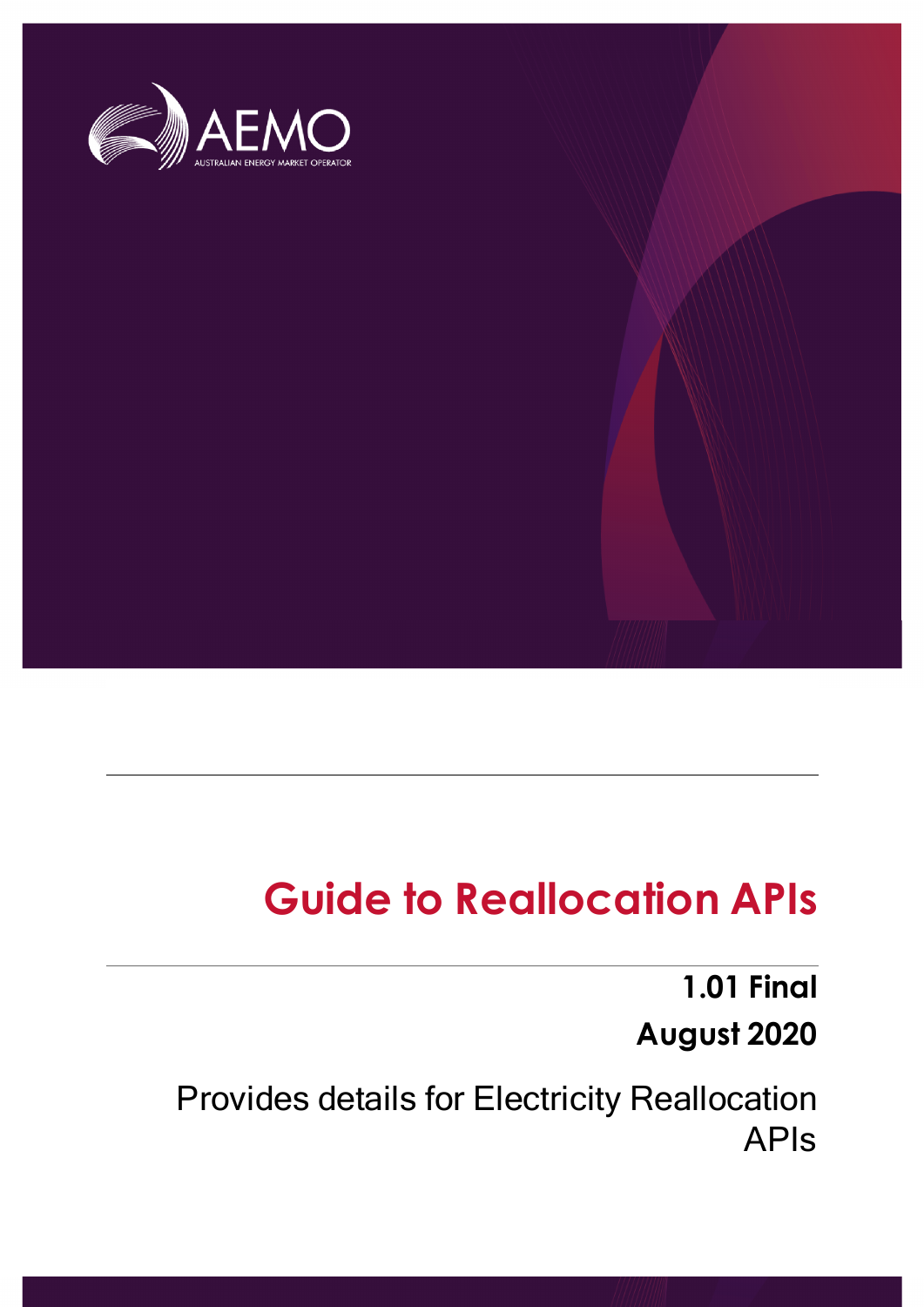## **Important Notice**

#### **PURPOSE**

This Guide to Reallocation APIs (Guide), prepared by AEMO, provides guidance for Reallocations under the National NER (Rules).

#### **NO RELIANCE OR WARRANTY**

This document does not constitute legal or business advice, and should not be relied on as a substitute for obtaining detailed advice about the National Gas or Electricity Law, the Rules or any other applicable laws, procedures or policies. While AEMO has made every effort to ensure the quality of the information in this Guide, neither AEMO, nor any of its employees, agents and consultants make any representation or warranty as to the accuracy, reliability, completeness, currency or suitability for particular purposes of that information.

#### **LIMITATION OF LIABILITY**

To the maximum extent permitted by law, AEMO and its advisers, consultants and other contributors to this Guide (or their respective associated companies, businesses, partners, directors, officers or employees) are not liable (whether by reason of negligence or otherwise) for any errors, omissions, defects or misrepresentations in this document, or for any loss or damage suffered by persons who use or rely on the information in it.

#### **TRADEMARK NOTICES**

Microsoft is a trademark of Microsoft Corporation in the United States and/or other countries. Oracle and Java are registered trademarks of Sun Microsystems, Inc. in the U.S. and other countries.

#### **DISTRIBUTION**

Available to the public.

#### **DOCUMENT IDENTIFICATION**

Business custodian: Team Lead, Prudentials IT custodian: Team Lead, Settlements and Prudential Systems Prepared by: Technology, Technical Writers and 5MS Settlements Team

#### **VERSION HISTORY**

Version 1.01. Updates the dates for the commencement of 5MS rule change. Last update: Wednesday, 19 August 2020 2:17 PM

#### **DOCUMENTS MADE OBSOLETE**

The release of this document changes any previous versions of Guide to Reallocation APIs.

#### **FEEDBACK**

Your feedback is important and helps us improve our services and products. To suggest improvements, please contact AEMO's Support Hub.

© 2020 Australian Energy Market Operator Limited.

The material in this publication may be used in accordance with the copyright permissions on AEMO's website.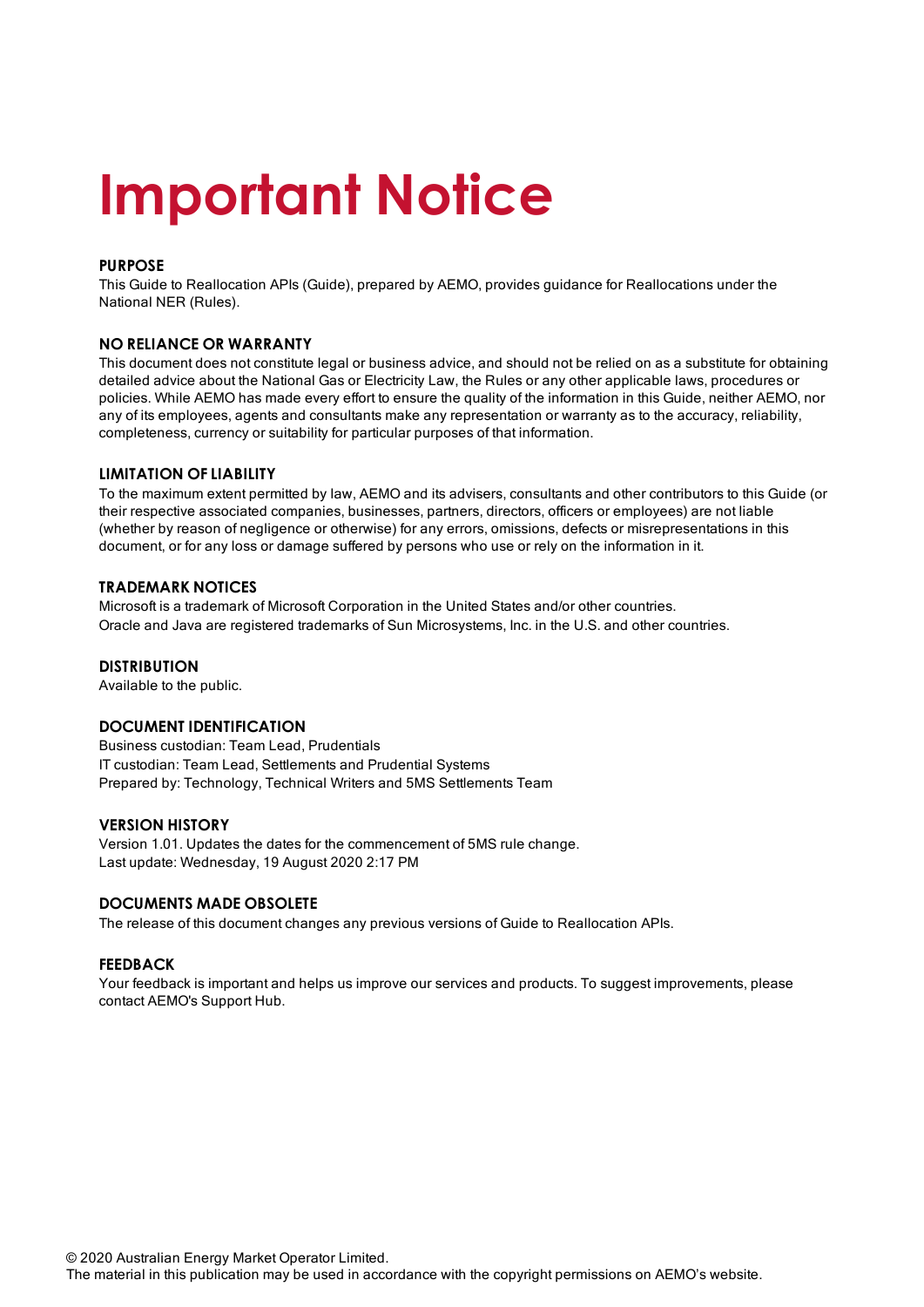## **Contents**

| aetReallocation API | 28 |
|---------------------|----|
|                     |    |
|                     |    |
|                     |    |
|                     |    |
|                     |    |
|                     |    |
|                     |    |
|                     |    |
|                     |    |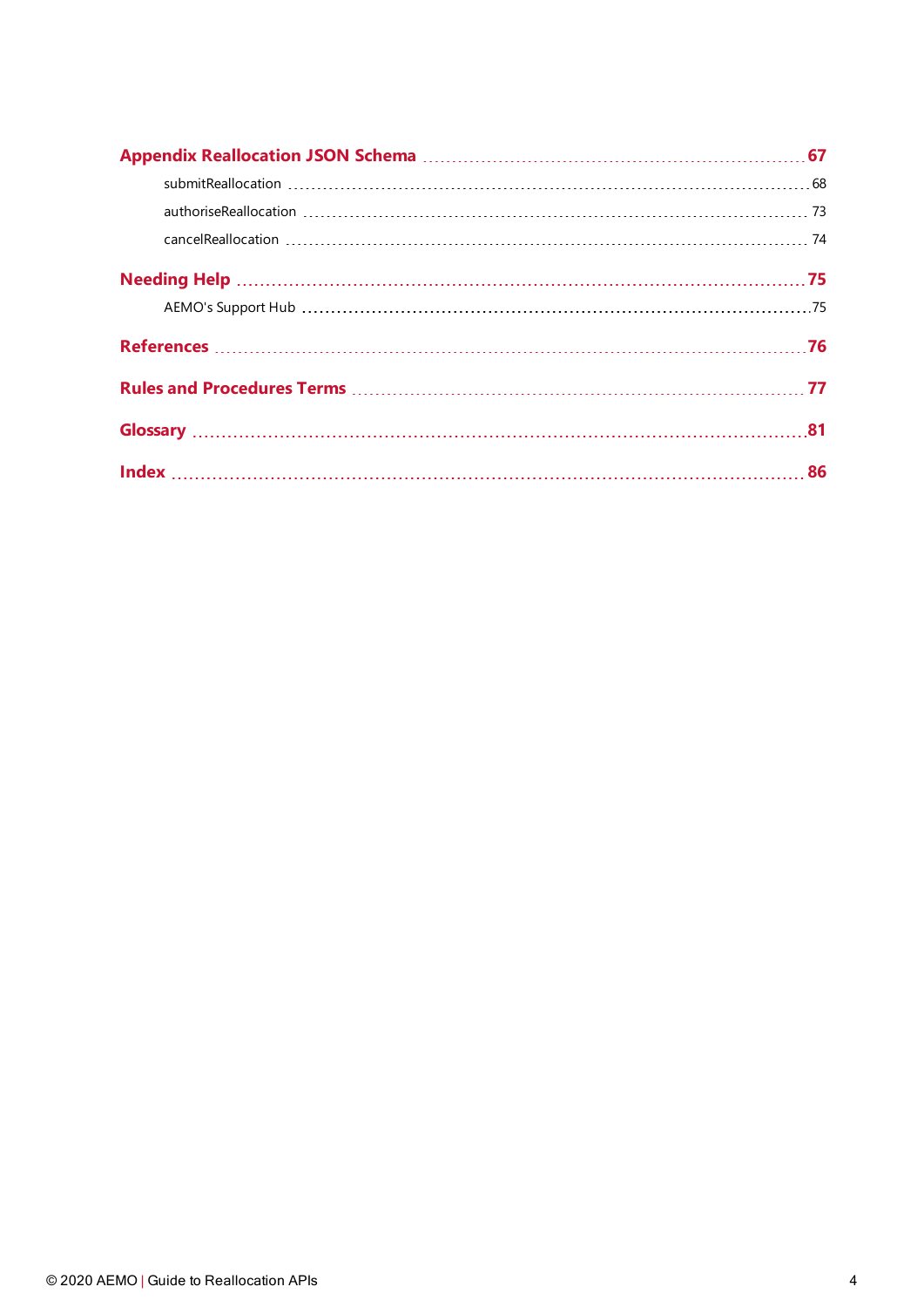## <span id="page-4-0"></span>**Introduction**

#### <span id="page-4-1"></span>**Purpose**

This guide provides instructions for Reallocations Registered Participants to use the Reallocations Request Service (Reallocations) APIs in the Energy Market Systems.

## <span id="page-4-2"></span>**Audience**

This guide is for Reallocations Registered Participants who have an executed Letter of Agreement with AEMO to use Electricity Reallocations APIs or the web portal.

Participant administrators wanting to know the user rights management (URM) entity to grant for participant users to access Electricity Reallocations are a secondary audience.

## <span id="page-4-3"></span>**Assumed Knowledge**

This guide assumes you have knowledge of:

- JSON basics
- REST API standards
- Web-based technologies
- The operating system you are using
- Connecting to AEMO's Electricity IT Systems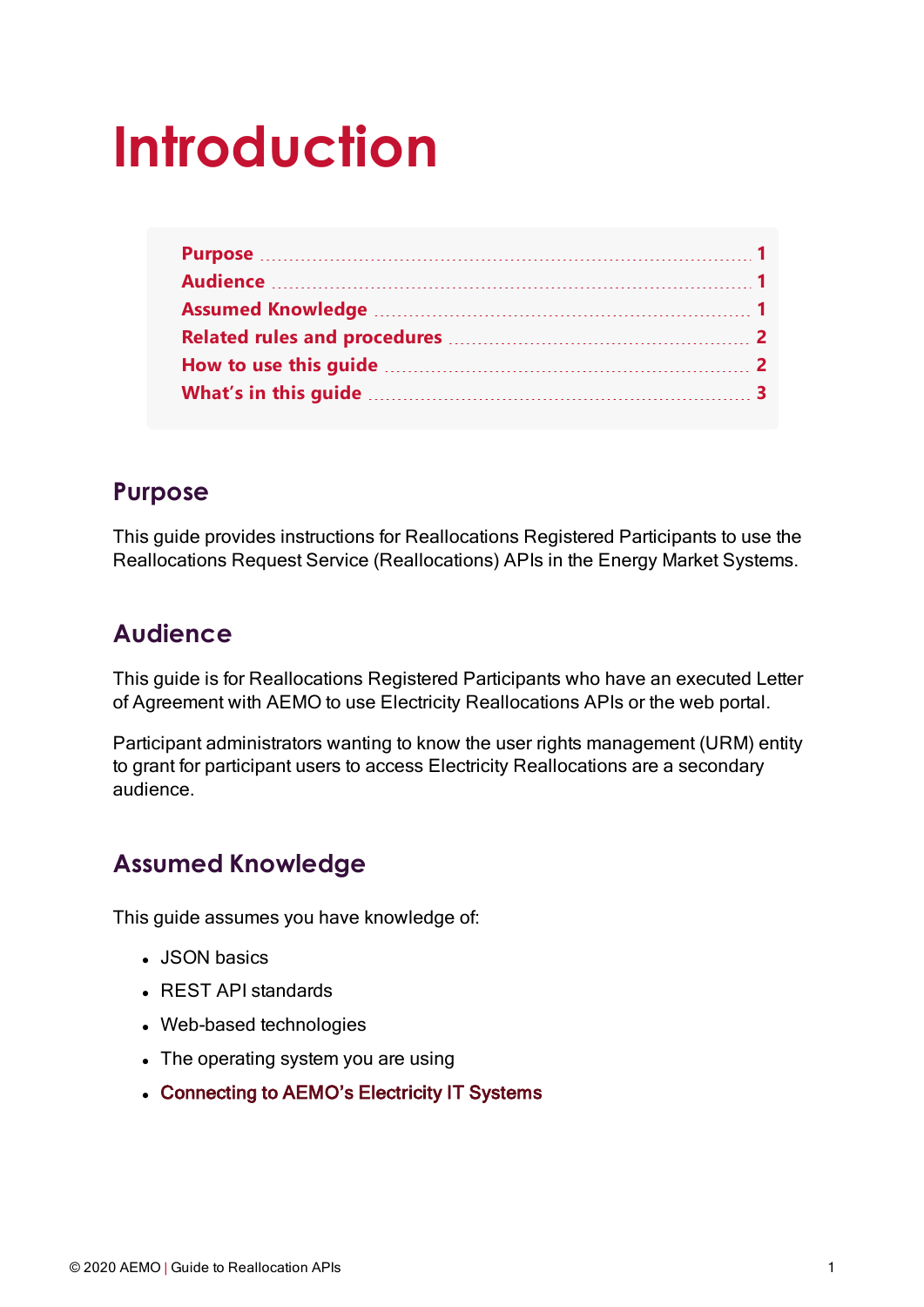## <span id="page-5-0"></span>**Related rules and procedures**

| Name                                                              | Purpose                                                                                                                                                         |
|-------------------------------------------------------------------|-----------------------------------------------------------------------------------------------------------------------------------------------------------------|
| <b>MNSP Convexity</b><br>Rule                                     | AEMC website > NER Clause 3.8.6A (e)                                                                                                                            |
| Introduction to<br><b>Market Rules</b>                            | AEMC website > NER Chapter 3                                                                                                                                    |
| Market Floor Price                                                | AEMC website $>$ NER 3.9.6                                                                                                                                      |
| Market Price Cap                                                  | AEMC website $>$ NER 3.9.4                                                                                                                                      |
| Operating<br>Procedure:<br>Mandatory<br><b>Restriction Offers</b> | AEMO website > Security and Reliability > Power System<br><b>Operating Procedures</b>                                                                           |
| Rebidding and<br>Technical<br>Parameters<br>Guideline             | https://www.aer.gov.au/wholesale-markets/market-guidelines-<br>reviews/rebidding-and-technical-parameters-guideline-<br>amendments-for-5-minute-settlement-2019 |

The following rules and procedures relate to Reallocations:

## <span id="page-5-1"></span>**How to use this guide**

- This guide is written in plain language for easy reading.
- Where there is a discrepancy between the NER, and information or a term in this document, the NER takes precedence.
- Where there is a discrepancy between the Procedures, and information or a term in this document, the Procedures take precedence.
- Text in this format indicates there is a resource on AEMO's website, for details, see References.
- Text in this format indicates a link to a related resource.
- Actions to complete in the web portal interface are bold and dark grey.
- Rules terms used throughout this guide are listed on page 1 and defined in the NER.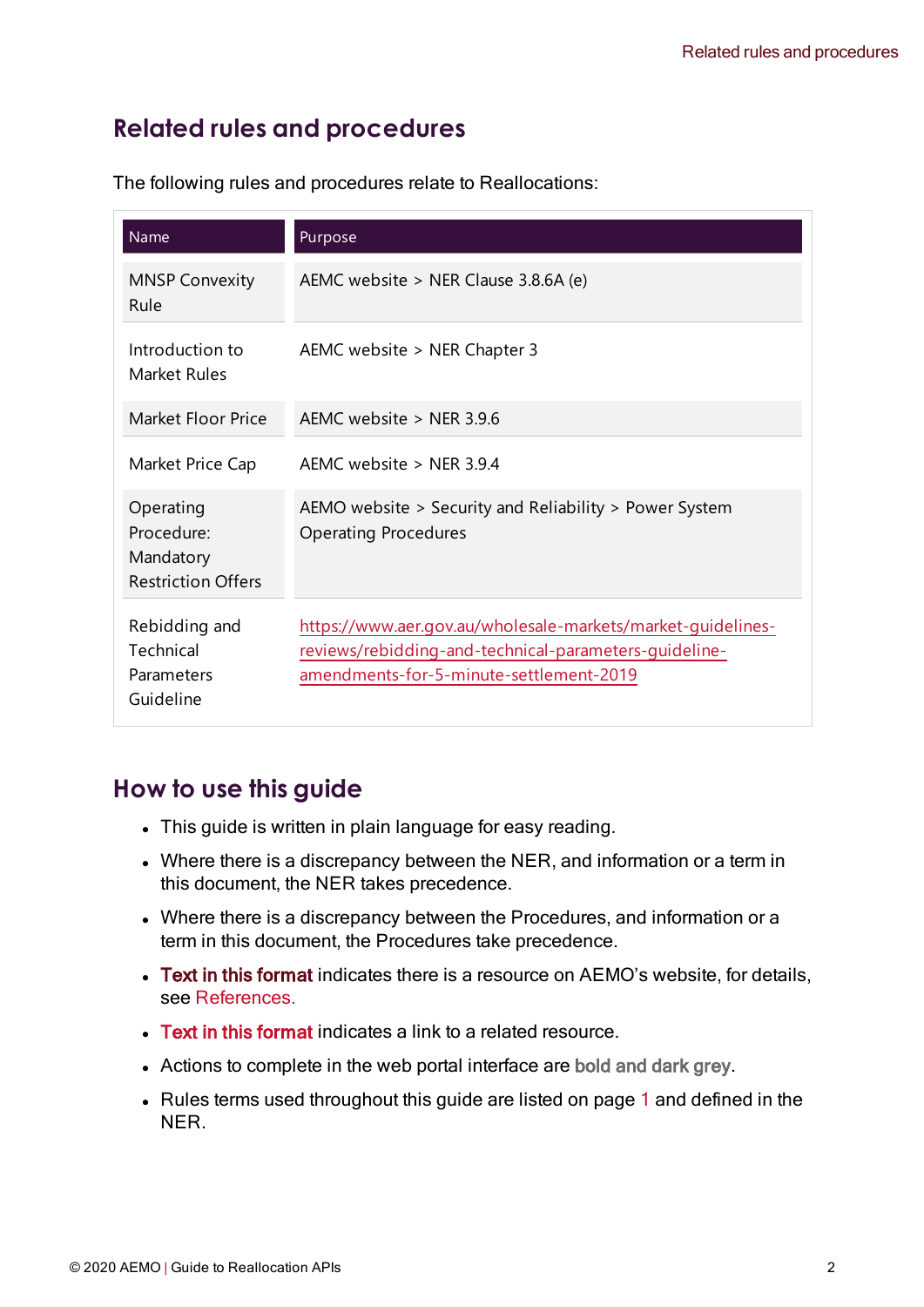- Glossary terms are capitalised and have the meanings listed against them [\(see](#page-84-0) [page](#page-84-0) 81).
- References to time are Australian Eastern Standard Time (AEST).

#### <span id="page-6-0"></span>**What's in this guide**

- Chapter 1 Need to know on page 1 explains what you need to know before you start using Reallocations.
- Chapter 2 About Electricity [Reallocation](#page-9-0) APIs on page 6 explains the Reallocations web application, who it is for, and how to access it, and how to use the common interface features such as selecting a unit ID, date and so on.
- Chapter 3 [Reallocation](#page-15-0) APIs on page 12 explains the new Reallocations APIs, validation rules, error messages, request and response structure along with examples for the APIs.
- Appendix [Reallocation](#page-70-0) JSON Schema on page 67 provides the JSON schema for the Reallocation APIs.
- Needing Help on page 1 provides information to assist participants with IT related issues, requesting assistance from AEMO, and using the Set Participant option.
- [References](#page-79-0) on page 76 contains a list of resources mentioned throughout this guide.
- [Glossary](#page-84-0) on page 81 explains the terms and abbreviations used throughout this guide.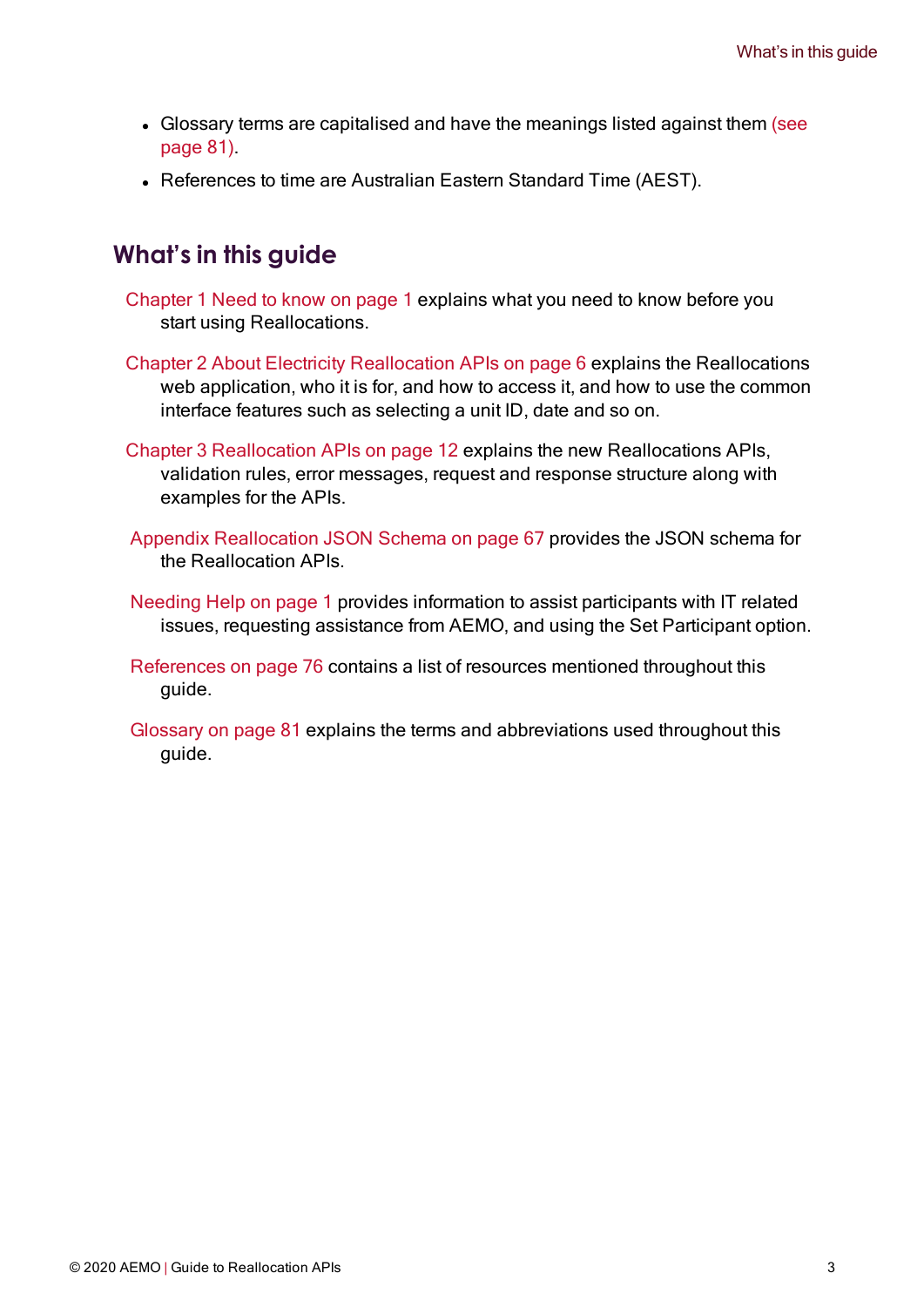## <span id="page-7-0"></span>**Chapter 1 Need to know**

| Updates to Reallocations for Five-minute Settlements  4 |  |
|---------------------------------------------------------|--|
|                                                         |  |

## <span id="page-7-1"></span>**Updates to Reallocations for Five-minute Settlements**

For five-minute settlements Reallocations, the following section lists the changes listed in the document:

- Participants can enter five-minute reallocations from the Reallocations go-live date for days after the commencement of the 5MS rule change date.
- Participants can continue to enter 30-minute reallocations from the commencement of the 5MS rule change date for days before the 5MS rule change date until the ex-post timetable allows it.
- For reallocations spanning the commencement of the 5MS rule change date, participants need to submit two separate reallocations requests:
	- One that starts on the start date and ends on 30 September 2021 with the interval length of 30-minutes.
	- $\circ$  And a second one starting on the 1 October 2021 and ends on the end date with the interval length of five-minutes.
- New Reallocation APIs that allow you to create, authorise, or cancel reallocations.
- Updated web portal and new screens for creating, viewing, and managing reallocations requests. For more information, see Guide to Electricity Reallocations.

## <span id="page-7-2"></span>**Who can use Reallocations?**

Participants having access to Reallocations include Reallocations Registered Participants (usually Market Participants and reallocators).

Only participants who have an executed Letter of Agreement with AEMO can access Reallocations:

• Participants registering as reallocators complete the Letter of Agreement during registration.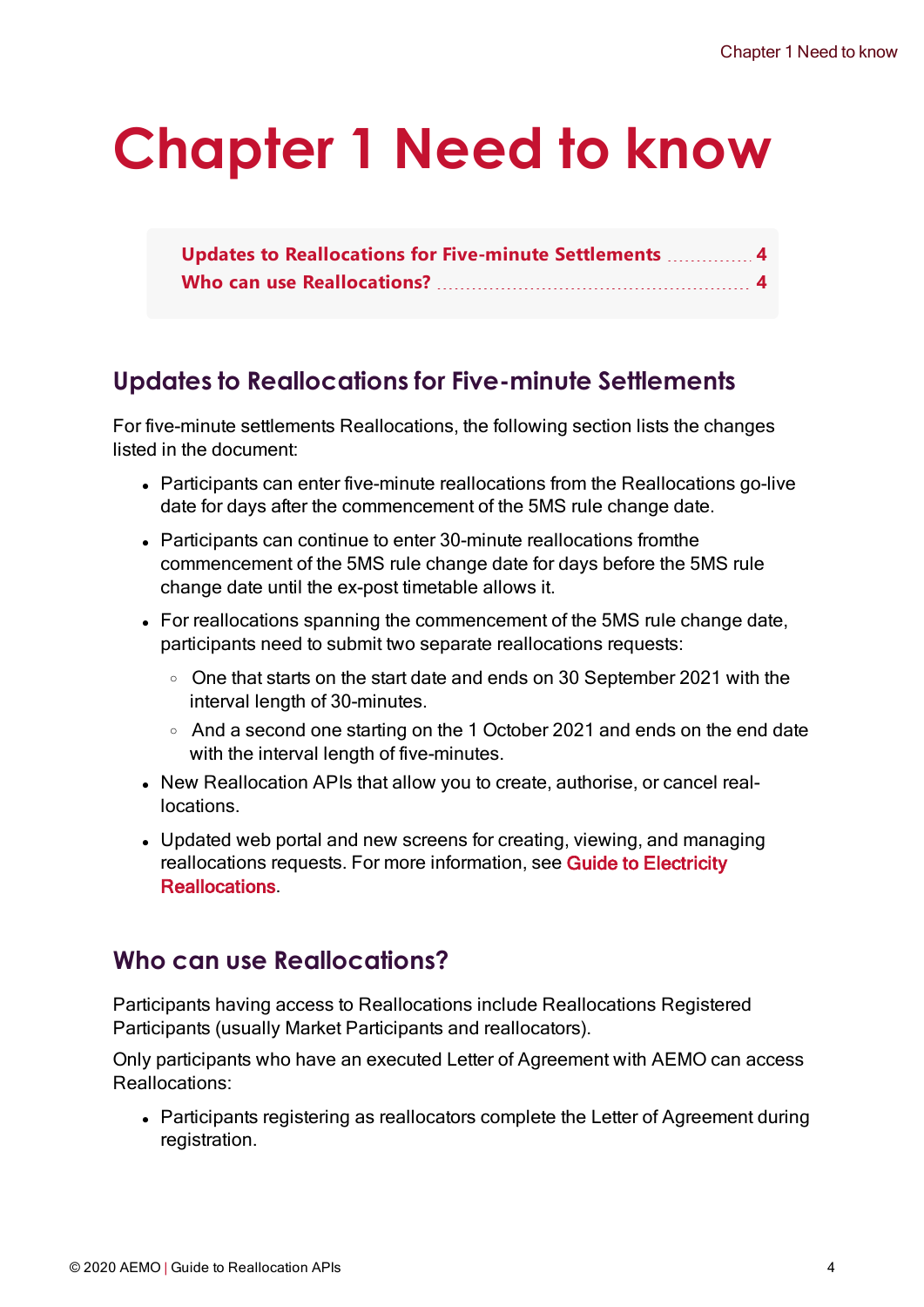- Market Participants wanting to use Reallocations can complete the Letter of Agreement found at the back of the relevant Procedure:
	- Reallocation Procedure Energy and Dollar Offset Reallocations.
	- Reallocation Procedure Swap and Option Offset Reallocations.
- Cap, floor, and swap agreement types are only available to Market Customer, Market Generator, or MNSP participant registered for these categories.

The Letter of Agreement is only required once and both parties to a Reallocation must have a signed Letter of Agreement. Once your Letter of Agreement is executed, AEMO enables Reallocations so you can submit Reallocation requests.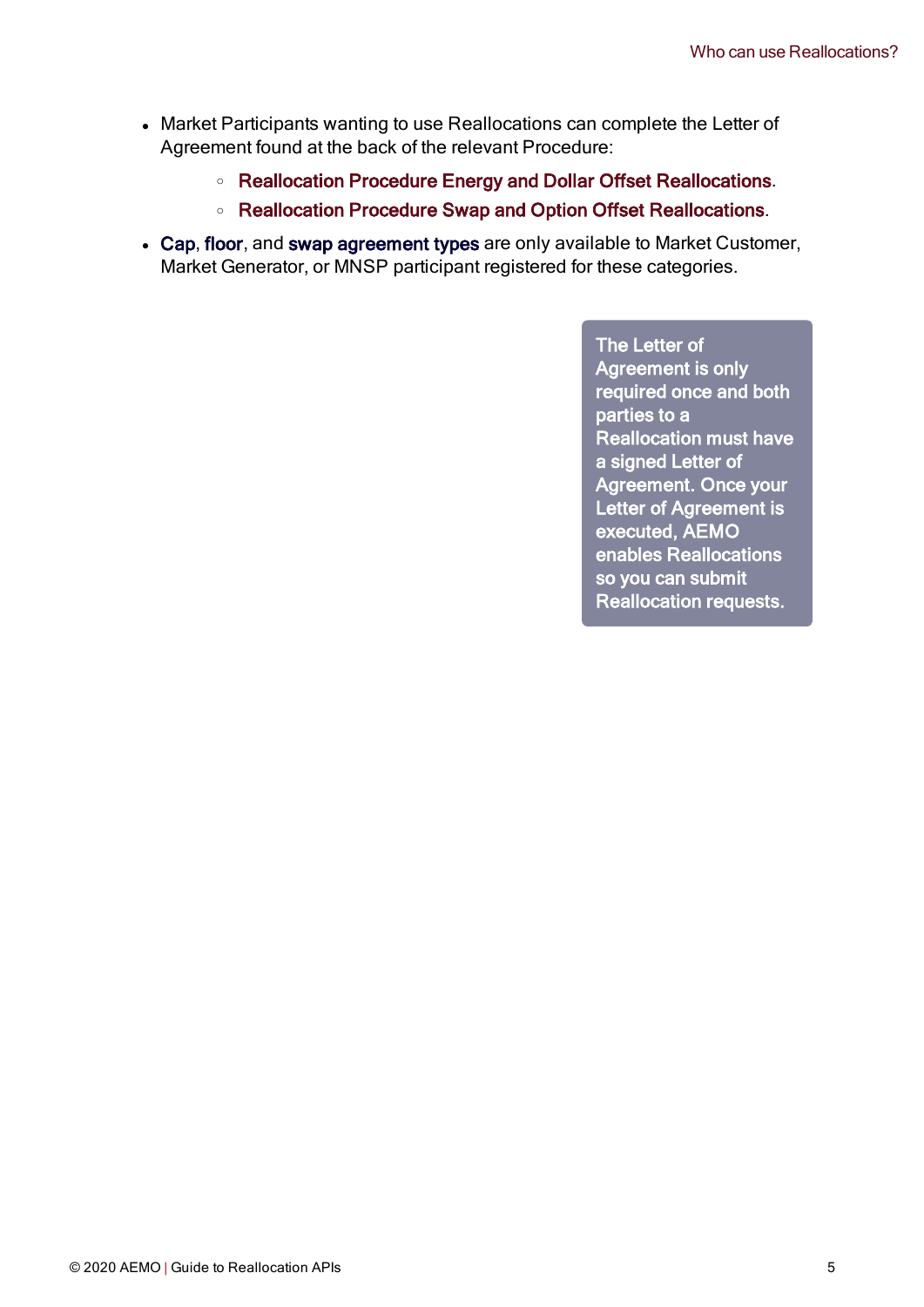# <span id="page-9-0"></span>**Chapter 2 About Electricity Reallocation APIs**

| Credentials, paths, schemas, validation, and examples  6 |  |
|----------------------------------------------------------|--|
|                                                          |  |
|                                                          |  |
|                                                          |  |
|                                                          |  |
|                                                          |  |
|                                                          |  |
|                                                          |  |
|                                                          |  |

A Reallocation Request Service (Reallocations) is a financial arrangement supported by the Rules in which two participants registered as reallocators request AEMO to make matching debits and credits to their settlement position. Reallocations is responsible for calculating the debit and credit amounts based on the contracts.

The Reallocation APIs allow you to create, authorise, cancel reallocations. You can also search and retrieve reallocations, calendars, participants, profile types, agreement types, and market price cap. For more information on creating and using reallocations using the web portal, see Guide to Electricity [Reallocations](https://aemo.com.au/-/media/files/electricity/nem/settlements_and_payments/prudentials/2019/guide-to-electricity-reallocations.pdf).

For information on access and using APIs, see Guide to AEMO's e-Hub APIs.

#### <span id="page-9-1"></span>**Credentials, paths, schemas, validation, and examples**

- For individual schemas and API paths, see Reallocations schemas.
- For details about AEMO's API standards, SSL certificates, response codes, security, and authentication details, see Guide to AEMO's APIs.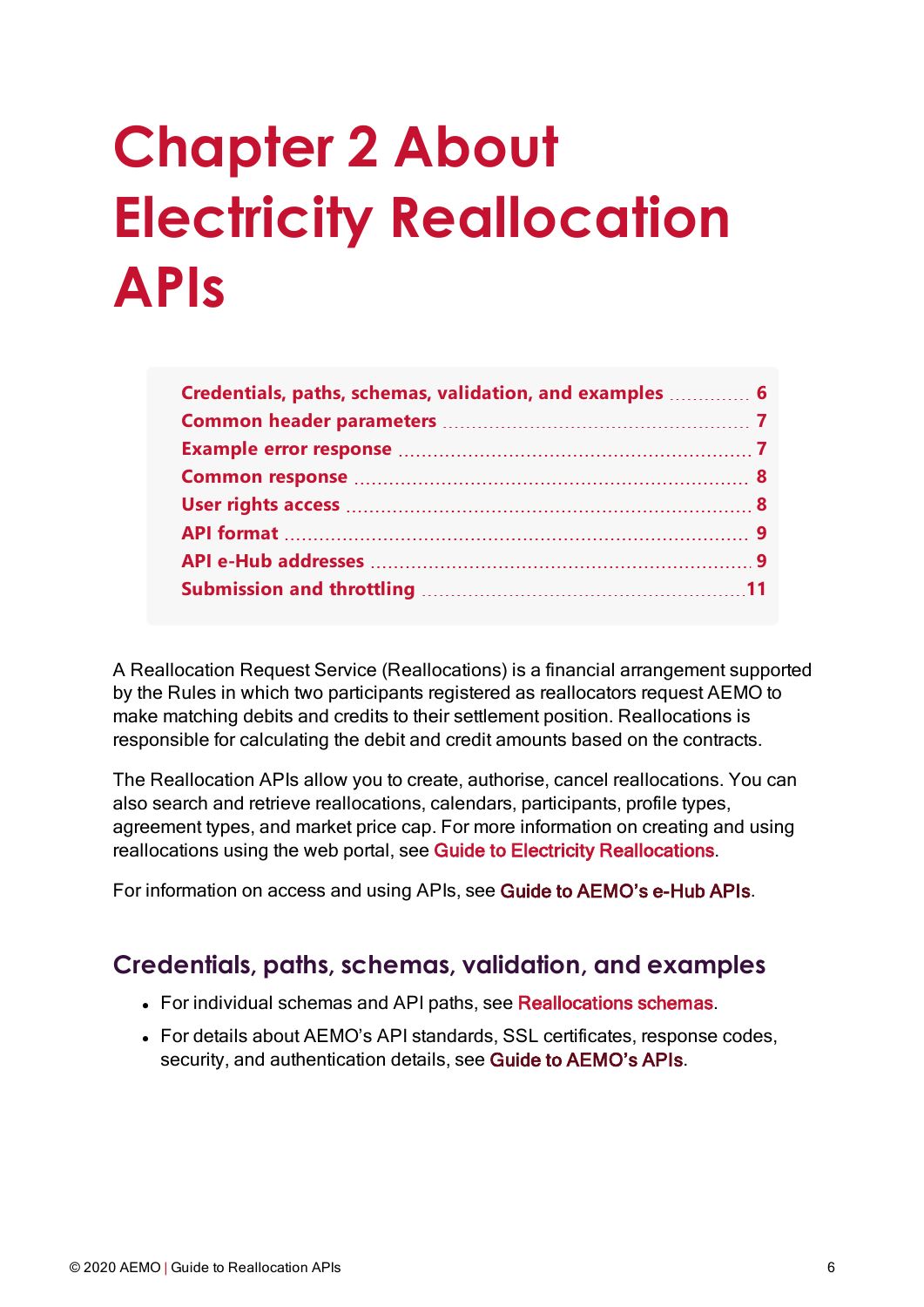## <span id="page-10-0"></span>**Common header parameters**

| Parameter                     | Required   | Format                                                                     |
|-------------------------------|------------|----------------------------------------------------------------------------|
| Content-type                  | Yes        | Text/xml                                                                   |
| Accept                        | Yes        | Text/xml                                                                   |
| Authorization                 | Yes        | Two-way SSL and basic auth - participant user<br>URM username and password |
| X-<br>initiatingParticipantID | <b>Yes</b> | Participant ID                                                             |
| X-market                      | Yes        | <b>NEM</b>                                                                 |

## <span id="page-10-1"></span>**Example error response**

```
{
"transactionId": "e7d0b3db-de42-4f38-9e26-b60bd6114367",
 "data": {
  "reallocationId": null,
  "reallocationSuccessful": false
 },
 "errors": [
  {
   "code": "ERROR_SUBMIT_REALLOCATION",
   "title": "INVALID_INDICATOR",
   "detail": "Request does not have a valid credit/debit indicator.",
   "source": null
  }
]
}
```
The title and detail changes based on which validation fails.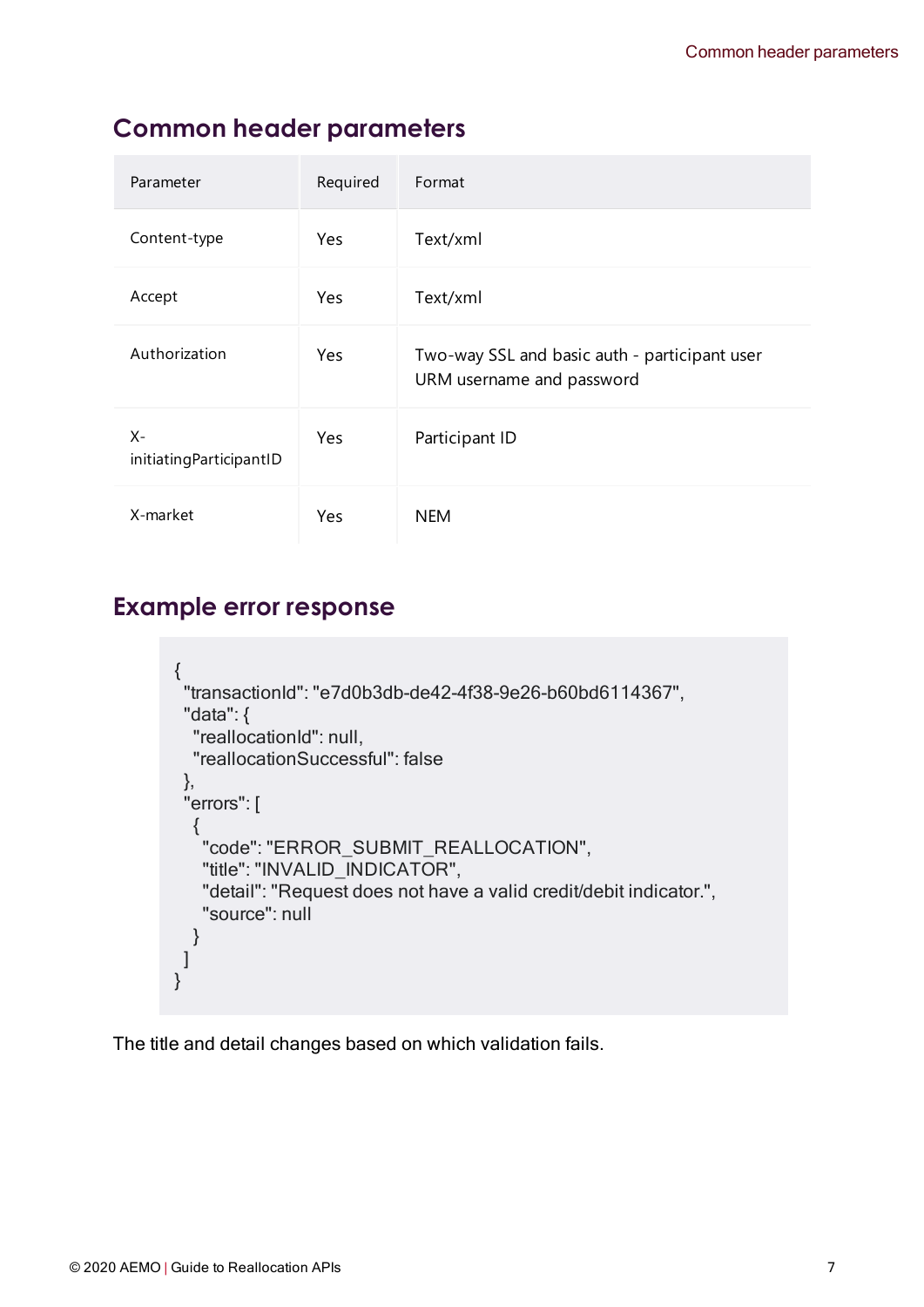## <span id="page-11-0"></span>**Common response**

| Frror Code | Description       |
|------------|-------------------|
| 200        | ΩK                |
| 422        | Invalid Indicator |
| 500        | No payload        |

## <span id="page-11-1"></span>**User rights access**

The user rights access used in the Prudential APIs, and Prudential web screens use a new URM entity:

#### • EMMS - Settlements - Reallocations

By default, this enables the read-only access. The PA needs to tick the following rights to allow you access to Reallocations in the MSATS web portal:

| Reallocations function/API        | <b>Access Rights</b> |
|-----------------------------------|----------------------|
| Submit Reallocation               | Create               |
| Authorise or Cancel Reallocations | Update               |
| All other functions               | Read                 |

The steps to set up URM rights for API access are:

- 1. If required, the Participant Administrator (PA) creates a new Participant User in MSATS.
- 2. The PA assigns the URM entity to the Participant User.

For help with user rights access, see Guide to User Rights Management.

API account passwords are reset every 90 days.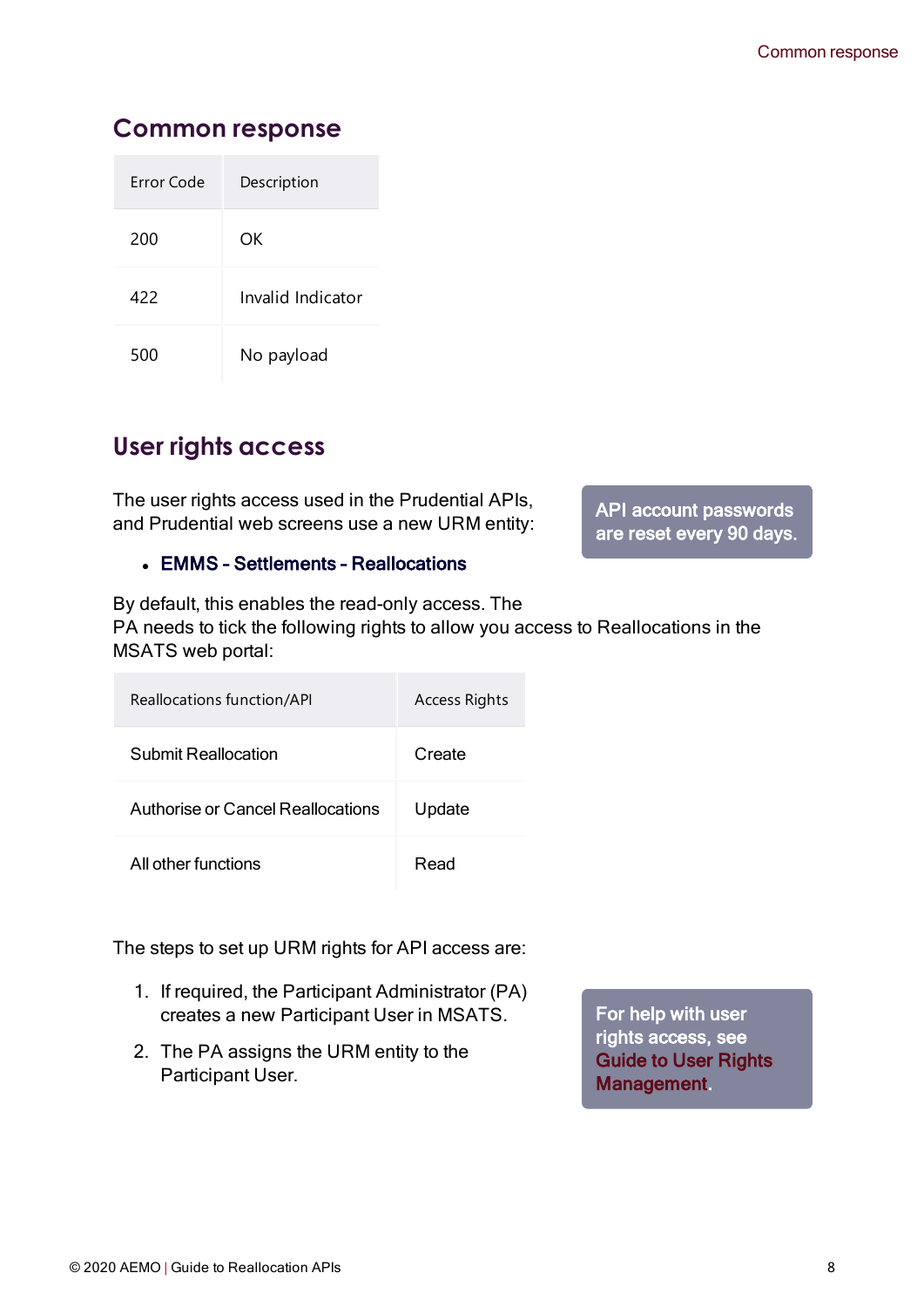## <span id="page-12-0"></span>**API format**

API URLs are in the following format:

```
https://<host>/ws/<br/>business
function>/<APIversion>/<resource>?querystring parameters
```
#### For example:

**[https://apis.prod.aemo.com.au:9319/ws/NEMWholesale/reall](https://apis.prod.aemo.com.au:9319/ws/NEMWholesale/reallocations/v1/submitReallocations) [ocations/v1/submitReallocation](https://apis.prod.aemo.com.au:9319/ws/NEMWholesale/reallocations/v1/submitReallocations)**

#### Table 1 API Definition

| Parameter                               | Description                                                                                                                                                                          |
|-----------------------------------------|--------------------------------------------------------------------------------------------------------------------------------------------------------------------------------------|
| <protocol></protocol>                   | <b>HTTPS</b>                                                                                                                                                                         |
| $<$ host $>$                            | Names the server hosting the service or an external proxy<br>Internet web service host: apis.prod.aemo.com.au:9319<br>MarketNet web service host:<br>apis.prod.marketnet.net.au:9319 |
| <business_function></business_function> | API Name - The AEMO system providing the services<br>e.g. GeneratorRecall                                                                                                            |
| <verb> <resource></resource></verb>     | Entities of a Business Function e.g. /submitReallocation                                                                                                                             |
| ?querystring<br>parameters              | Query string parameters for GET method                                                                                                                                               |

#### <span id="page-12-1"></span>**API e-Hub addresses**

API details, including Swagger files, are available via AEMO's API Portal. For more information about e-Hub APIs, see Guide to AEMO's e-Hub APIs.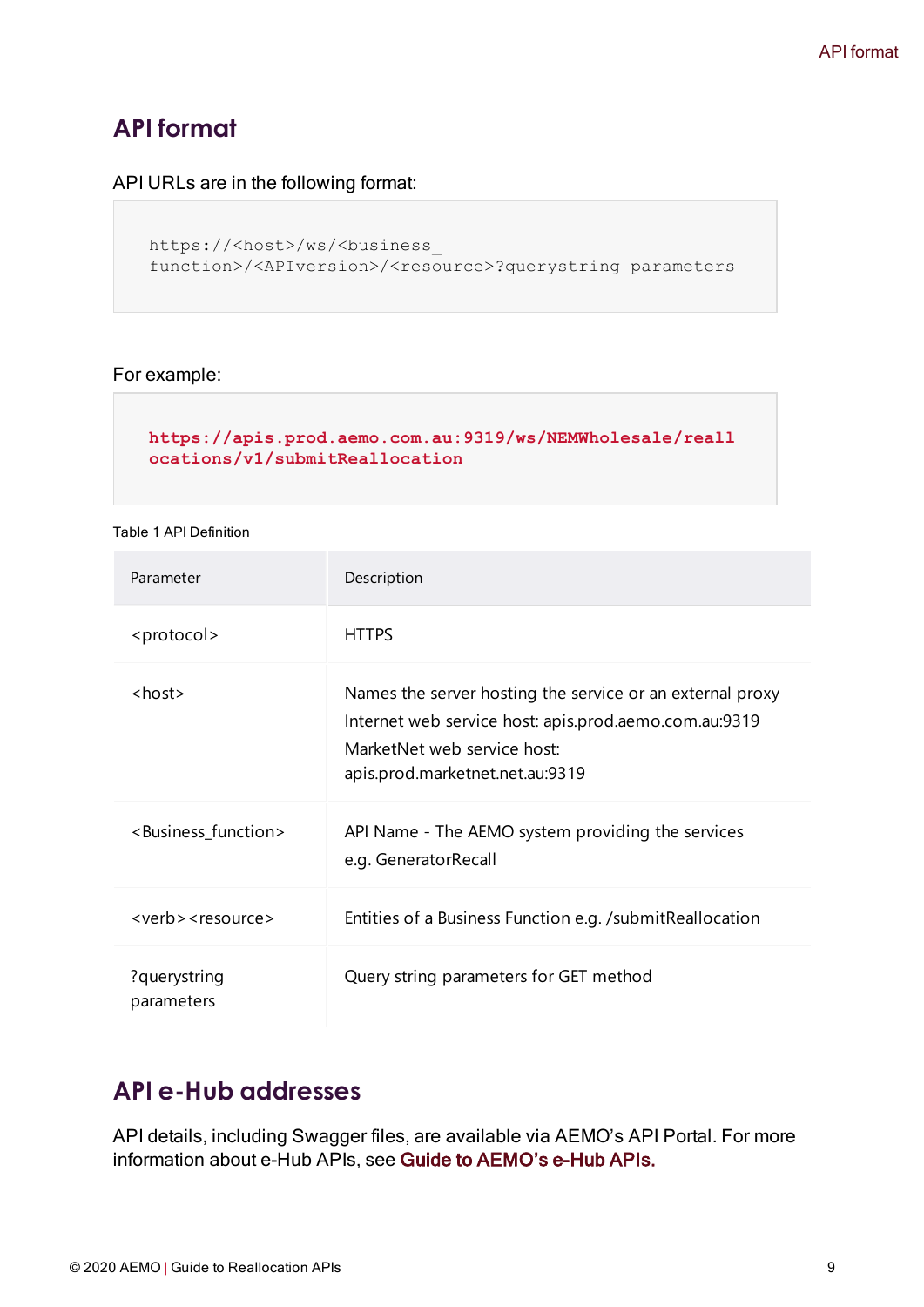#### The following AEMO API Gateways are available:

Table 2 API Gateway Addresses

| Environ<br>ment                        | <b>Internet Address</b>                                                                                              | MarketNet Address                                 |
|----------------------------------------|----------------------------------------------------------------------------------------------------------------------|---------------------------------------------------|
| 5MS<br>Staging                         | https://apis.5msstaging.aemo.c<br>om.au:9319                                                                         | https://apis.5msstaging.marketnet<br>.net.au:9319 |
| 5MS<br>Staging<br><b>API</b><br>portal | https://dev.preprod.aemo.com.<br>au<br>You need to register and sign in<br>to access the 5MS APIs in this<br>portal. | Unavailable until further notice                  |
| Pre-<br>produc<br>tion                 | https://apis.preprod.aemo.com<br>.au:9319                                                                            | https://apis.preprod.marketnet.ne<br>t.au:9319    |
| Pre-<br>produc<br>tion API<br>portal   | https://dev.preprod.aemo.com.<br>au<br>You need to register and sign in<br>to access the 5MS APIs in this<br>portal. | Unavailable until further notice                  |
| Product<br>ion                         | https://apis.prod.aemo.com.au:<br>9319                                                                               | https://apis.prod.marketnet.net.a<br>u:9319       |
| Product<br>ion.<br>API por<br>tal      | https://dev.aemo.com.au                                                                                              | Unavailable until further notice                  |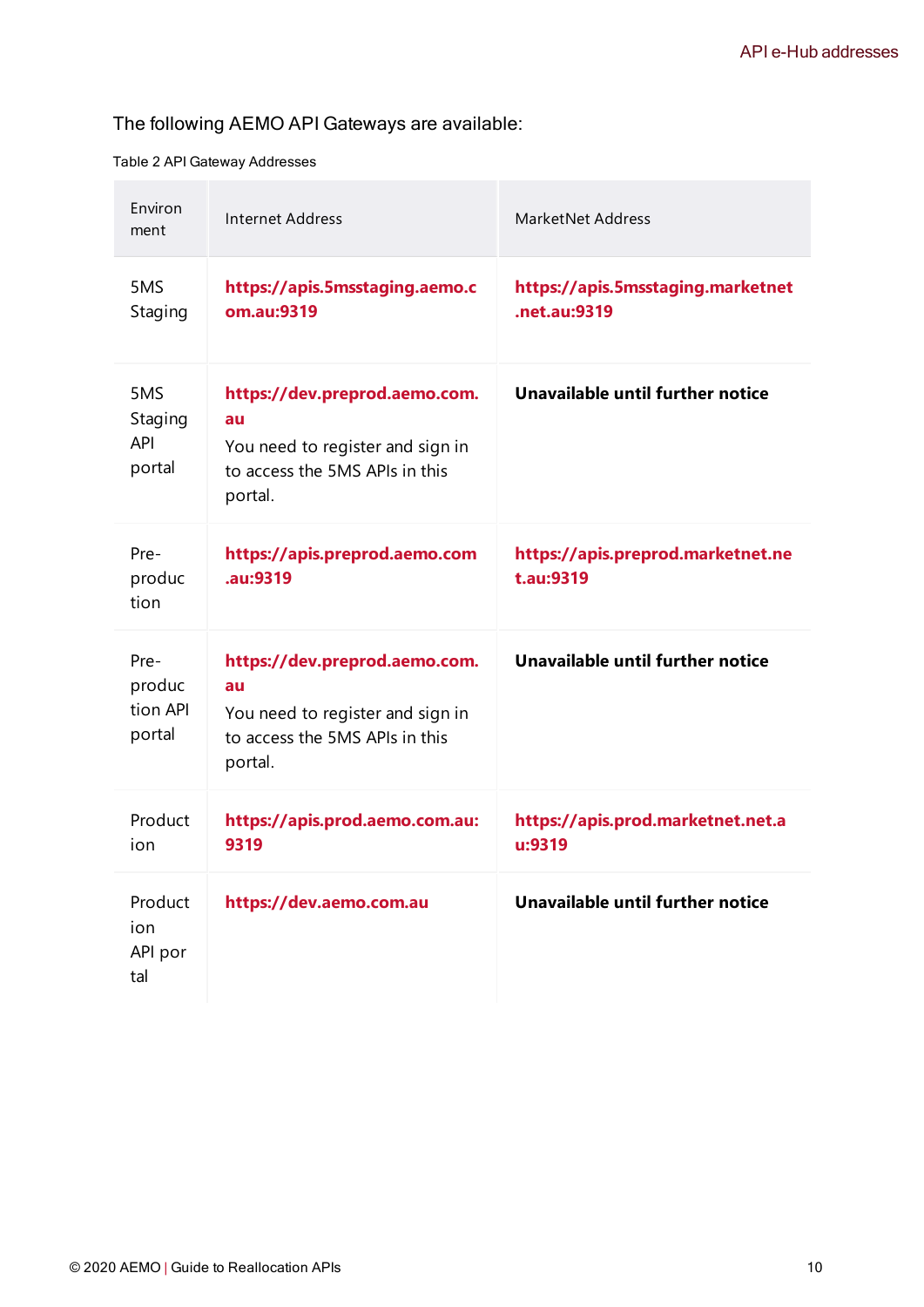## <span id="page-14-0"></span>**Submission and throttling**

| Payload size            | Object                                                                                                                              |
|-------------------------|-------------------------------------------------------------------------------------------------------------------------------------|
| Submission<br>frequency | 250 messages per minute. For any messages sent beyond the limit,<br>there is a denial of service until that one minute is complete. |
| Throttling<br>limit     | Allowed                                                                                                                             |
| Throttling<br>limit     | 1 per submission                                                                                                                    |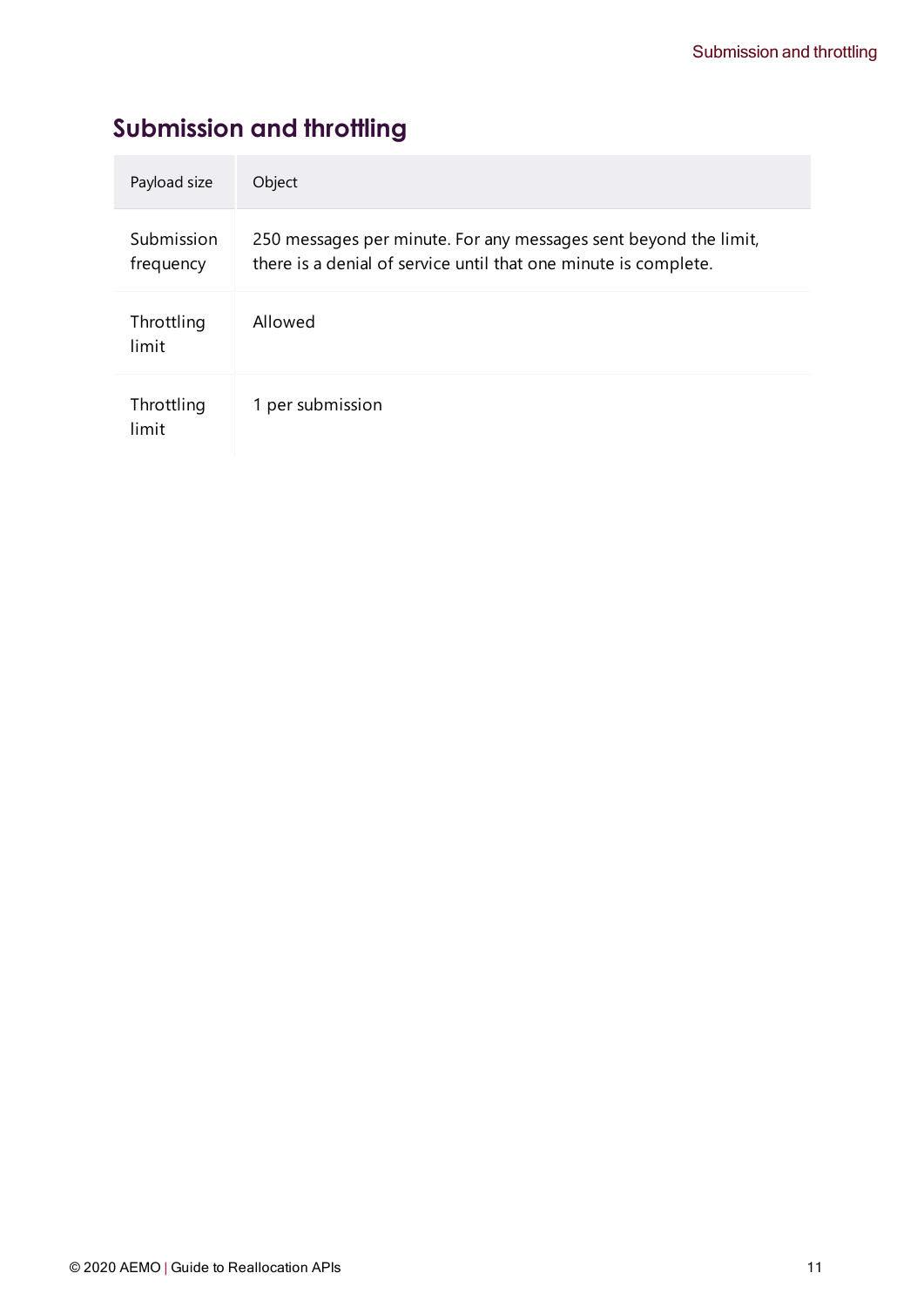# <span id="page-15-0"></span>**Chapter 3 Reallocation APIs**

| 12  |
|-----|
| 22  |
| .25 |
| .28 |
| 35  |
| .43 |
|     |
|     |
| .51 |
| 53  |
| 58  |
| 62  |
| 64  |

The following chapter lists the new Reallocations APIs, the validation rules, and the request and response structure for the Reallocations APIs.

#### <span id="page-15-1"></span>**submitReallocation API**

The submitReallocation API creates a reallocation and sets the status to SUBMIT. The API creates an ID in the format "<YYYYMMDD>.RS<NNNN>" where:

- <YYYYMMDD> is the current system date
- $\bullet$  <NNNN> is the consistently increasing sequence number for reallocations created on the specific date including leading zeros.

For example, the first reallocation submitted on April 24, 2019, would be 20190424.RS0001, and so on.

Participants cannot submit a Reallocations request for 30-minute data for dates post July 2021 after the 5MS Production date.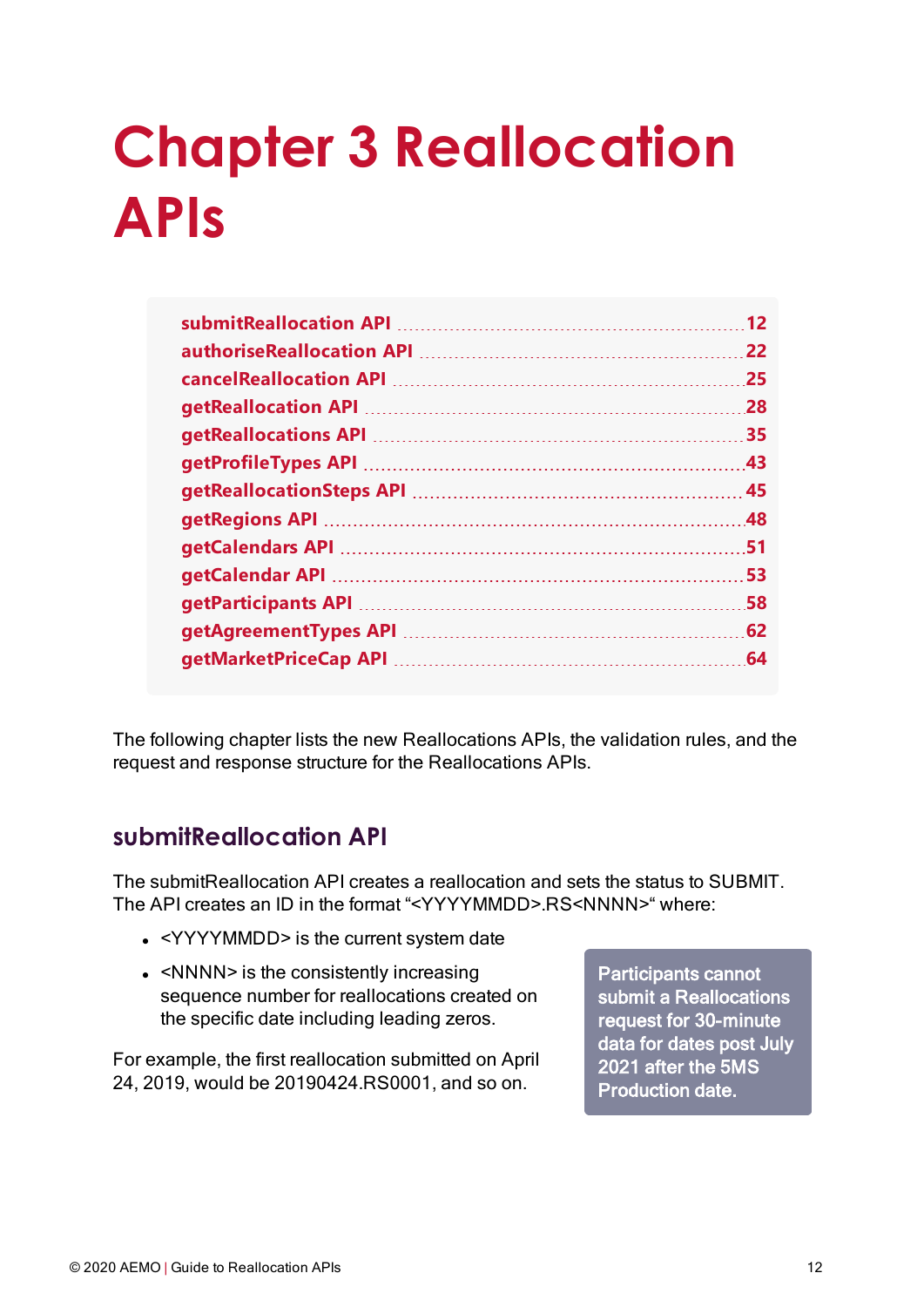## **API request/response structure**

| <b>API</b>    | submitReallocation                                                                                                                                                                                                        |
|---------------|---------------------------------------------------------------------------------------------------------------------------------------------------------------------------------------------------------------------------|
| Method        | <b>POST</b>                                                                                                                                                                                                               |
| URL           | /NEMWholesale/reallocations/v1/submitReallocation                                                                                                                                                                         |
| Header        | Standard request header attributes to include:<br>• Authorisation: Basic<br>• Content-Encoding: Should be one of [gzip, deflate,<br>compress]<br>• Accept-Encoding: Should be one or more of [qzip, deflate,<br>compress] |
| Authorisation | Participant specific                                                                                                                                                                                                      |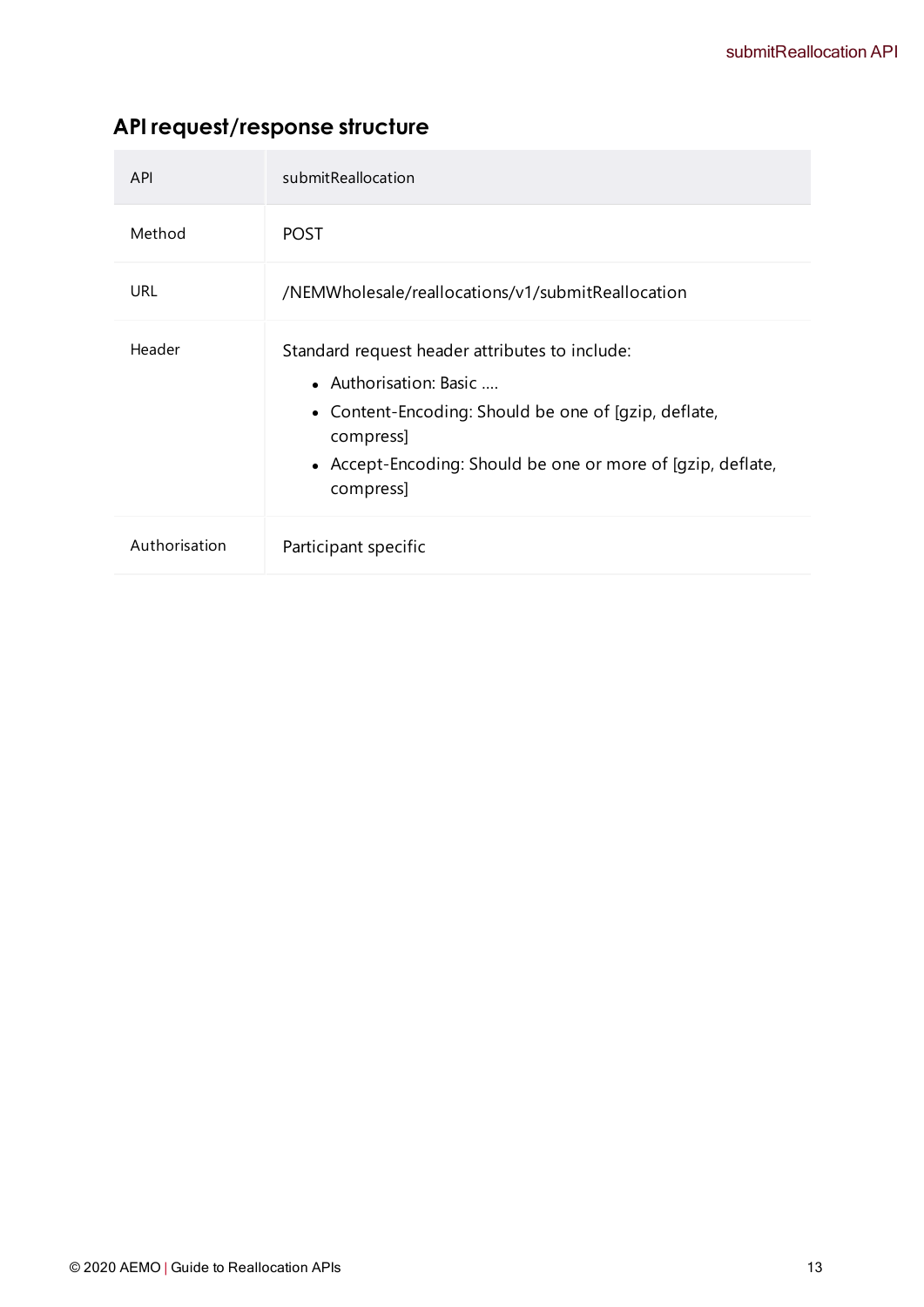#### submitReallocation API

| API                    | submitReallocation                                                                                                                                                                                                                                                                                             |
|------------------------|----------------------------------------------------------------------------------------------------------------------------------------------------------------------------------------------------------------------------------------------------------------------------------------------------------------|
| <b>Request Content</b> | Content Body:<br>{<br>"reallocation":<br>{<br>"startDate": [datetime],<br>"endDate": [datetime],<br>"submittingParticipantId": [string],<br>"counterpartyParticipantId": [string],<br>"agreementTypeId": [string],<br>"profileTypeId": [string],<br>"regionId": [string],<br>"creditDebitIndicator": [string], |
|                        | "intervalLength": [integer],<br>"submittingParticipantReference": [string],<br>"calendarId":[sting],<br>"reallocationProfile":<br>ſ<br>{<br>"periodId": [integer],<br>"reallocationValue": [decimal],<br>"nrp": [decimal, optional]                                                                            |

Success response Content Body:

© 2020 AEMO | Guide to Reallocation APIs 14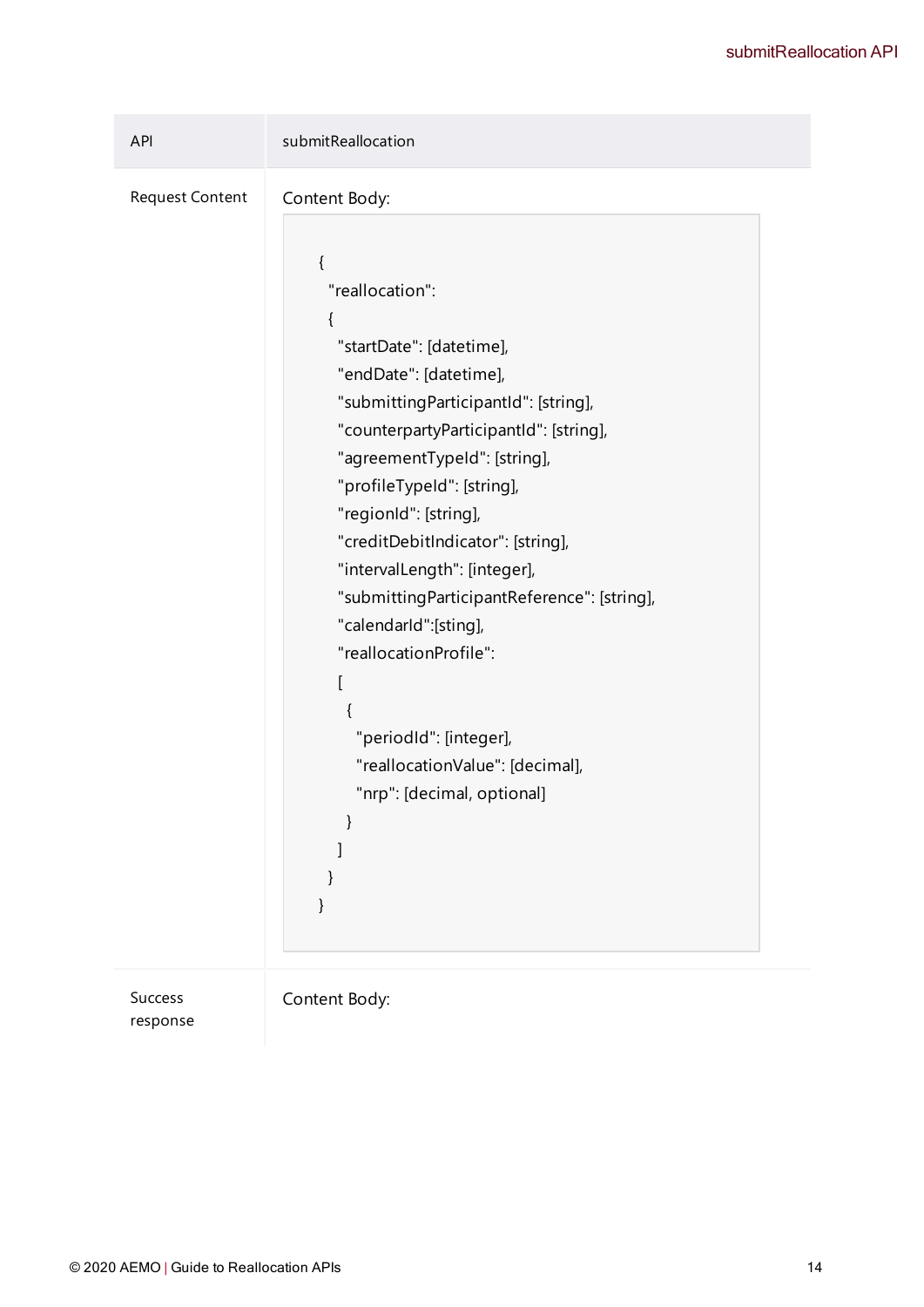| <b>API</b> | submitReallocation                                                 |
|------------|--------------------------------------------------------------------|
|            | "transactionId": [string]<br>"data":<br>"reallocationId": [string] |

In the Request content, the submitting and counterparty participant IDs are mapped to the credit and debit participant IDs as follows:

| creditDebitIndicator | creditParticipantId       | debitParticipantId        |
|----------------------|---------------------------|---------------------------|
|                      | submitting ParticipantId  | counterpartyParticipantId |
|                      | counterpartyParticipantId | submitting ParticipantId  |

#### **Parameters**

| Name      | Require<br>d | Datatype     | Description                                   | Example                          |
|-----------|--------------|--------------|-----------------------------------------------|----------------------------------|
| startDate | Υ            | Datetim<br>e | First day of the<br>reallocation<br>agreement | $2000 - 12 -$<br>31T00:00:0<br>0 |
| endDate   | Υ            | Datetim<br>e | Last day of the<br>reallocation<br>agreement  | $2020 - 12 -$<br>31T00:00:0<br>0 |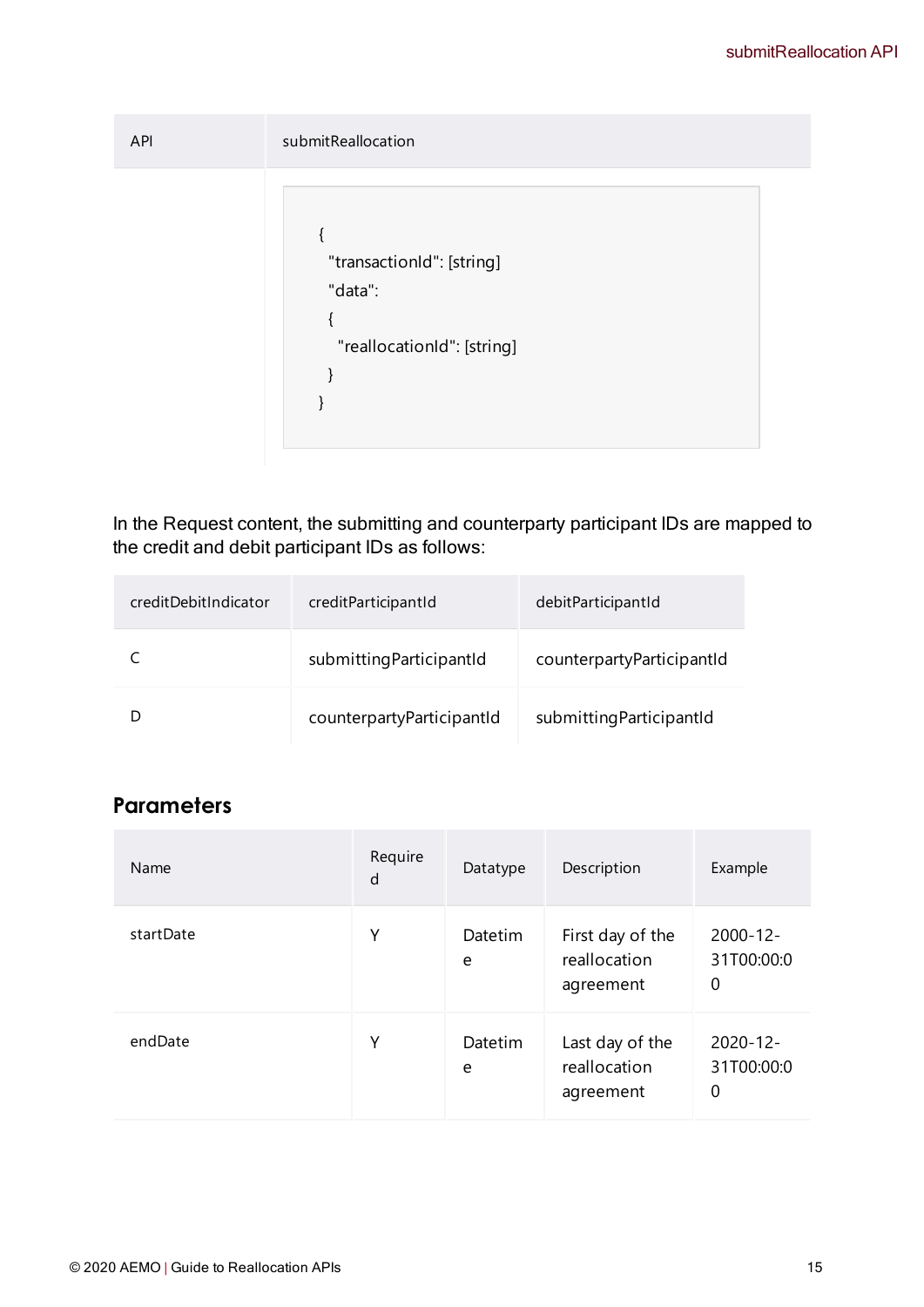| Name                      | Require<br>d | Datatype | Description                                                                                                                                                                                      | Example         |
|---------------------------|--------------|----------|--------------------------------------------------------------------------------------------------------------------------------------------------------------------------------------------------|-----------------|
| submittingParticipantId   | Υ            | String   | Unique<br>identifier of<br>the participant<br>submitting the<br>reallocation<br>request                                                                                                          | <b>AEMO</b>     |
| counterpartyParticipantId | Y            | String   | Unique<br>identifier of<br>the<br>counterparty<br>participant in<br>the<br>reallocation<br>request                                                                                               | <b>AEMO</b>     |
| agreementType             | Υ            | String   | \$ (price), MWh<br>(Quantity),<br>SWAP, CAP, or<br>FLOOR.                                                                                                                                        | <b>DOLLAR</b>   |
| profileTypeId             | Y            | String   | The day type<br>profile for<br>which the<br>reallocation<br>applies over<br>the start and<br>end date<br>range. Valid<br>entries are<br><b>BUSINESS,</b><br>NON-<br><b>BUSINESS, or</b><br>FLAT. | <b>BUSINESS</b> |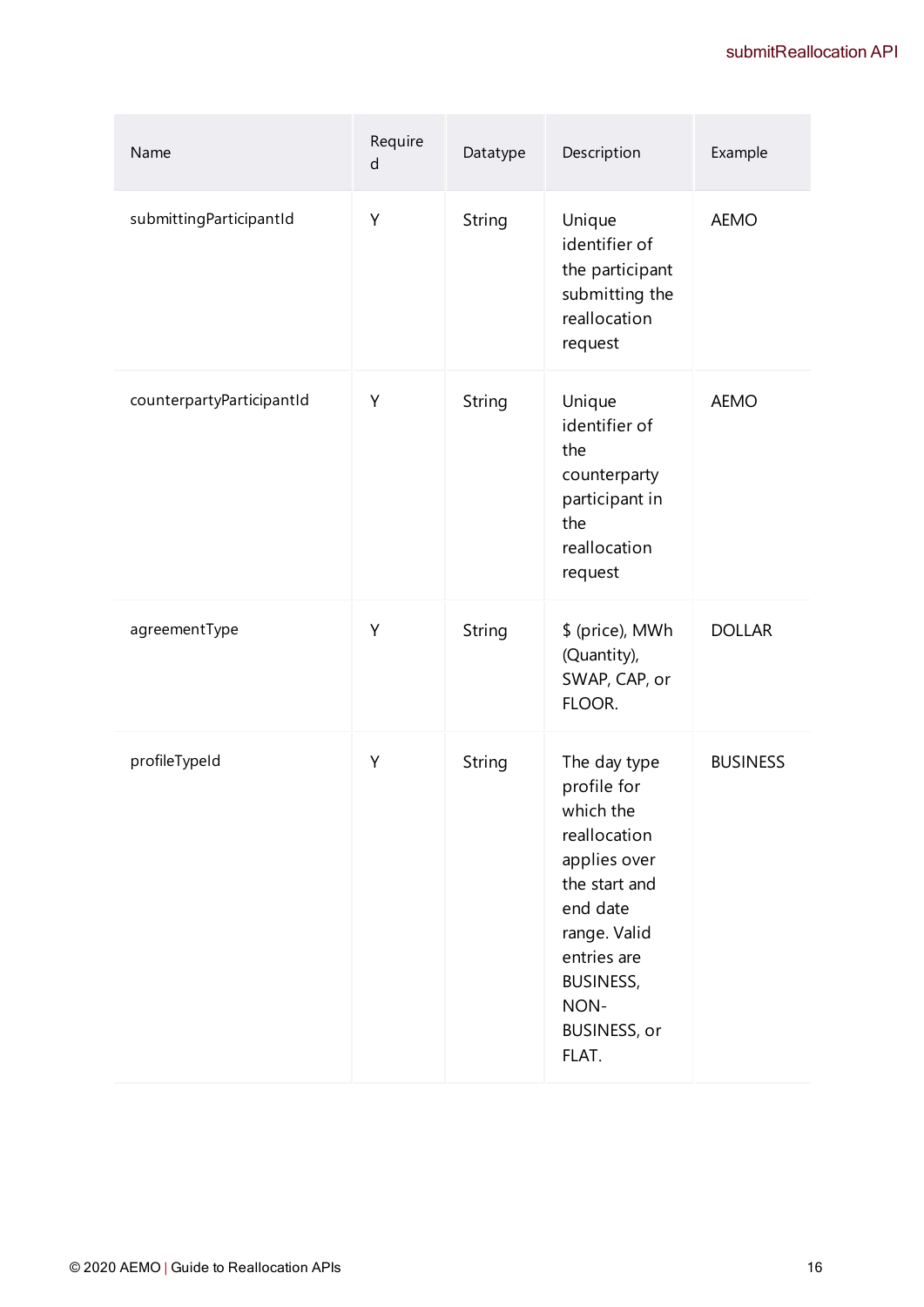| Name                               | Require<br>$\sf d$ | Datatype | Description                                                                                                                  | Example                  |
|------------------------------------|--------------------|----------|------------------------------------------------------------------------------------------------------------------------------|--------------------------|
| regionId                           | Υ                  | String   | Region<br>identifier,<br>being the spot<br>price<br>reference<br>node for this<br>reallocation.                              | QLD1                     |
| creditDebitIndicator               | Υ                  | String   | Denotes that<br>the submitting<br>party is the<br>Credit or<br>Debit party<br>with a value of<br>"C" or "D"<br>respectively. | C                        |
| intervalLength                     | Υ                  | Integer  | Either 30 or 5                                                                                                               | 30                       |
| submittingParticipantReferen<br>ce | $\mathsf{N}$       | String   | Reference<br>detail for the<br>initiating party                                                                              | REALLOC1                 |
| calendarId                         | Υ                  | String   | Unique<br>identifier for<br>the<br>Settlements<br>Calendar                                                                   | SETT_<br><b>REGIONAL</b> |
| periodId                           | Υ                  | Integer  | Period<br>identifier                                                                                                         | $1,2,3$ 48               |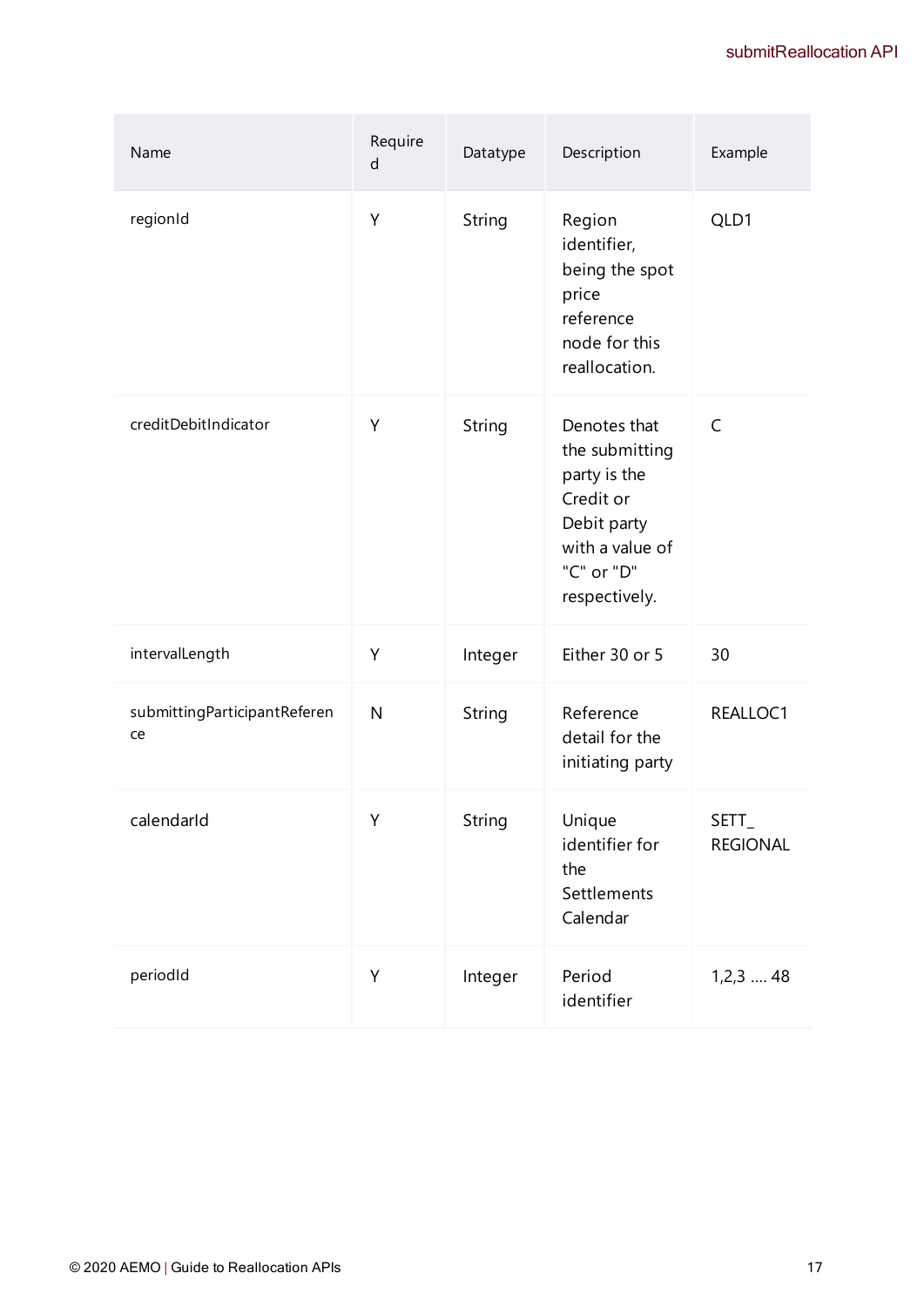| Name              | Require<br>d | Datatype | Description                                                                                                                                                    | Example |
|-------------------|--------------|----------|----------------------------------------------------------------------------------------------------------------------------------------------------------------|---------|
|                   |              |          | (Reallocation<br>occurring<br>before 5MS<br>implementatio<br>$n - 148$<br>(Reallocation<br>occurring after<br>5MS<br>implementatio<br>$n - 1$ 288)             |         |
| reallocationValue | Y            | Decimal  | Reallocation<br>value in \$ if<br>the agreement<br>type is \$ or<br>MWh of the<br>agreement<br>type                                                            | 30      |
| nrp               | N            | Decimal  | Nominated<br>Reallocations<br>Price, only<br>used in<br>agreement<br>types of<br>SWAP, CAP<br>and FLOOR,<br>being the<br>contract strike<br>price in<br>\$/MWh | 500     |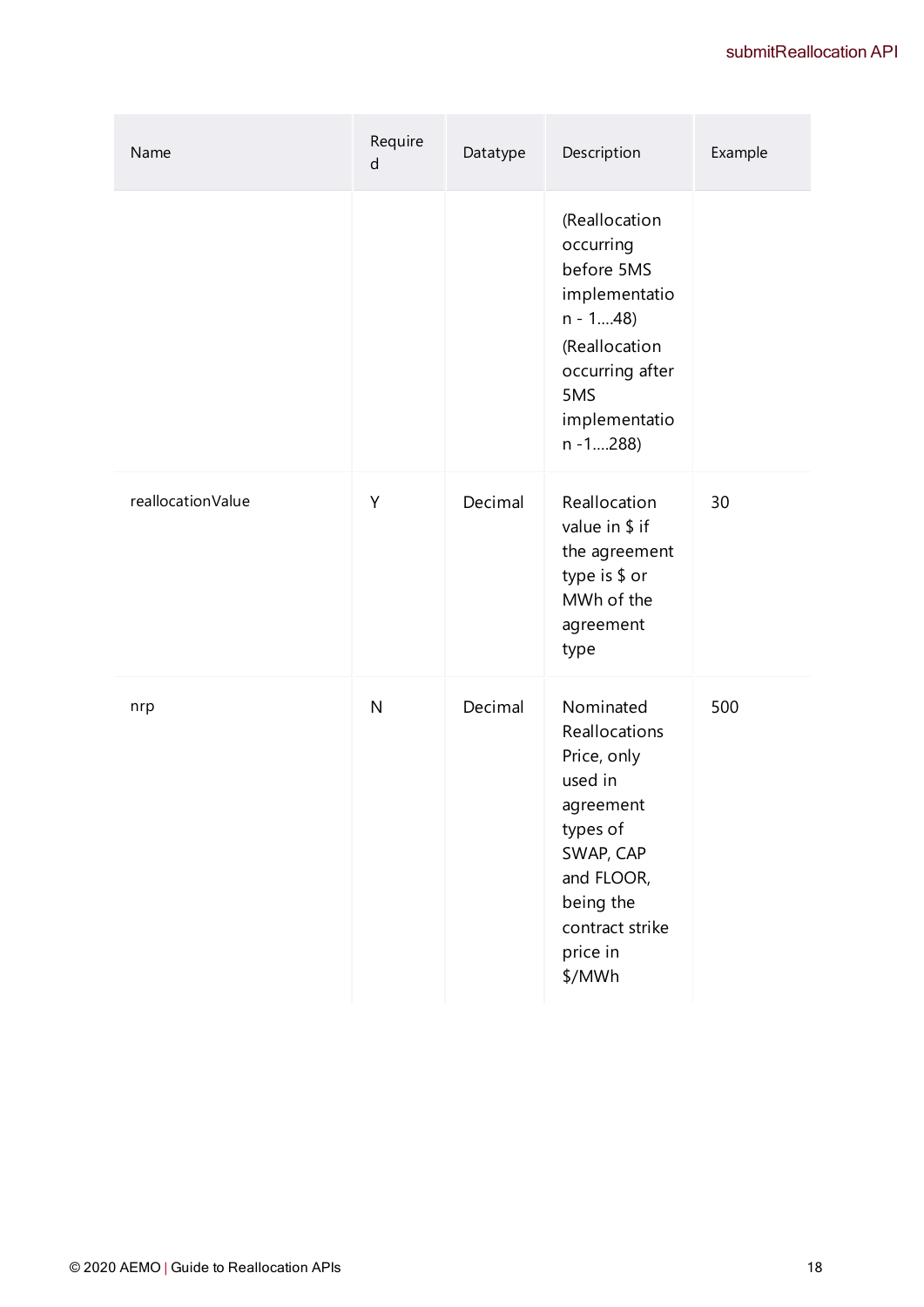| Validation check                                                                                                                                | Error message                                                                                                                            |
|-------------------------------------------------------------------------------------------------------------------------------------------------|------------------------------------------------------------------------------------------------------------------------------------------|
| Company IDs associated with submitting<br>participant and the counterparty must be different                                                    | The system cannot create your<br>reallocation because your credit<br>and debit participant IDs<br>belong to the same company<br>ID.      |
| A prudential run must be available with a<br>prudential date equal to the current day                                                           | The reallocation cannot be<br>processed. AEMO's initial<br>prudential assessment for the<br>current day is not complete at<br>this time. |
| The submitting participant must pass the<br>prudential check.                                                                                   | AEMO cannot process this<br>Reallocation at this time. Please<br>check your trading limit.                                               |
| The submitting participant must be registered for<br>reallocations.                                                                             | The system cannot create your<br>reallocation because the<br>participant <pid> is not<br/>registered for reallocations.</pid>            |
| The agreement type must be a valid Reallocation<br>Agreement Type.                                                                              | The agreement type is not<br>valid.                                                                                                      |
| The profile type must be a valid Reallocation<br>Profile Type.                                                                                  | The profile type is not valid.                                                                                                           |
| The credit/debit indicator must be a valid<br>Reallocation Credit or Debit indicator.                                                           | The credit/debit indicator is not<br>valid.                                                                                              |
| The region identifier must be a valid NEM region<br>identifier for all days between the start and end<br>dates (inclusive) of the reallocation. | The region ID is not valid.                                                                                                              |

## **Validation checks and error messages**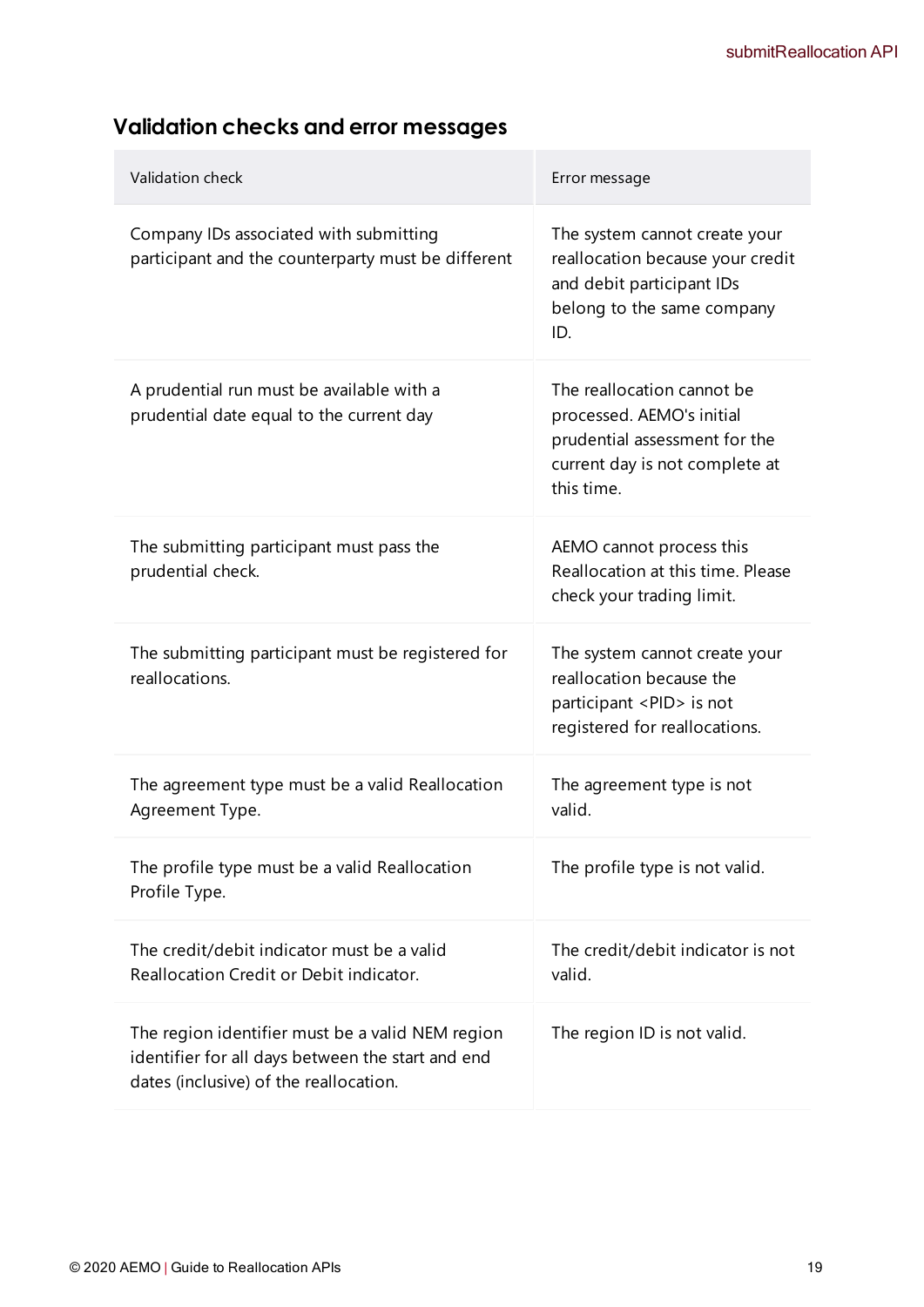| Validation check                                                                                                                                                                                                              | Error message                                                                                                                                           |
|-------------------------------------------------------------------------------------------------------------------------------------------------------------------------------------------------------------------------------|---------------------------------------------------------------------------------------------------------------------------------------------------------|
| The number of trading intervals in the reallocation<br>profile must be equal to (1440 / intervalLength),<br>where interval Length is either 5-minutes or 30-<br>minutes depending on the date of the<br>Reallocation request. | Please check the number of<br>trading intervals in your<br>reallocation.                                                                                |
| The period identifiers in the reallocation profile<br>must start at 1 and consistently increase.                                                                                                                              | The period identifiers must<br>start at 1 and increase by 1 for<br>each period.                                                                         |
| The trading interval in the reallocation must be<br>equal to the settlement interval length for all days<br>between the start and end dates (inclusive) of the<br>reallocation.                                               | The reallocation interval length<br>must be equal to the trading<br>interval length for for all days<br>between the start and end<br>dates (inclusive). |
| The start date of the reallocation must be less than<br>or equal to the end date of the reallocation.                                                                                                                         | The start date must be less than<br>or equal to the end date.                                                                                           |
| The start date of the reallocation must be greater<br>than or equal to the start date cut-off.                                                                                                                                | The start date must be greater<br>than or equal to the ex post<br>cut-off date.                                                                         |
| The Calendar ID must be a valid calendar.                                                                                                                                                                                     | The calendar ID is not valid                                                                                                                            |

#### **Example request**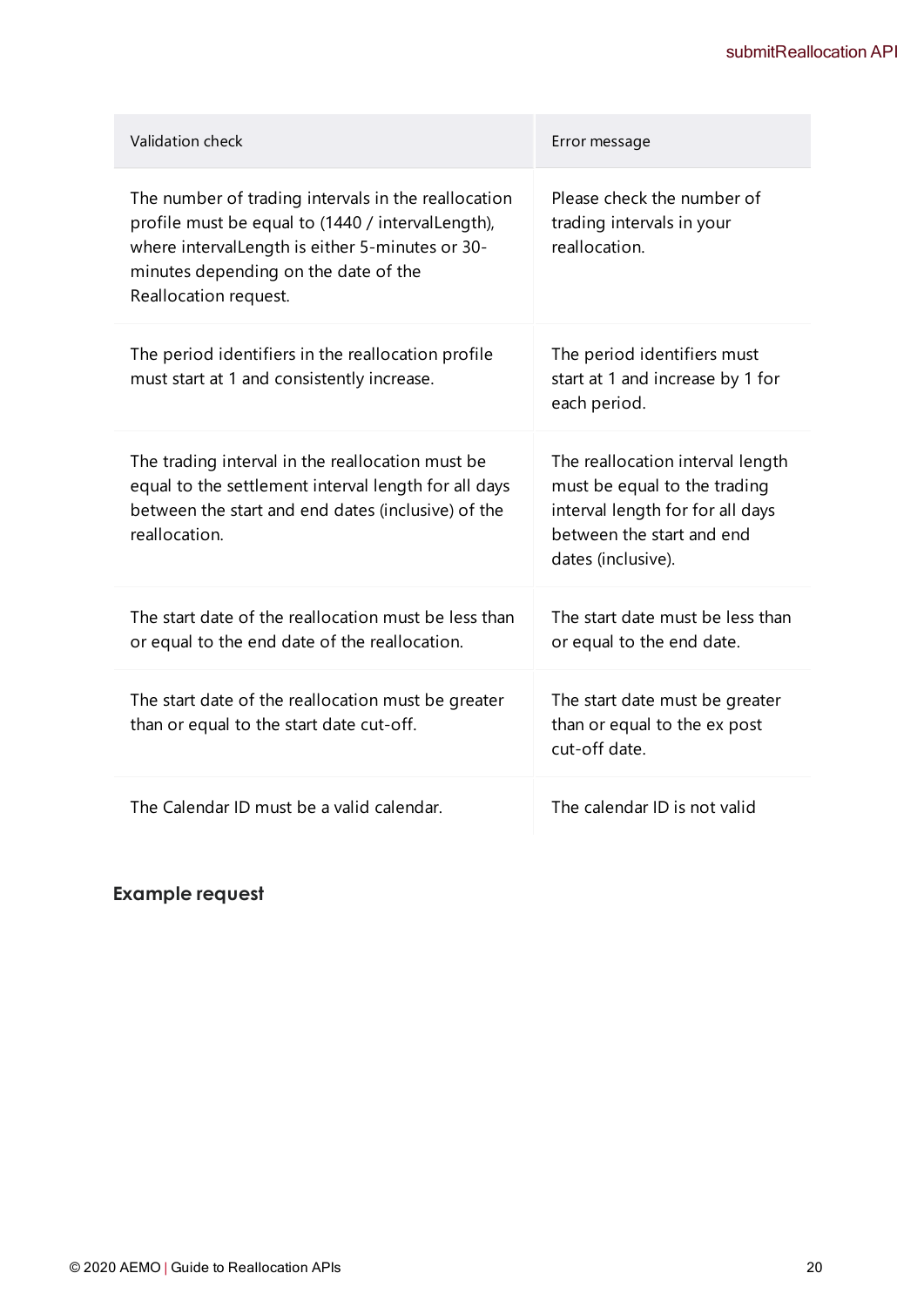```
POST /NEMWholesale/reallocations/v1/submitReallocation
Content-Type: application/json
Accept: application/json
Accept-Encoding: gzip
Content-Length: nnn
Content-Encoding: gzip
Authorisation: Basic dGVzdG1hbnVhbSpOZK1tY28wMw==
X-market: NEM
X-initiatingParticipantID: <PARTICIPANTID>
{
       "reallocation": {
              "startDate": "2000-12-31T00:00:00",
              "endDate": "2020-12-31T00:00:00",
              "submittingParticipantId": "<PID1>",
              "counterPartyParticipantId": "<PID2>",
              "agreementTypeId": "MWh",
              "profileTypeId": "FLAT",
              "regionId": "VIC1",
              "creditDebitIndicator": "C",
              "intervalLength": 5,
              "submittingParticipantReference": "<SUBMITTINGPARTY_
REFERENCE>",
              "calendarId":"SETT_REGIONAL",
              "reallocationProfile": [
         \{                "periodId": 1,
                            "reallocationValue": 0,
                            "nrp": 12
                     },
         {
                            "periodId": 2,
                            "reallocationValue": 0,
                            "nrp": 0
                     },
                     ……
         {
                            "periodId": 287,
                            "reallocationValue": 0,
                            "nrp": 0
                     },
         {
                            "periodId": 288,
                            "reallocationValue": 0,
                            "nrp": 0
                     }
```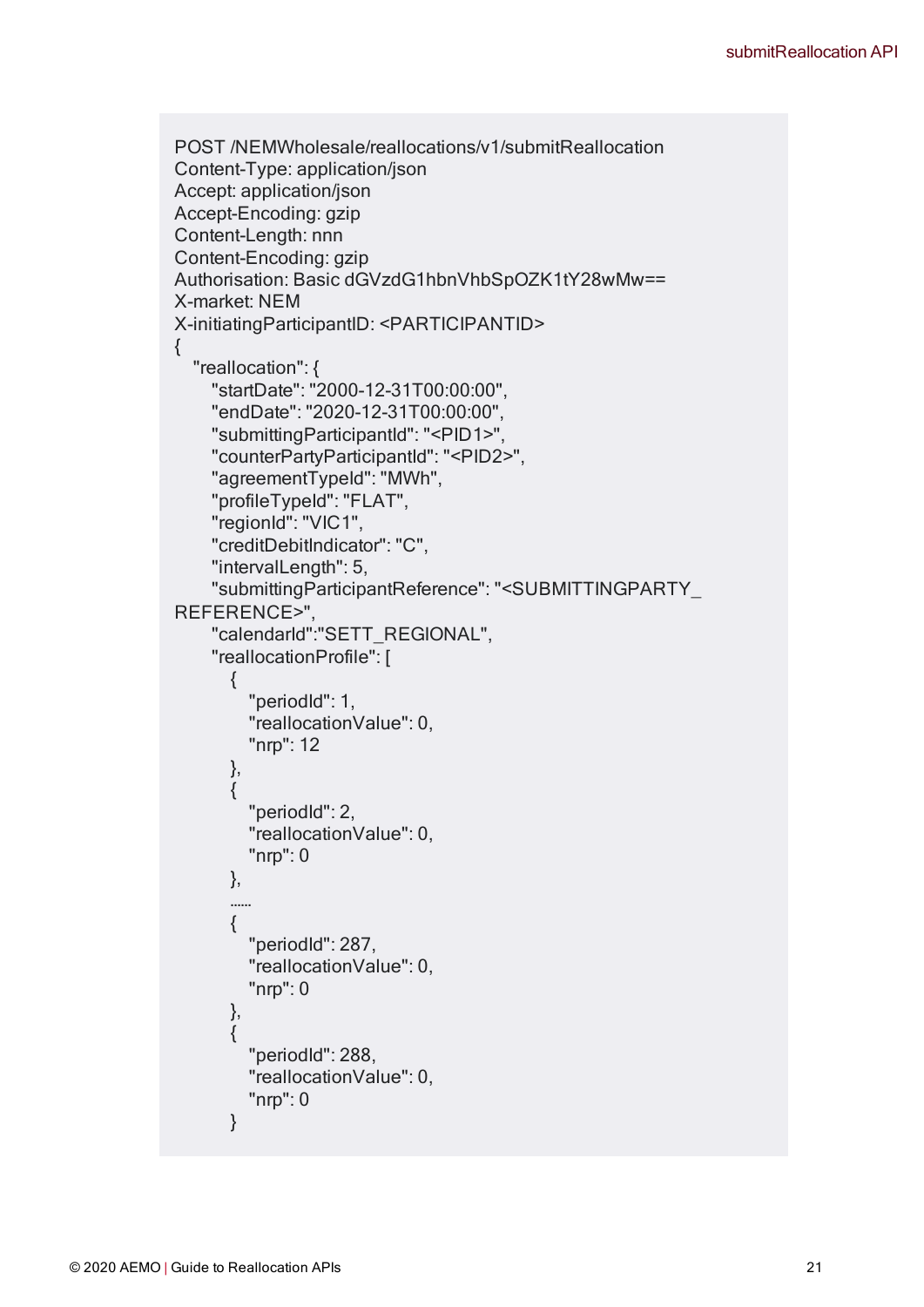] } }

#### **Example response**

```
HTTP/1.1 200 OK
Content-Type: application/json
Content-Length: nnn
Content-Encoding: gzip
{
   "transactionId": "76f4db27-0de3-4d5b-9e4f-81059190614c",
   "data": {
      "reallocationId": "20200210.RS002",
      "reallocationSuccessful": true
   },
   "errors": []
}
```
## <span id="page-25-0"></span>**authoriseReallocation API**

The authoriseReallocation API sets the state of the reallocation to AUTHORISE, signalling that both parties have agreed to the reallocation.

#### **API request/response structure**

| <b>API</b>             | authoriseReallocation                                |
|------------------------|------------------------------------------------------|
| Method                 | <b>PUT</b>                                           |
| URL                    | /NEMWholesale/reallocations/v1/authoriseReallocation |
| Authorisation          | Participant specific                                 |
| <b>Request Content</b> | Content Body:                                        |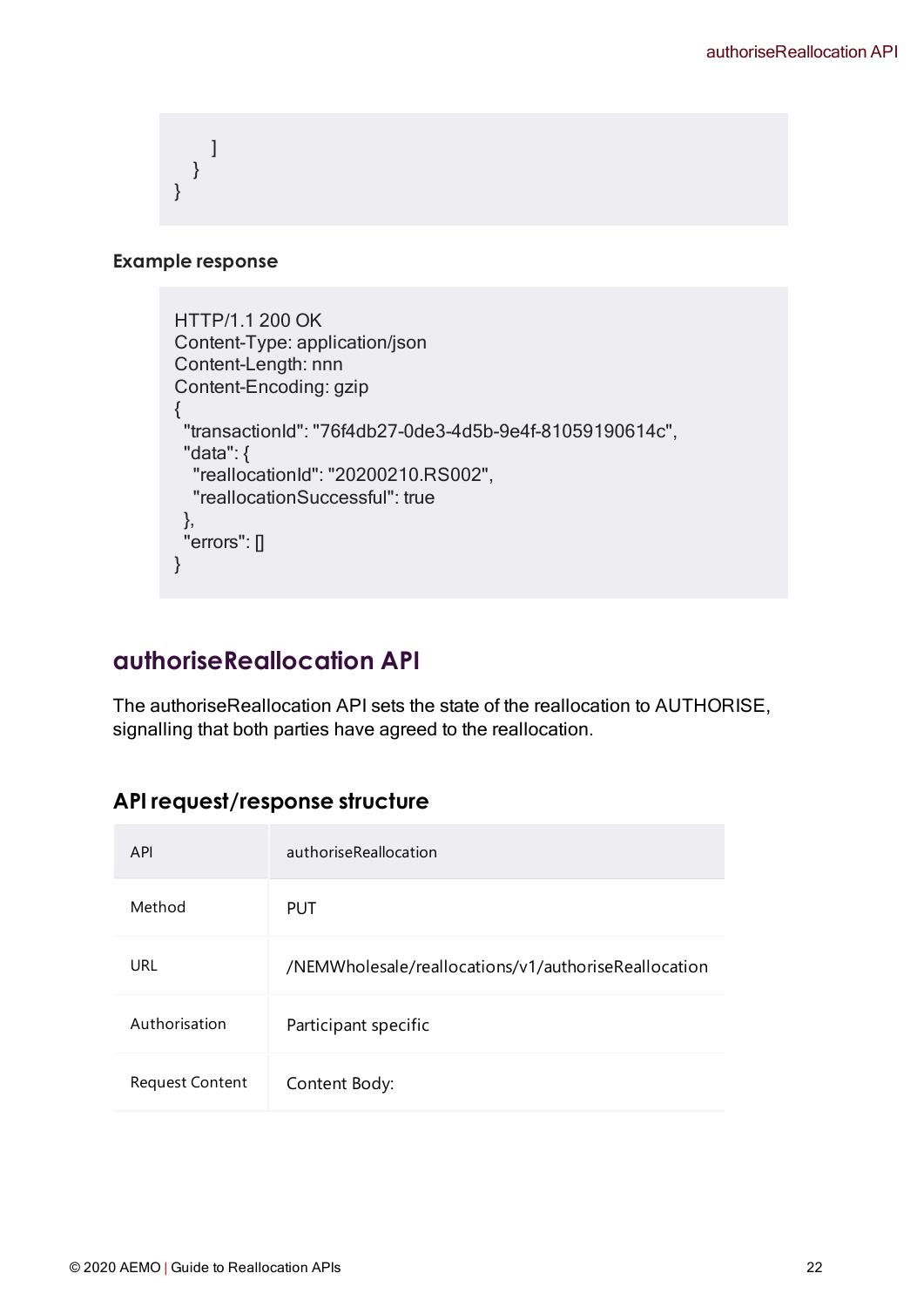| API              | authoriseReallocation                                                 |
|------------------|-----------------------------------------------------------------------|
|                  | "reallocationId": [string],<br>"counterpartyReference": [string]<br>} |
| Success response | Content Body:<br>"transactionId": [string]<br>"data":                 |

#### **Parameters**

| <b>Name</b>           | Required | Datatype | Description                                 | Example         |
|-----------------------|----------|----------|---------------------------------------------|-----------------|
| reallocationId        | Υ        | String   | Unique<br>reallocation<br>identifier        | 20190820.RS0001 |
| counterPartyReference | N        | String   | Reference<br>detail for the<br>counterparty | ReallocRef      |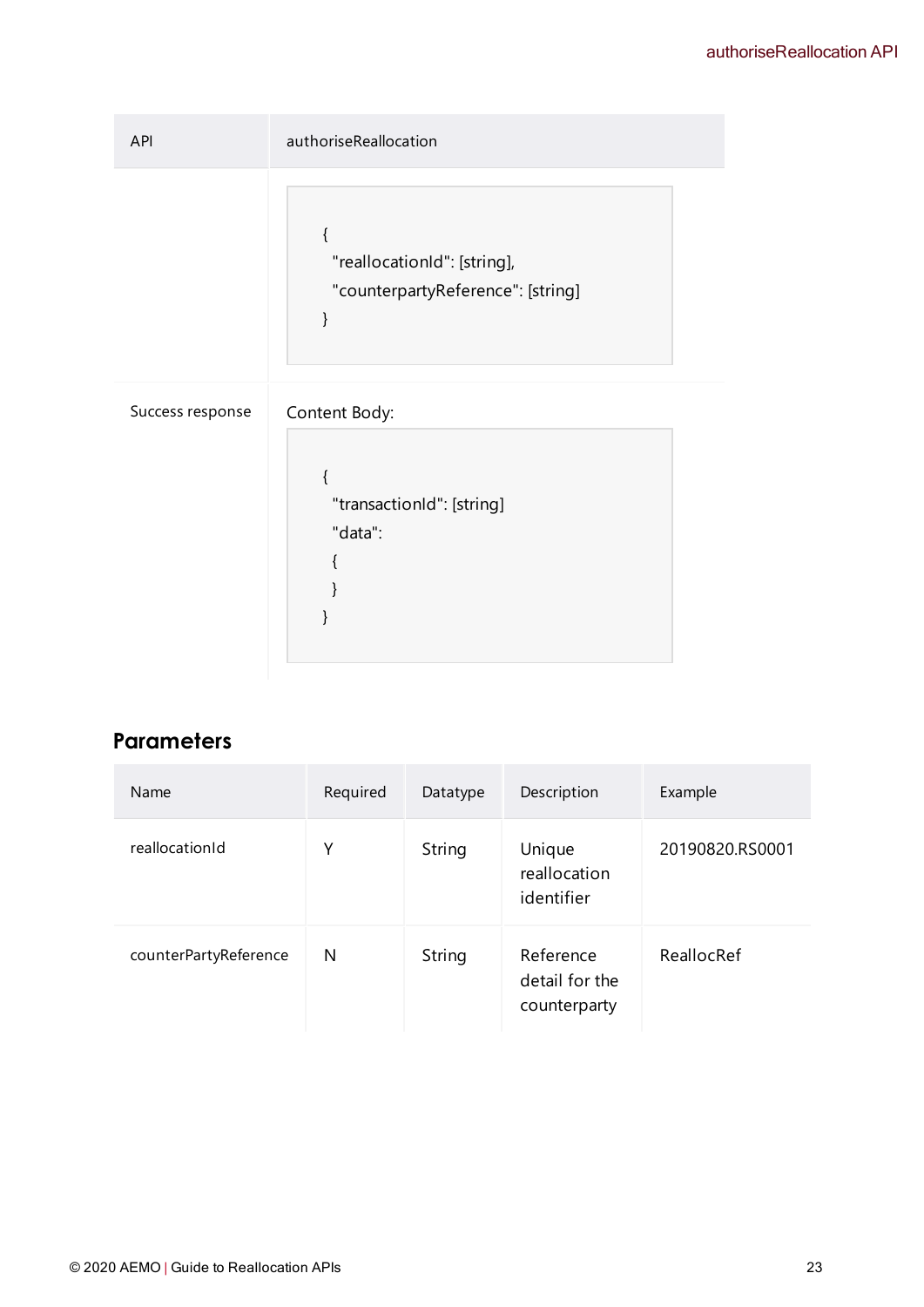## **Validation checks and error messages**

| Validation check                                                                                                    | Error message                                                                                                                         |
|---------------------------------------------------------------------------------------------------------------------|---------------------------------------------------------------------------------------------------------------------------------------|
| The reallocationId parameter must<br>be a valid reallocation ID.                                                    | The reallocation ID is not valid.                                                                                                     |
| The participant ID of the<br>Counterparty in the reallocation must<br>match the ID of the request<br>participantId. | The requesting participant is not a party to<br>this reallocation.                                                                    |
| The counterparty must be registered<br>for reallocations.                                                           | The system cannot create your reallocation<br>because the counterparty participant ID is<br>not registered for reallocations.         |
| The reallocation must be in the<br>SUBMIT state.                                                                    | You cannot authorise this reallocation as it is<br>not in submit status.                                                              |
| A prudential run must be available<br>with a prudential date equal to the<br>current day.                           | The reallocation cannot be processed.<br>AEMO's initial prudential assessment for the<br>current day is not complete at this time.    |
| The Credit and Debit participants<br>must both pass a prudential check at<br>the time of authorisation.             | (Authorising party at authorisation state)<br>AEMO cannot process this Reallocation at<br>this time. Please check your trading limit. |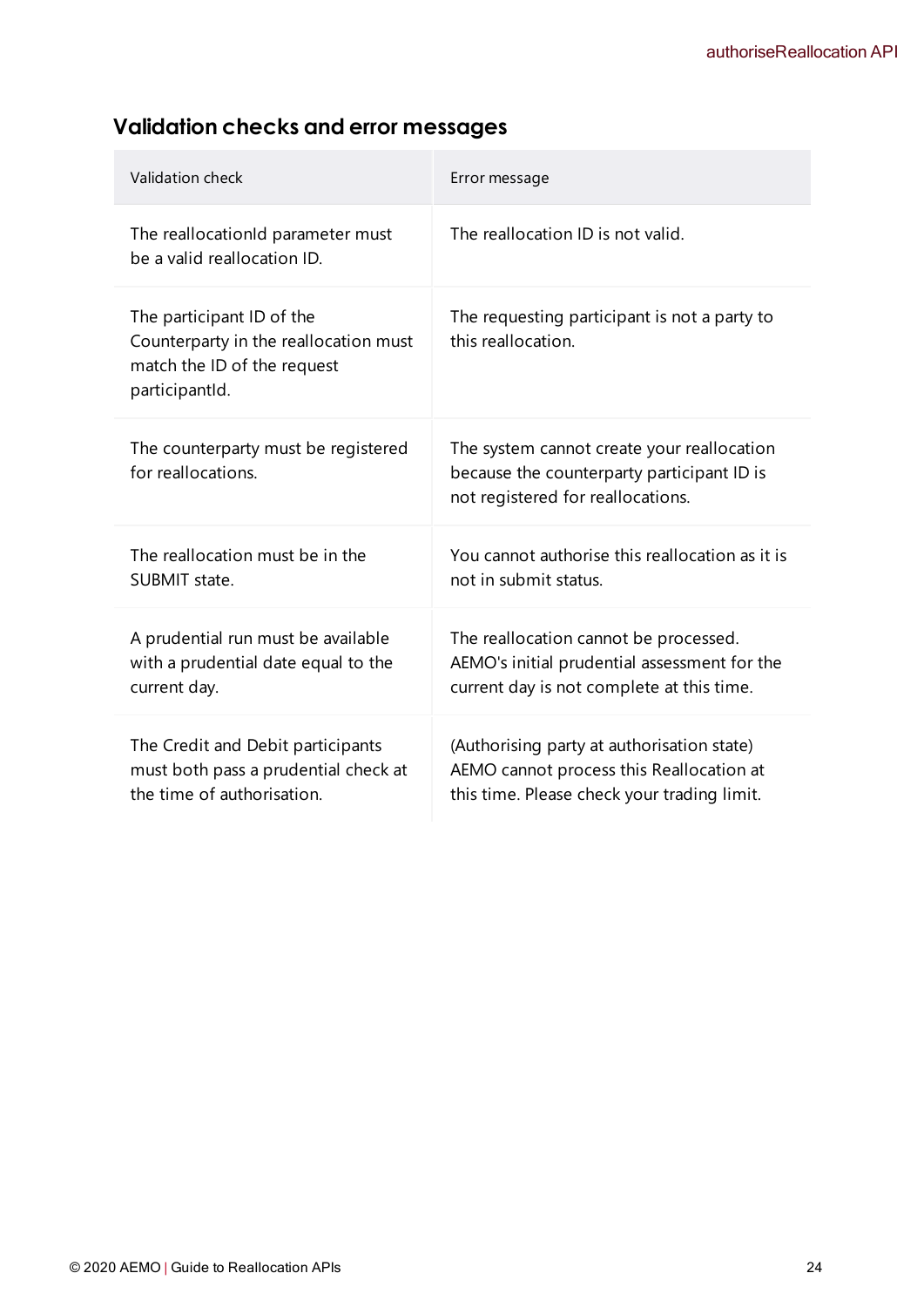#### **Example request**

```
PUT /NEMWholesale/reallocations/v1/authoriseReallocation
Content-Type: application/json
Accept: application/json
Accept-Encoding: gzip
Content-Length: nnn
Content-Encoding: gzip
Authorisation: Basic dGVzdG1hbnVhbSpOZK1tY28wMw==
X-market: NEM
X-initiatingParticipantID: <PARTICIPANTID>
{
  "reallocationId": "20130108.RS003",
  "counterpartyReference": "<COUNTERPARTY_REFERENCE>"
}
```
#### **Example response**

```
HTTP/1.1 200 OK
Content-Type: application/json
Content-Length: nnn
Content-Encoding: gzip
{
 "transactionId": "0598cd72-2a81-4cf5-9809-2a7c81d28610",
 "data": \{ "
  "responseAppStatus": "Successful",
  "messageList": []
 },
 "errors": []
}
```
#### <span id="page-28-0"></span>**cancelReallocation API**

The cancelReallocation API sets the state of a reallocation to CANCEL, signalling to the Prudential system to exclude the reallocation from processing further.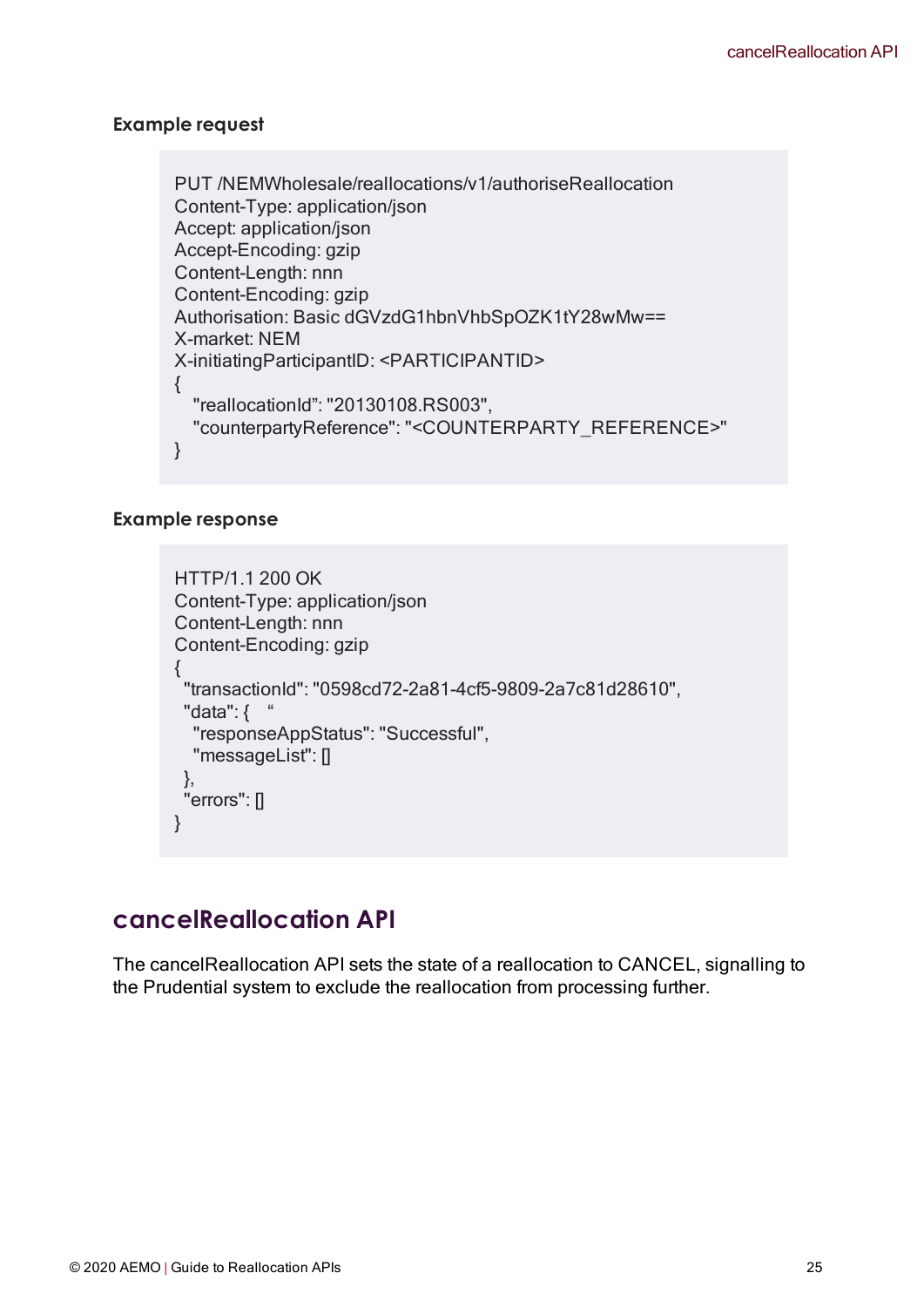## **API request/response structure**

| <b>API</b>                 | cancelReallocation                                                               |  |  |
|----------------------------|----------------------------------------------------------------------------------|--|--|
| Method                     | <b>PUT</b>                                                                       |  |  |
| <b>URL</b>                 | /api/NEMReallocations/v1/cancelReallocation                                      |  |  |
| Authorisation              | Participant specific                                                             |  |  |
| Request<br>Content         | Content Body:                                                                    |  |  |
|                            | $\{$<br>"reallocationId": [string],<br>"counterpartyReference": [string]<br>$\}$ |  |  |
| <b>Success</b><br>response | Content Body:<br>$\{$<br>"transactionId": [string]<br>"data":<br>{<br>ł<br>}     |  |  |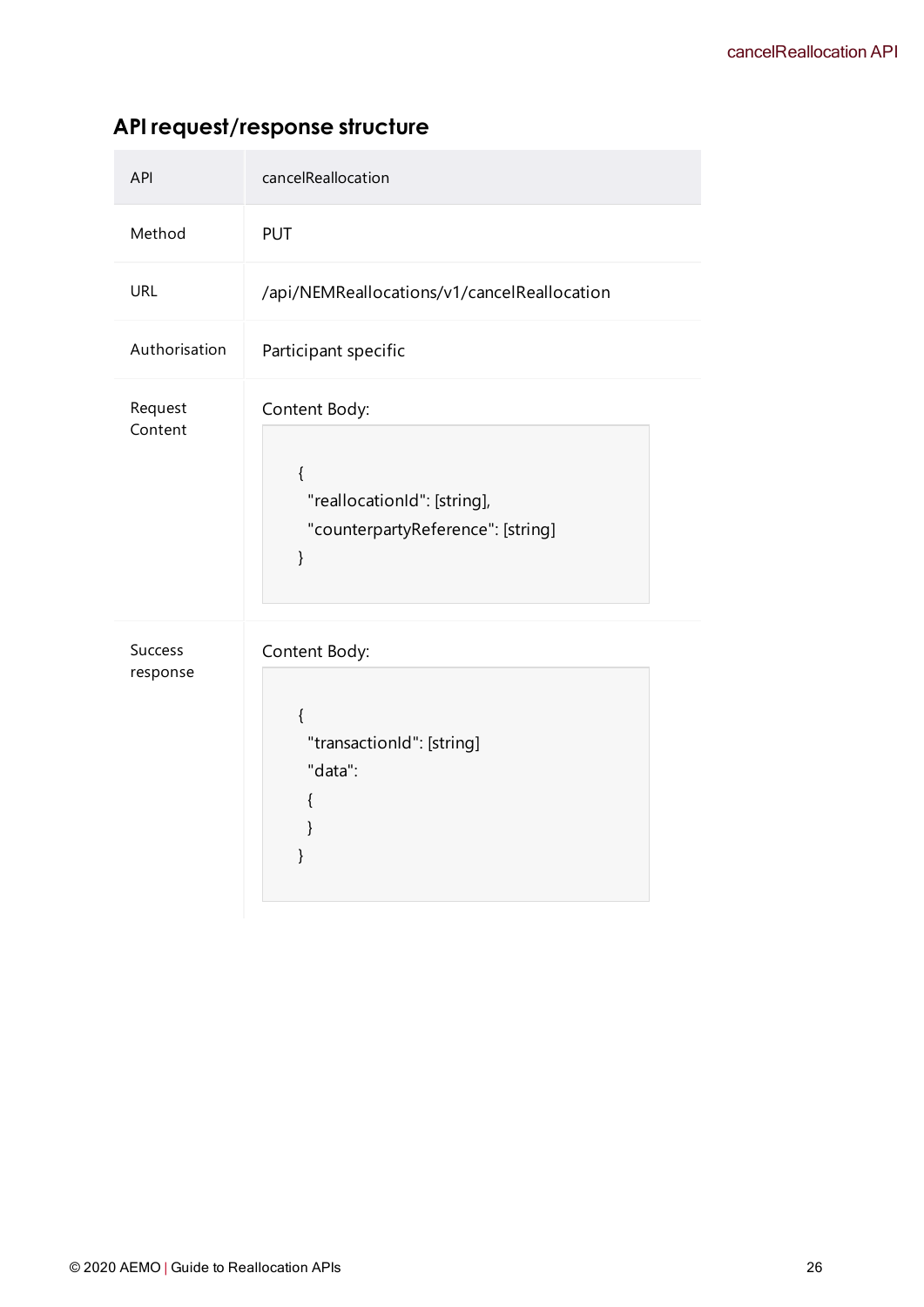#### **Parameters**

| Name                  | Required | Datatype | Description                                 | Example         |
|-----------------------|----------|----------|---------------------------------------------|-----------------|
| reallocationId        | Υ        | String   | Unique<br>reallocation<br>identifier        | 20190820.RS0001 |
| counterPartyReference | N        | String   | Reference<br>detail for the<br>counterparty | ReallocRef      |

## **Validation checks and error messages**

| Validation check                                                                                                                                       | Error message                                                         |
|--------------------------------------------------------------------------------------------------------------------------------------------------------|-----------------------------------------------------------------------|
| The reallocationid parameter must be a valid<br>reallocation ID.                                                                                       | The reallocation ID is not valid.                                     |
| Either the submitting Participantid or<br>counterpartyParticipantId property of the<br>reallocation must match the ID of the request<br>participantld. | The credit or debit participant ID is<br>not valid.                   |
| The reallocation must be in the SUBMIT state.                                                                                                          | You cannot cancel this reallocation<br>as it is not in submit status. |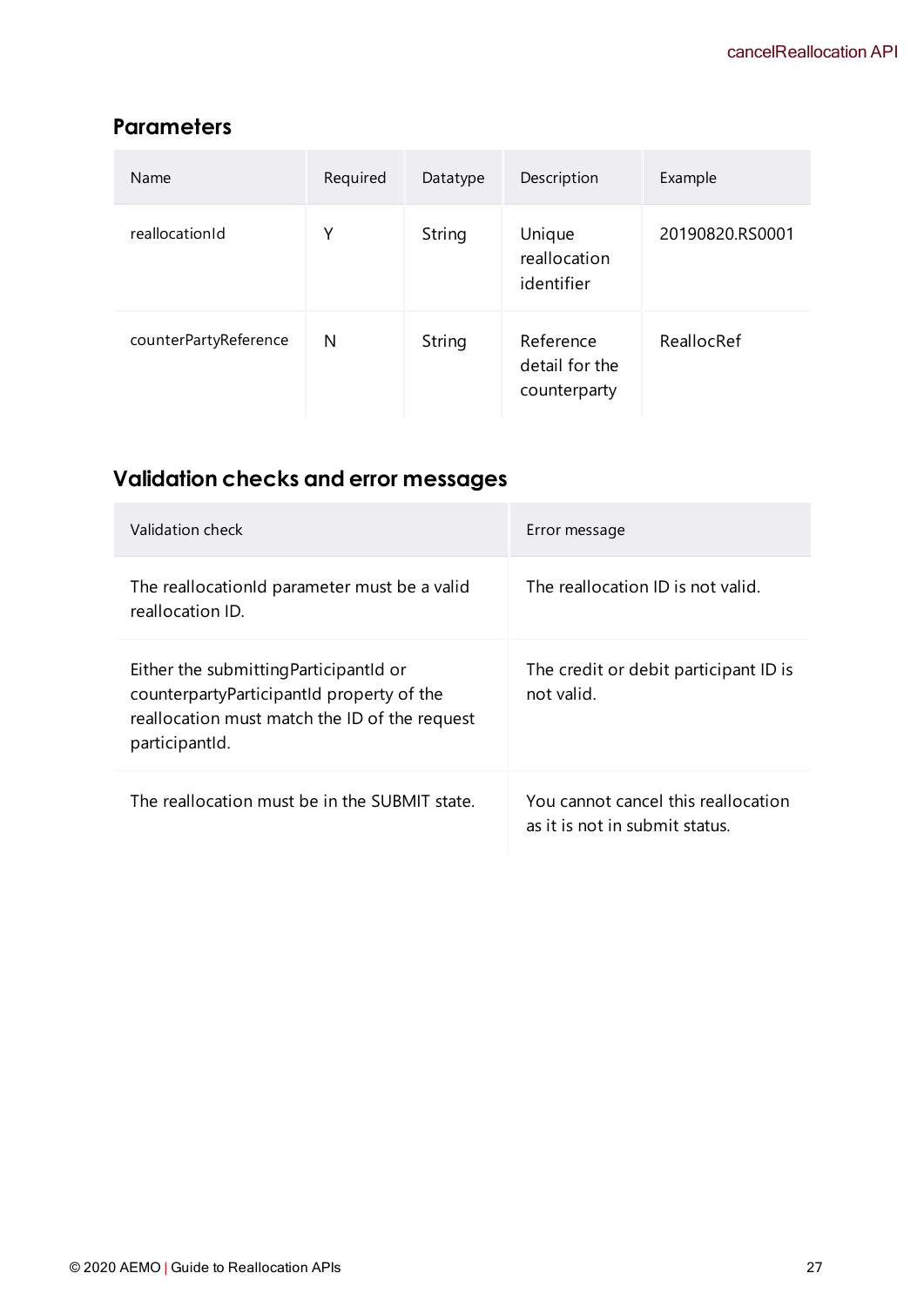#### **Example request**

```
PUT /NEMWholesale/reallocations/v1/cancelReallocation
Content-Type: application/json
Accept: application/json
Accept-Encoding: gzip
Content-Length: nnn
Content-Encoding: gzip
Authorisation: Basic dGVzdG1hbnVhbSpOZK1tY28wMw==
X-market: NEM
X-initiatingParticipantID: <PARTICIPANTID>
{
  "ReallocationId": "20181214.RS019",
  "CounterpartyReference": "<COUNTERPARTY_REFERENCE>"
}
```
#### **Example response**

```
HTTP/1.1 200 OK
Content-Type: application/json
Content-Length: nnn
Content-Encoding: gzip
{
 "transactionId": "0598cd72-2a81-4cf5-9809-2a7c81d28610",
 "data": {    "
  "responseAppStatus": "Successful",
  "messageList": []
 },
 "errors": []
}
```
#### <span id="page-31-0"></span>**getReallocation API**

The getReallocation API retrieves a single reallocation along with its associated properties and reallocation profile data. The reallocationId request parameter is used to retrieve the reallocation matching the supplied ID.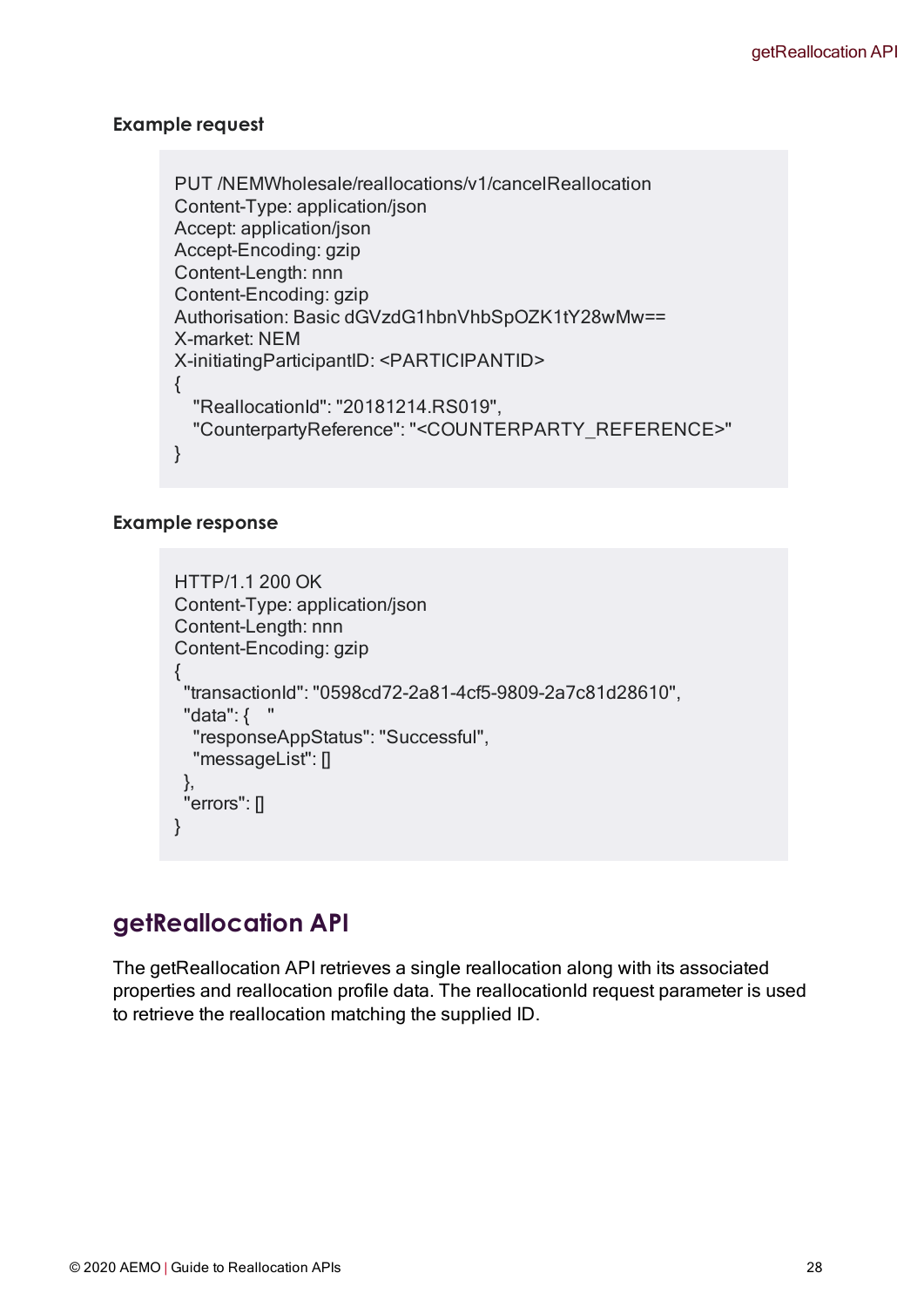## **API request/response structure**

| <b>API</b>             | getReallocation                                |
|------------------------|------------------------------------------------|
| Method                 | GET                                            |
| <b>URL</b>             | /NEMWholesale/reallocations/v1/getReallocation |
| Authorisation          | Participant specific                           |
| <b>Request Content</b> | reallocationId                                 |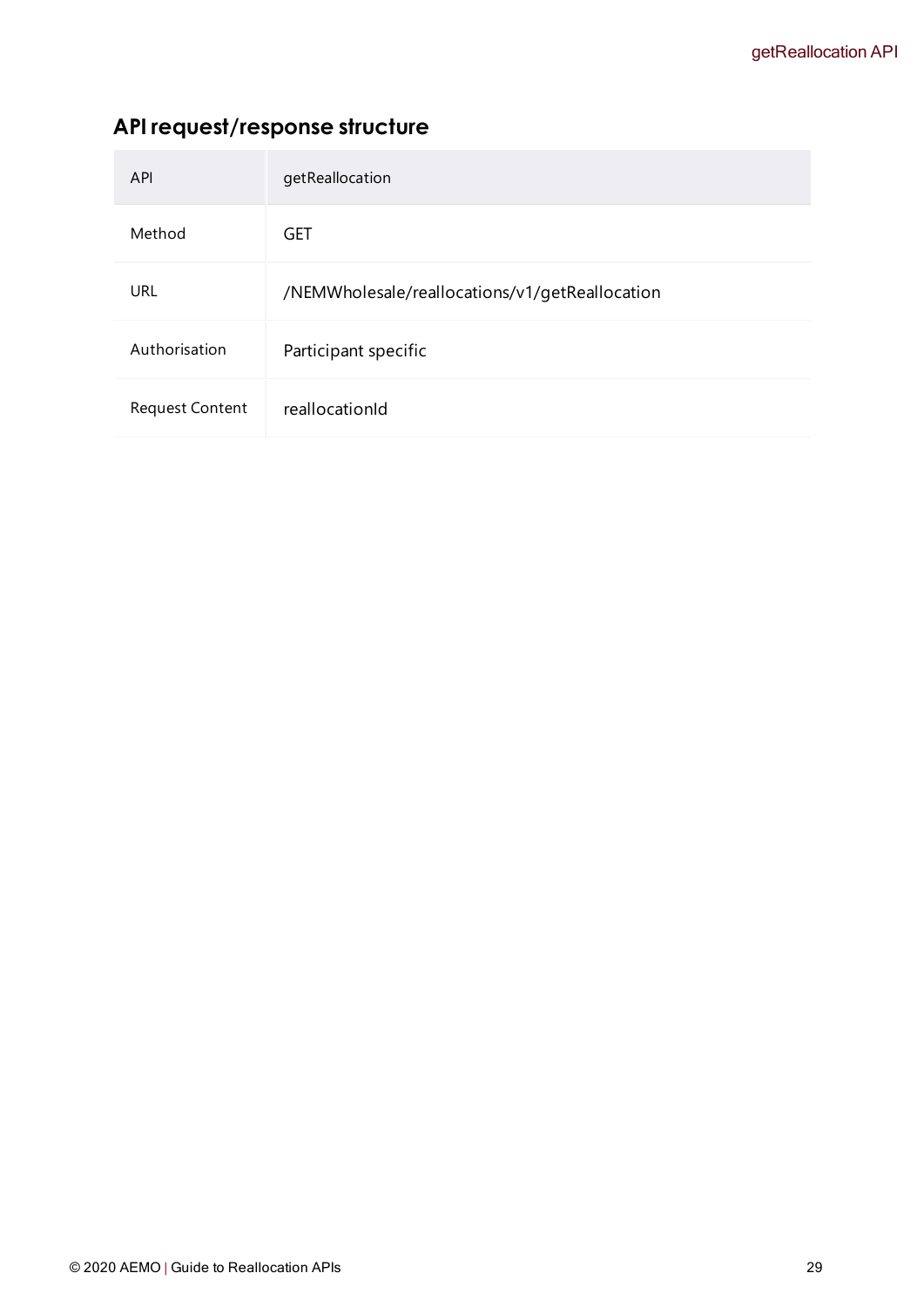| <b>API</b>          | getReallocation |
|---------------------|-----------------|
| Success<br>response | Content Body:   |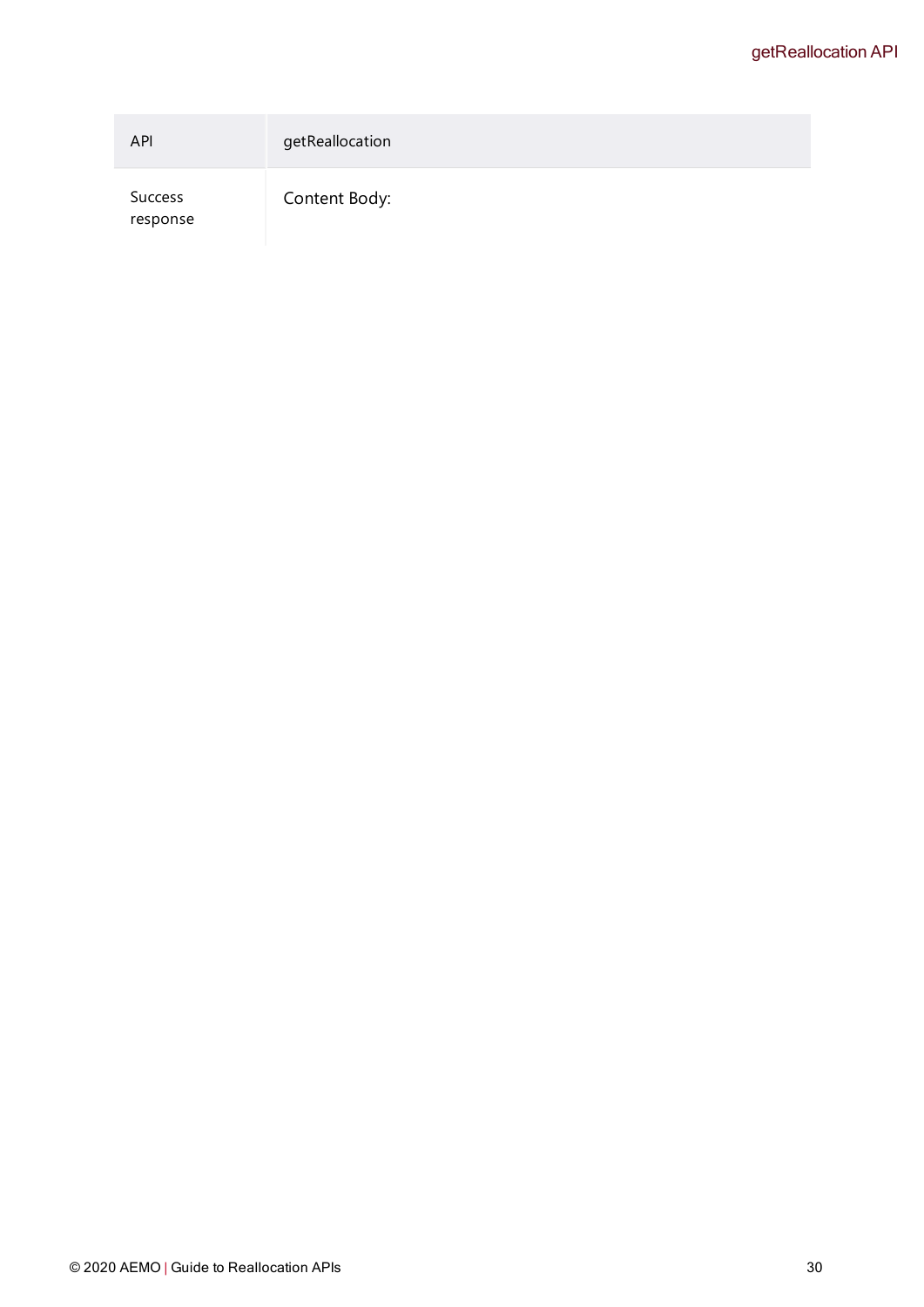```
API getReallocation
                          {
                            "transactionId": [string]
                            "data":
                            {
                             "reallocation":
                             {
                              "reallocationId": [string],
                              "startDate": [datetime],
                              "endDate": [datetime],
                              "submittingParticipantId": [string],
                              "counterpartyParticipantId": [string],
                              "agreementTypeId": [string],
                              "profileTypeId": [string],
                              "regionId": [string],
                              "currentStepId": [string],
                              "creditDebitIndicator": [string],
                              "submittingParticipantReference": [string],
                              "counterpartyReference": [string],
                              "intervalLength": [integer],
                              "calendarId":[string]
                              "lastChanged": [datetime],
                              "reallocationProfile":
                              \Gamma{
                                 "periodId": [integer],
                                 "reallocationValue": [decimal],
                                 "nrp": [decimal]
                               }
                              ]       
                             }
                           }
                          }
```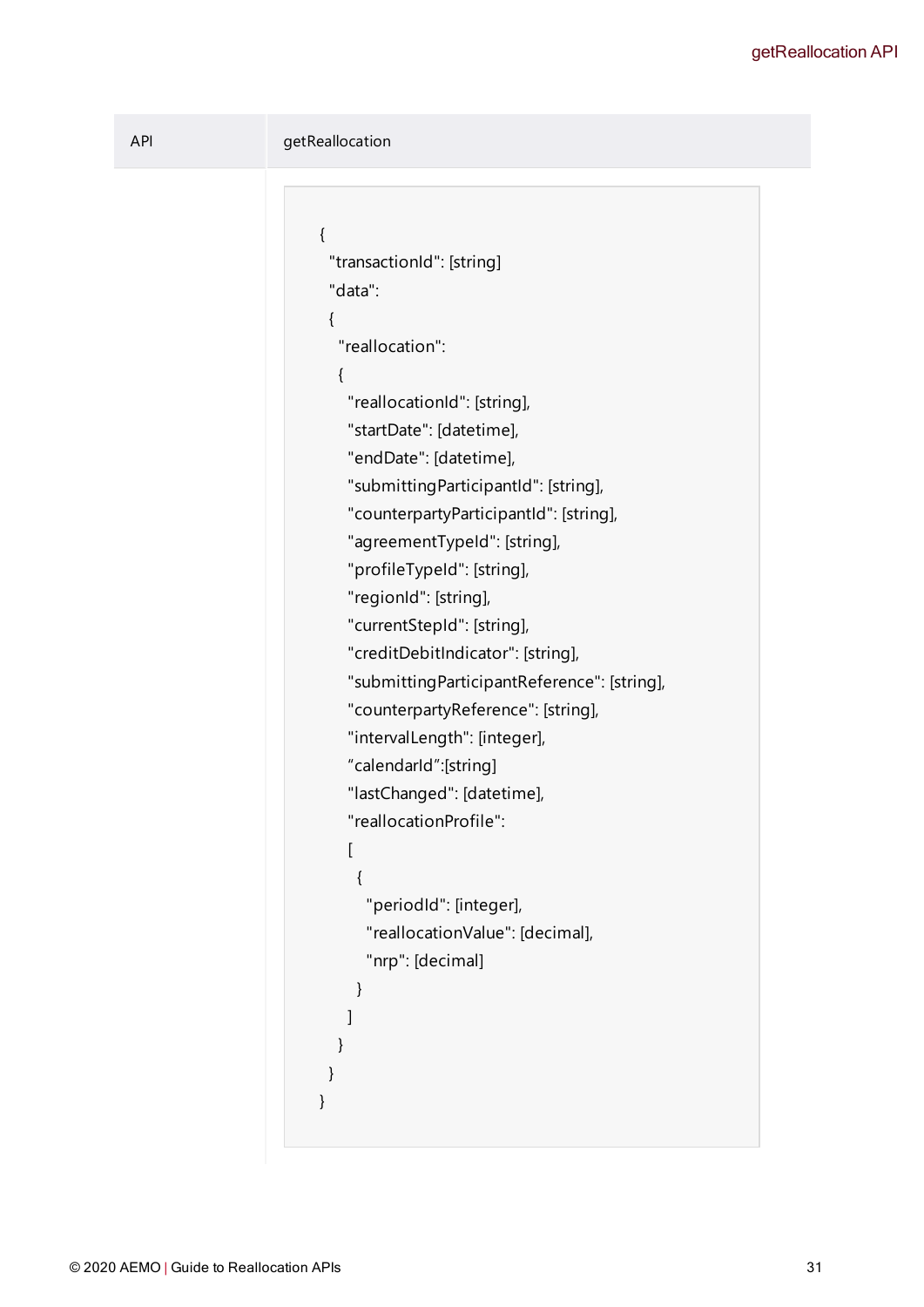#### **Parameters**

| <b>Name</b>    | Required | Datatype | Description                       | Example         |
|----------------|----------|----------|-----------------------------------|-----------------|
| reallocationId |          | String   | Unique reallocation<br>identifier | 20190820.RS0001 |

#### **Validation checks and error messages**

| Validation check                                                  | Error message    |
|-------------------------------------------------------------------|------------------|
| Either the submitting ParticipantId or counterparty ParticipantId | The              |
| property of the reallocation must match the ID of the request     | reallocation     |
| participantld.                                                    | ID is not valid. |

#### **Example request**

**GET** /NEMWholesale/reallocations/v1/getReallocation?ReallocationId=2013 0108.RS004 Content-Type: application/json Accept: application/json Accept-Encoding: gzip Authorisation: Basic dGVzdG1hbnVhbSpOZK1tY28wMw== X-market: NEM X-initiatingParticipantID: <PARTICIPANTID>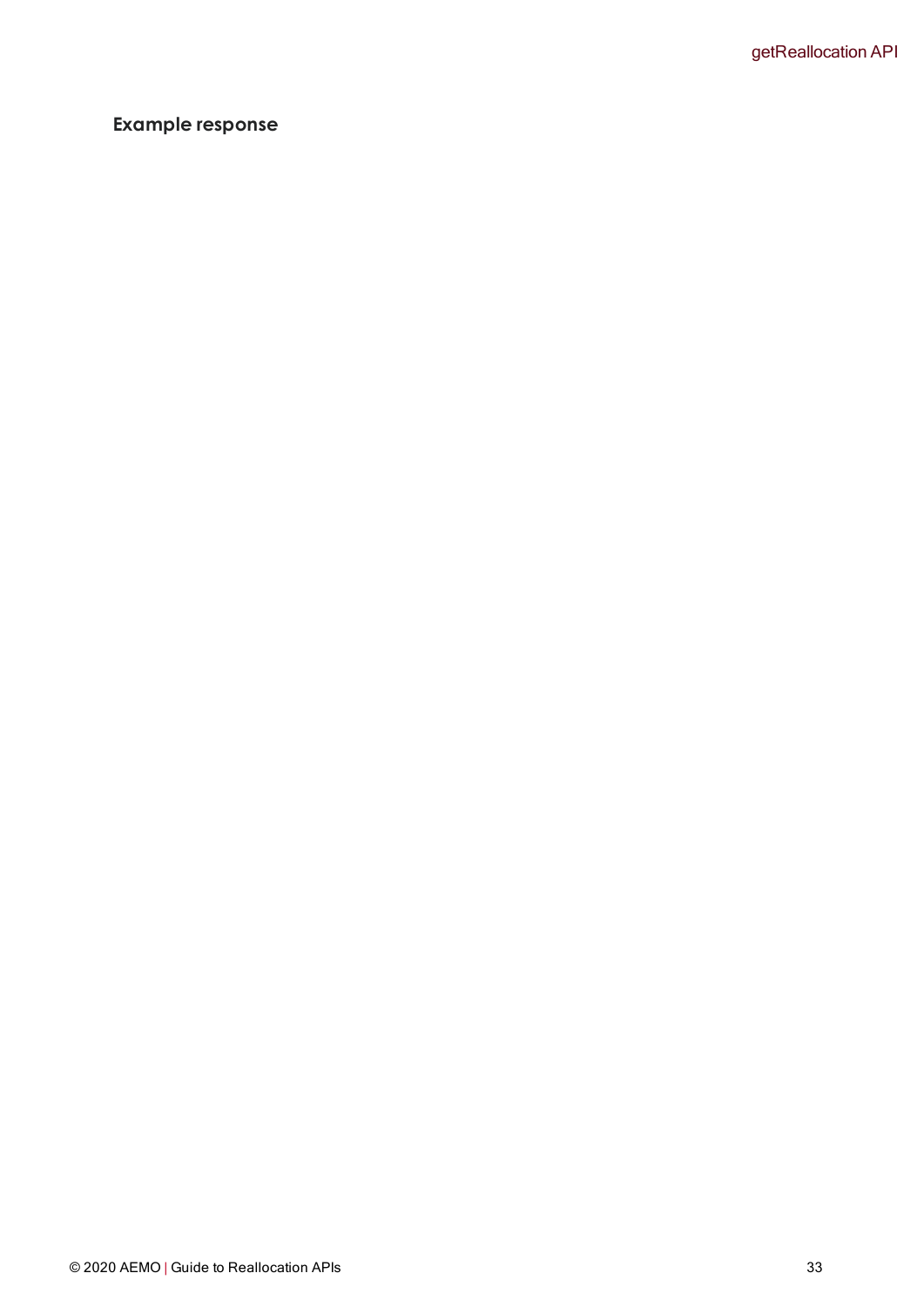```
HTTP/1.1 200 OK
Content-Type: application/json
Content-Length: nnn
Content-Encoding: gzip
{
 "transactionId": "9cc007d7-c8da-436a-9fe7-d6a618b1d8fa",
 "data": {
  "reallocation": {
   "reallocationId": "20130108.RS004",
   "startDate": "2013-01-20T00:00:00",
   "endDate": "2013-01-26T00:00:00",
   "submittingParticipantId": "<PID1>",
   "counterPartyParticipantId": "<PID2>",
   "agreementTypeId": "MWh",
   "profileTypeId": "NON_BUSINESS",
   "regionId": "VIC1",
   "currentStepId": "AUTHORISE",
   "creditDebitIndicator": "C",
   "submittingParticipantReference":
"<SUBMITTINGPARTYREFERENCE>",
   "counterPartyReference": null,
   "intervalLength": 5,
   "calendarId": null,
   "lastChanged": "2013-01-10T11:06:16",
   "exAnteDueDate": "2013-01-10T00:00:00",
   "exPostDueDate": "2013-02-19T00:00:00",
   "reallocationProfile": [
    {
     "periodId": 1,
     "reallocationValue": 34.08,
     "nrp": 0.0
    },
    {
     "periodId": 2,
     "reallocationValue": 31.74,
     "nrp": 0.0
    },
……
```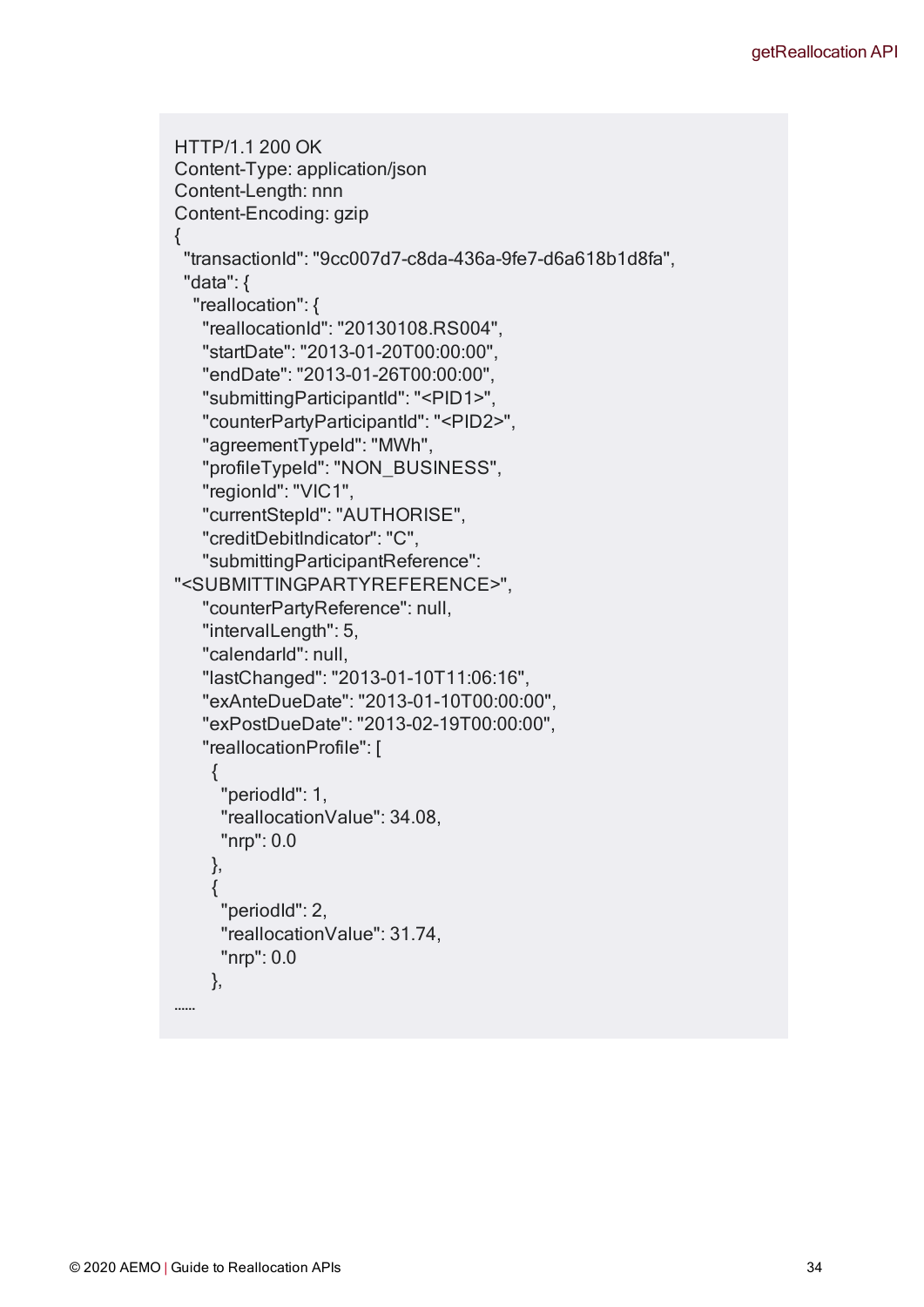```
{
      "periodId": 287,
      "reallocationValue": 43.26,
      "nrp": 0.0
    },
     {
      "periodId": 288,
      "reallocationValue": 40.42,
      "nrp": 0.0
     }
   ]
  }
 },
 "errors": []
}
```
# **getReallocations API**

The getReallocations API retrieves a list of reallocations and associated properties that fulfil the following criteria:

- Either the submittingParticipantId or counterpartyParticipantId property of the reallocation must match the ID of the request participantId.
- If the regionId filter parameter is in the request, the regionId property of the reallocation must match the value.
- If the startDate filter parameter is in the request, the endDate property of the reallocation must be greater than or equal to the value.
- If the endDate filter parameter is in the request, the startDate property of the reallocation must be less than or equal to the value.
- If the agreement Type filter parameter is in the request, the agreement Type property of the reallocation must match one of the comma-separated values.
- If the steps filter parameter is in the request, the current\_StepId property of the reallocation must match one of the comma-separated values.
- If the lastChangedGreaterThan parameter is present in the request, the lastChanged property of the reallocation must be greater than or equal to the value.
- If the expiring WithinDays parameter is present in the request, the exPostDueDate property of the reallocation must be greater than or equal to the current system date plus the number of days equal to the parameter value.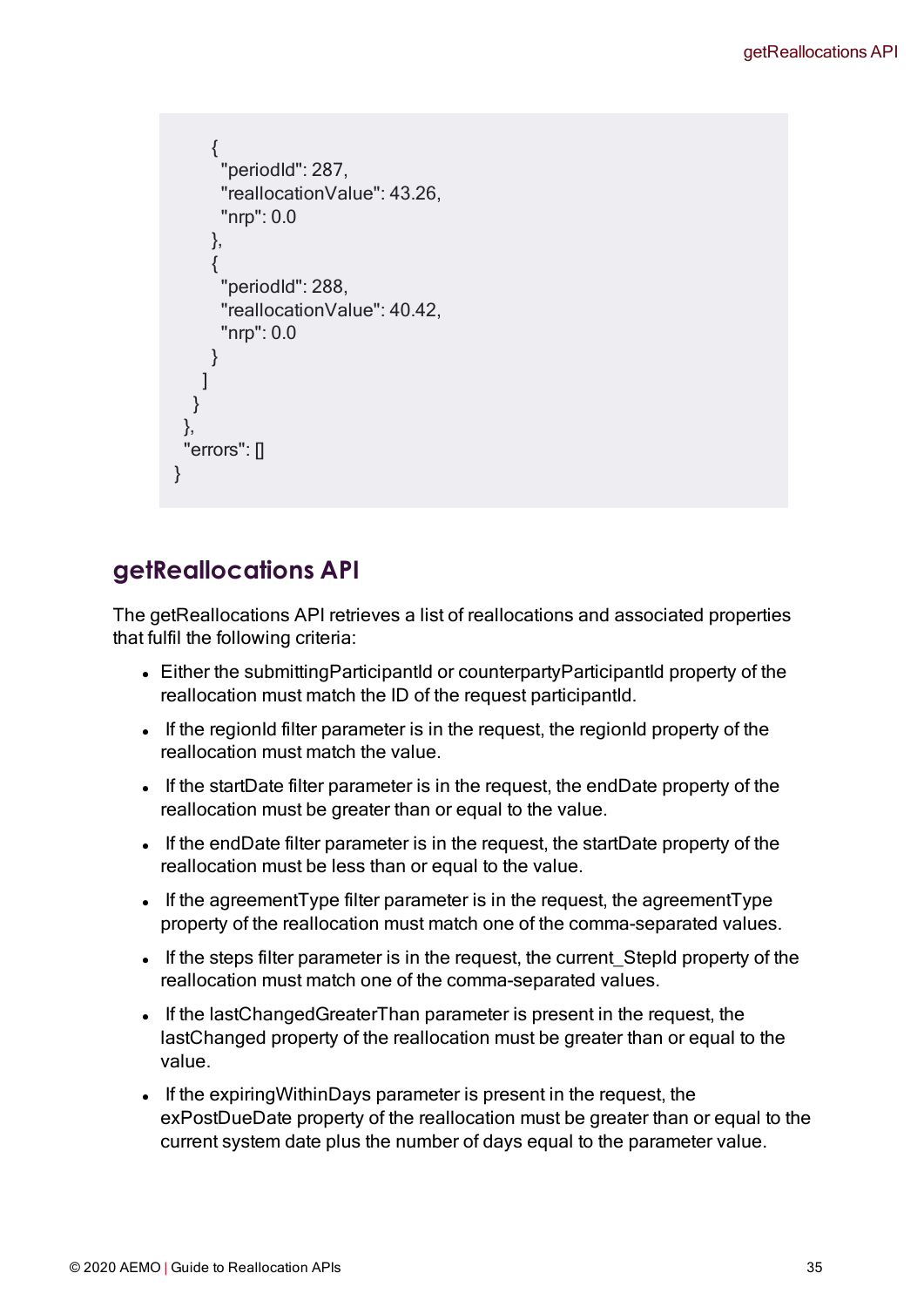The filter criteria are additive, that is they collectively represent a series of AND operations on the filter.

| <b>API</b>         | getReallocations                                |
|--------------------|-------------------------------------------------|
| Method             | <b>GET</b>                                      |
| <b>URL</b>         | /NEMWholesale/reallocations/v1/getReallocations |
| Authorisation      | Participant specific                            |
| Request<br>Content |                                                 |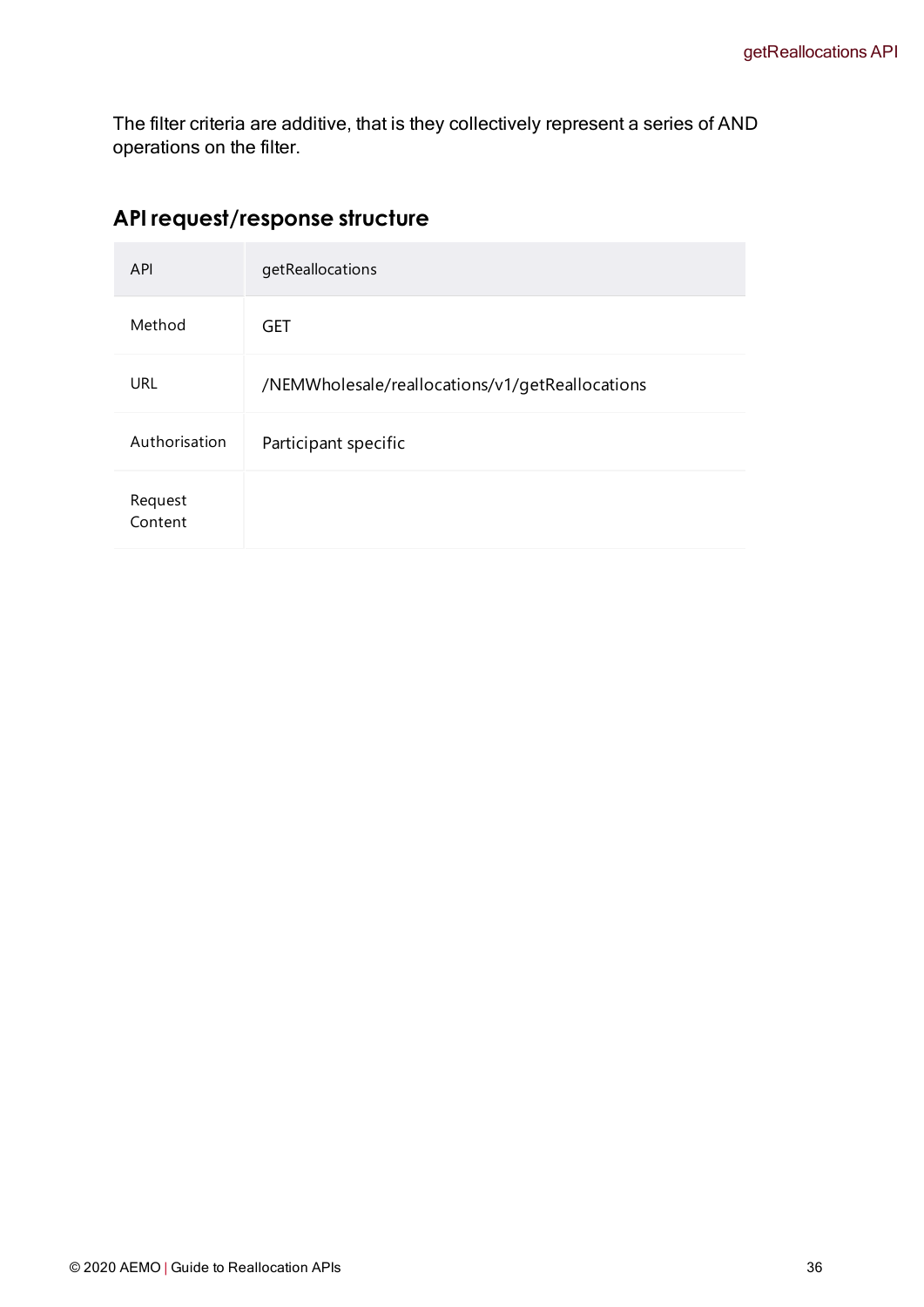| <b>API</b>          | getReallocations                                                                                                                                                                                                                                                                                                                                                                                                                                                                                                                                                                |  |  |  |
|---------------------|---------------------------------------------------------------------------------------------------------------------------------------------------------------------------------------------------------------------------------------------------------------------------------------------------------------------------------------------------------------------------------------------------------------------------------------------------------------------------------------------------------------------------------------------------------------------------------|--|--|--|
| Success<br>response | Content Body:<br>{<br>"transactionId": [string]<br>"data":<br>ł<br>"reallocations":<br>L<br>{<br>"reallocationId": [string],<br>"startDate": [datetime],<br>"endDate": [datetime],<br>"submitting ParticipantId": [string],<br>"counterpartyParticipantId": [string],<br>"agreementTypeId": [string],<br>"profileTypeId": [string],<br>"regionId": [string],<br>"currentStepId": [string],<br>"creditDebitIndicator": [string],<br>"submittingParticipantReference": [string],<br>"counterpartyReference": [string],<br>"intervalLength": [integer]<br>"lastChanged": [integer] |  |  |  |
|                     | }                                                                                                                                                                                                                                                                                                                                                                                                                                                                                                                                                                               |  |  |  |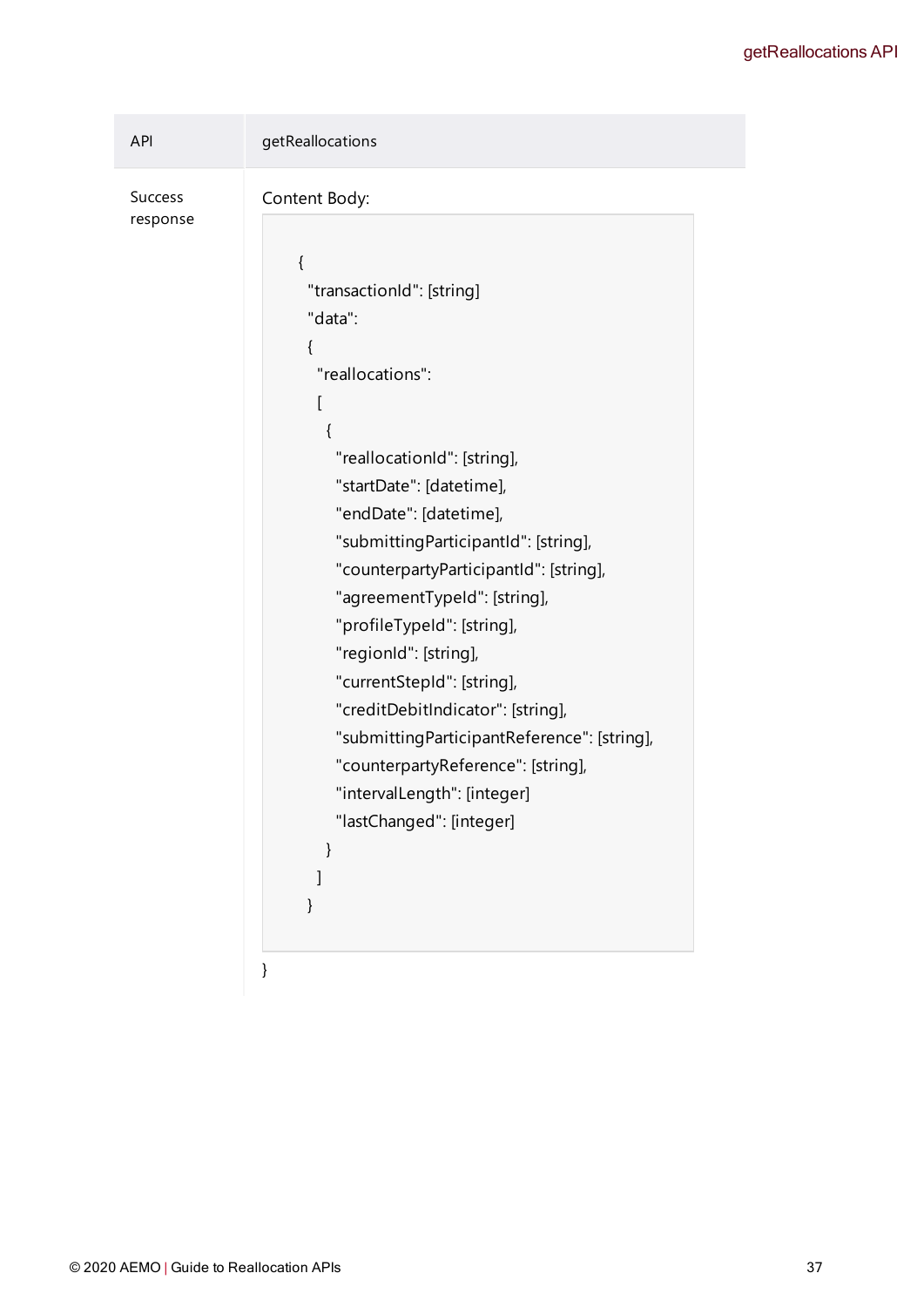## **Parameters**

| Name          | Required  | Datatype | Description                                                                                                                              | Example                 |
|---------------|-----------|----------|------------------------------------------------------------------------------------------------------------------------------------------|-------------------------|
| startDate     | ${\sf N}$ | Datetime | Start date<br>parameter of<br>the reallocation<br>filter.                                                                                | 2000-12-<br>31T00:00:00 |
| endDate       | ${\sf N}$ | Datetime | End date<br>parameter of<br>the reallocation<br>filter.                                                                                  | 2020-12-<br>31T00:00:00 |
| agreementType | N         | String   | Agreement<br>types parameter<br>of the<br>reallocation<br>filter, containing<br>a comma-<br>separate listed<br>of agreement<br>type IDs. | <b>MWh</b>              |
| steps         | ${\sf N}$ | String   | Steps parameter<br>of the<br>reallocation<br>filter, containing<br>a comma-<br>separated list of<br>reallocation<br>step IDs.            | <b>SUBMIT</b>           |
| regionId      | ${\sf N}$ | String   | Region ID<br>parameter of<br>the reallocation<br>filter.                                                                                 | QLD1                    |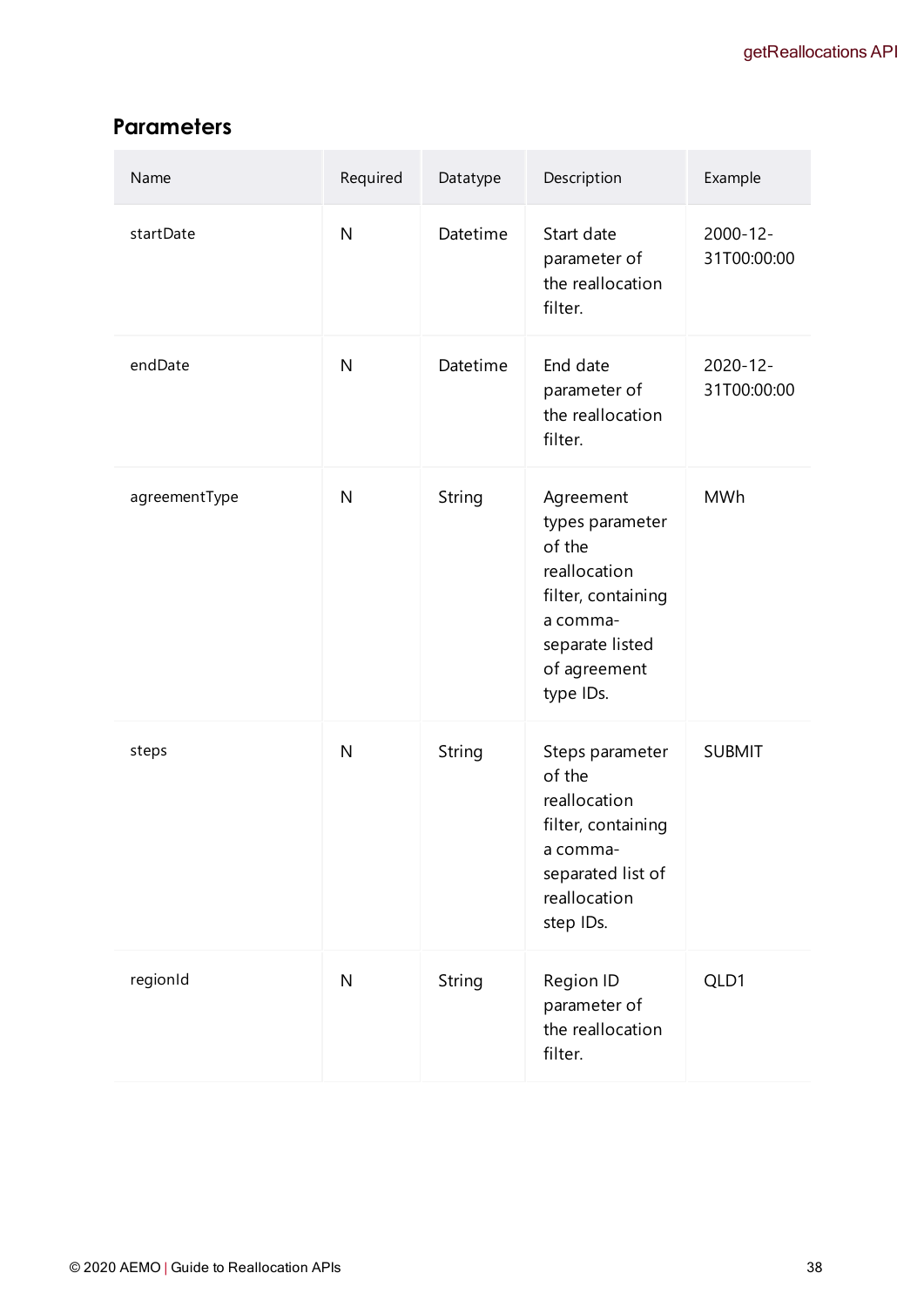| Name                   | Required | Datatype | Description                                                                   | Example                  |
|------------------------|----------|----------|-------------------------------------------------------------------------------|--------------------------|
| calendarId             | N        | String   | Calendar ID<br>parameter of<br>the reallocation<br>filter.                    | SETT_<br><b>CALENDAR</b> |
| expiring Within Days   | N        | Integer  | Expiring within<br>X days<br>parameter of<br>the reallocation<br>filter.      | 5                        |
| lastChangedGreaterThan | N        | Integer  | Last changed<br>greater than X<br>parameter of<br>the reallocation<br>filter. | 3                        |

#### GET

/NEMWholesale/reallocations/v1/getReallocations?StartDate&EndDate &RegionId&LastChangedGreaterThan&AgreementTypes&Steps&Expir ingWithinDays&CalendarId&ExPostDueDateStart&ExPostDueDateEnd Content-Type: application/json Accept: application/json Accept-Encoding: gzip Authorisation: Basic dGVzdG1hbnVhbSpOZK1tY28wMw== X-market: NEM X-initiatingParticipantID:<PARTICIPANTID>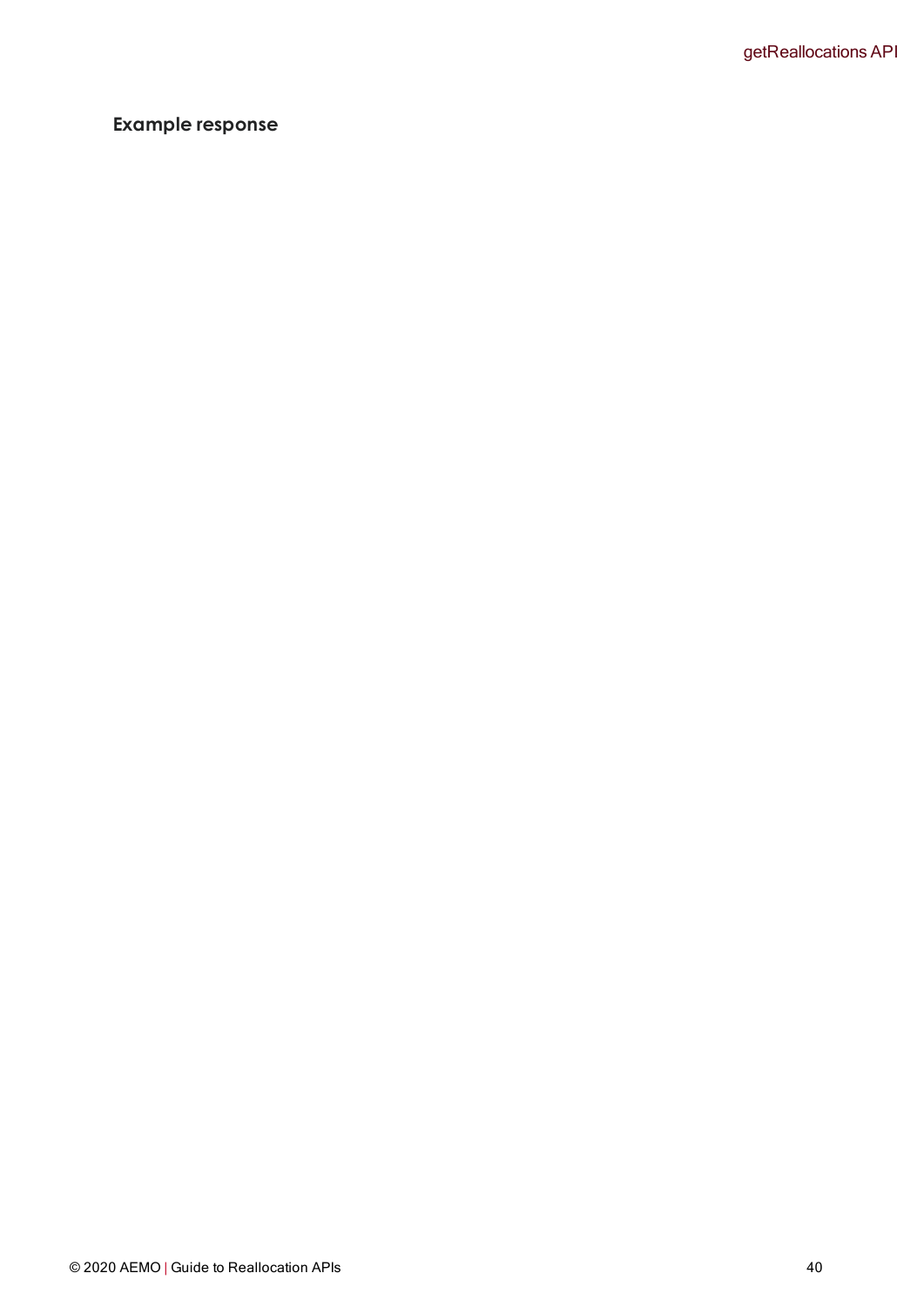HTTP/1.1 200 OK Content-Type: application/json Content-Length: nnn Content-Encoding: gzip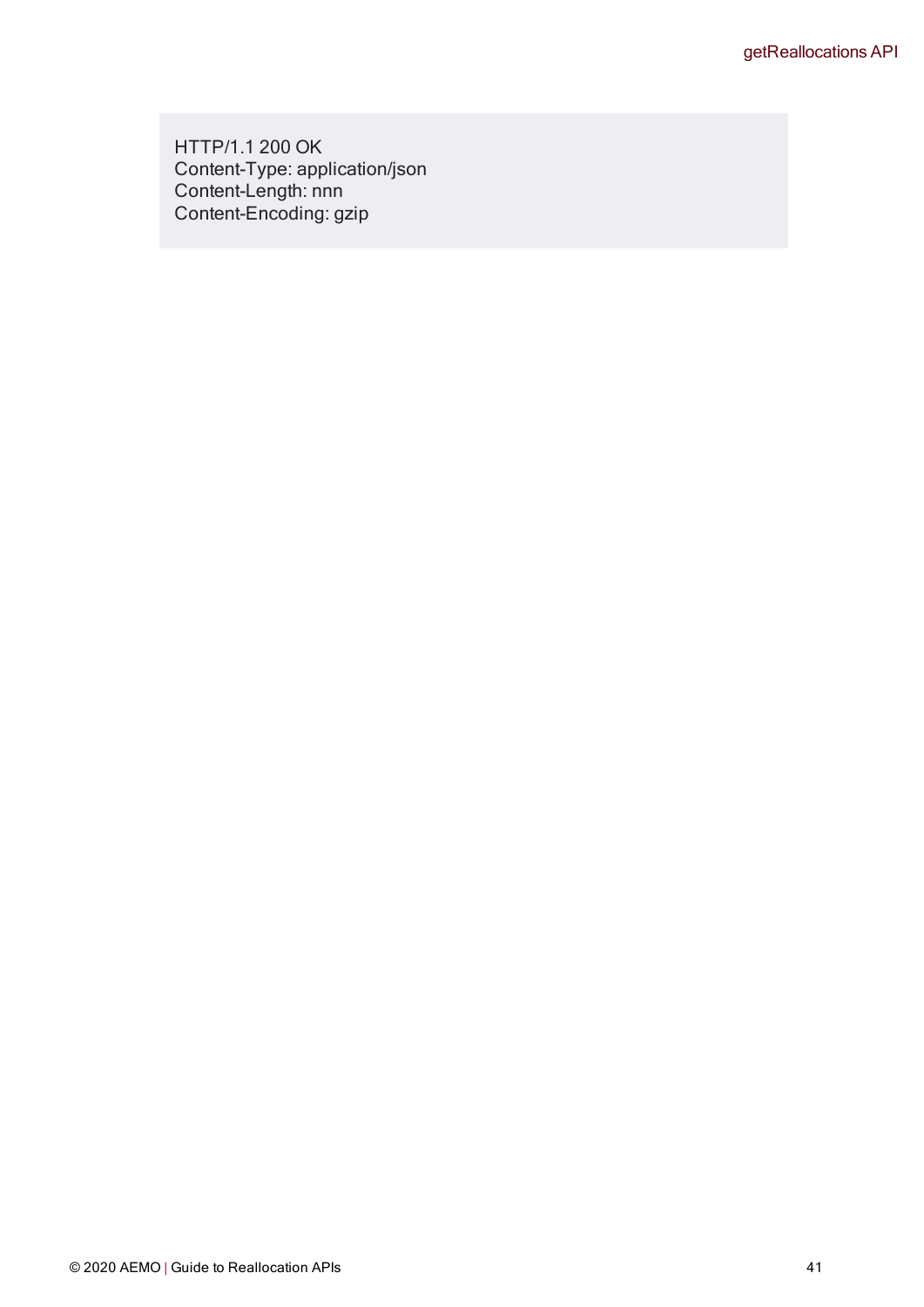```
\{"transactionId": "a531c7a4-b49e-48c4-91f2-cb8ab486e670",
 "data": {
  "responseAppStatus": "Successful",
  "reallocations": [
   {
    "reallocationId": "20130108.RS004",
    "startDate": "2013-01-20T00:00:00",
    "endDate": "2013-01-26T00:00:00",
    "submittingParticipantId": "<SUBMITTING_PARTICIPANTID>",
    "counterPartyParticipantId": "<COUNTERPARTY_
PARTICIPANTID>",
    "agreementTypeId": "MWh",
    "profileTypeId": "NON_BUSINESS",
    "regionId": "VIC1",
    "currentStepId": "AUTHORISE",
    "creditDebitIndicator": "C",
    "submittingParticipantReference": "APG Week 04-13 NWD",
    "counterPartyReference": null,
    "intervalLength": 0,
    "calendarId": null,
    "lastChanged": "2013-01-10T11:06:16",
    "exAnteDueDate": "2013-01-10T00:00:00",
    "exPostDueDate": "2013-02-19T00:00:00",
    "reallocationProfile": []
   },
   {
    "reallocationId": "20130108.RS003",
    "startDate": "2013-01-20T00:00:00",
    "endDate": "2013-01-26T00:00:00",
    "submittingParticipantId": "<SUBMITTING_PARTICIPANTID>",
    "counterPartyParticipantId": "<COUNTERPARTY_
PARTICIPANTID>",
    "agreementTypeId": "MWh",
    "profileTypeId": "BUSINESS",
    "regionId": "VIC1",
    "currentStepId": "AUTHORISE",
    "creditDebitIndicator": "C",
    "submittingParticipantReference": "APG Week 04-13WD",
    "counterPartyReference": null,
    "intervalLength": 0,
    "calendarId": null,
    "lastChanged": "2013-01-10T11:07:03",
    "exAnteDueDate": "2013-01-10T00:00:00",
```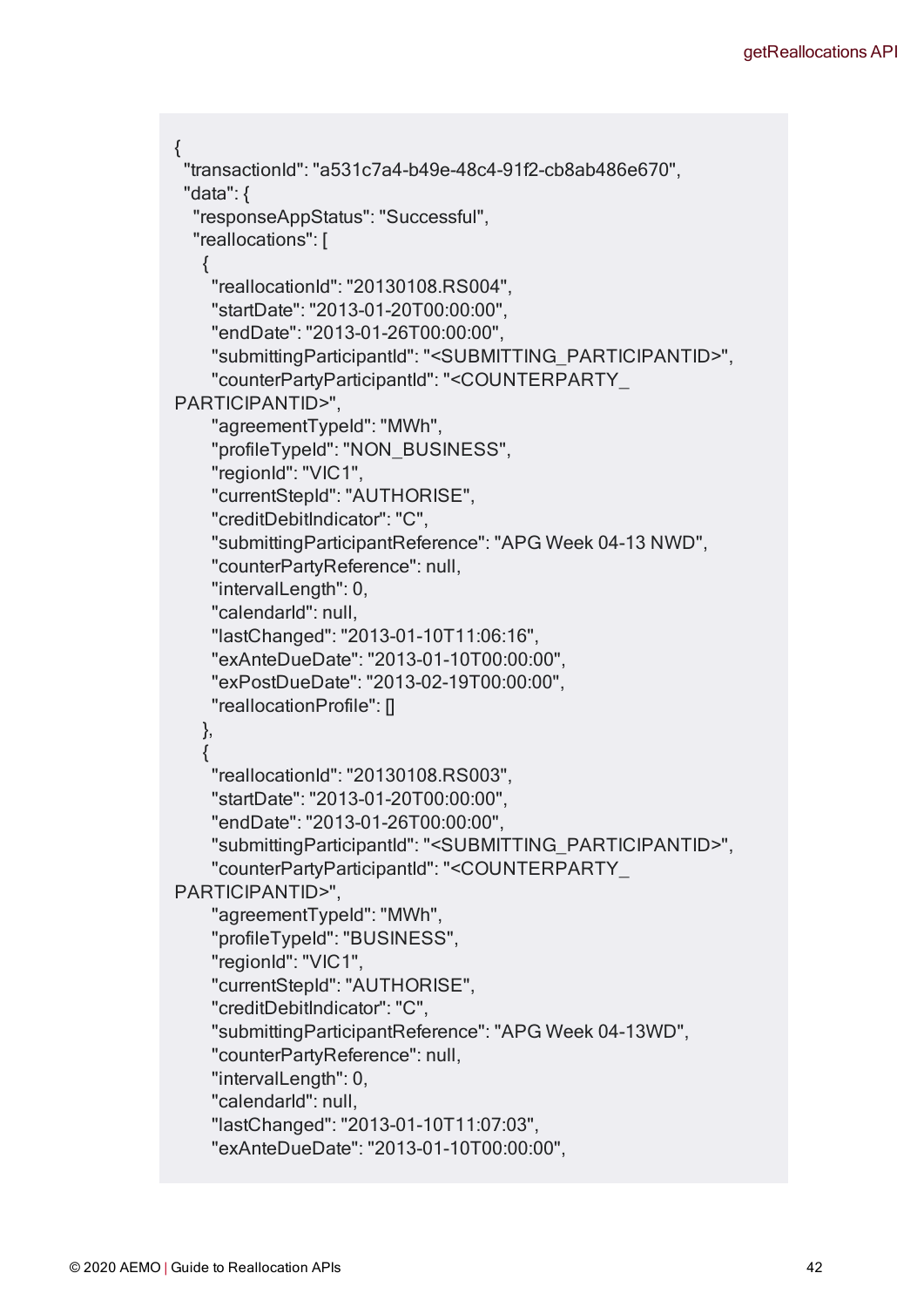```
"exPostDueDate": "2013-02-19T00:00:00",
    "reallocationProfile": []
   },
   {
    "reallocationId": "20121120.RS001",
    "startDate": "2012-12-02T00:00:00",
    "endDate": "2012-12-08T00:00:00",
    "submittingParticipantId": "<SUBMITTING_PARTICIPANTID>",
    "counterPartyParticipantId": "<COUNTERPARTY_
PARTICIPANTID>",
    "agreementTypeId"
            "profileTypeId": "BUSINESS",
    "regionId": "VIC1",
    "currentStepId": "AUTHORISE",
    "creditDebitIndicator": "C",
    "submittingParticipantReference": "REF Week 04-13WD",
    "counterPartyReference": null,
    "intervalLength": 0,
    "calendarId": null,
    "lastChanged": "2013-01-10T11:07:03",
    "exAnteDueDate": "2013-01-10T00:00:00",
    "exPostDueDate": "2013-02-19T00:00:00",
    "reallocationProfile": []
   }
  ]
  }
 },
 "errors": []
}
```
# **getProfileTypes API**

The getProfileTypes API retrieves a list of reallocation Day Types and associated descriptions. Possible values are:

- Flat everyday including Business and Non-Business days.
- Business Business days do not include weekends or public holidays (based on the chosen PH calendar).
- Non-business Any day that is not a business day.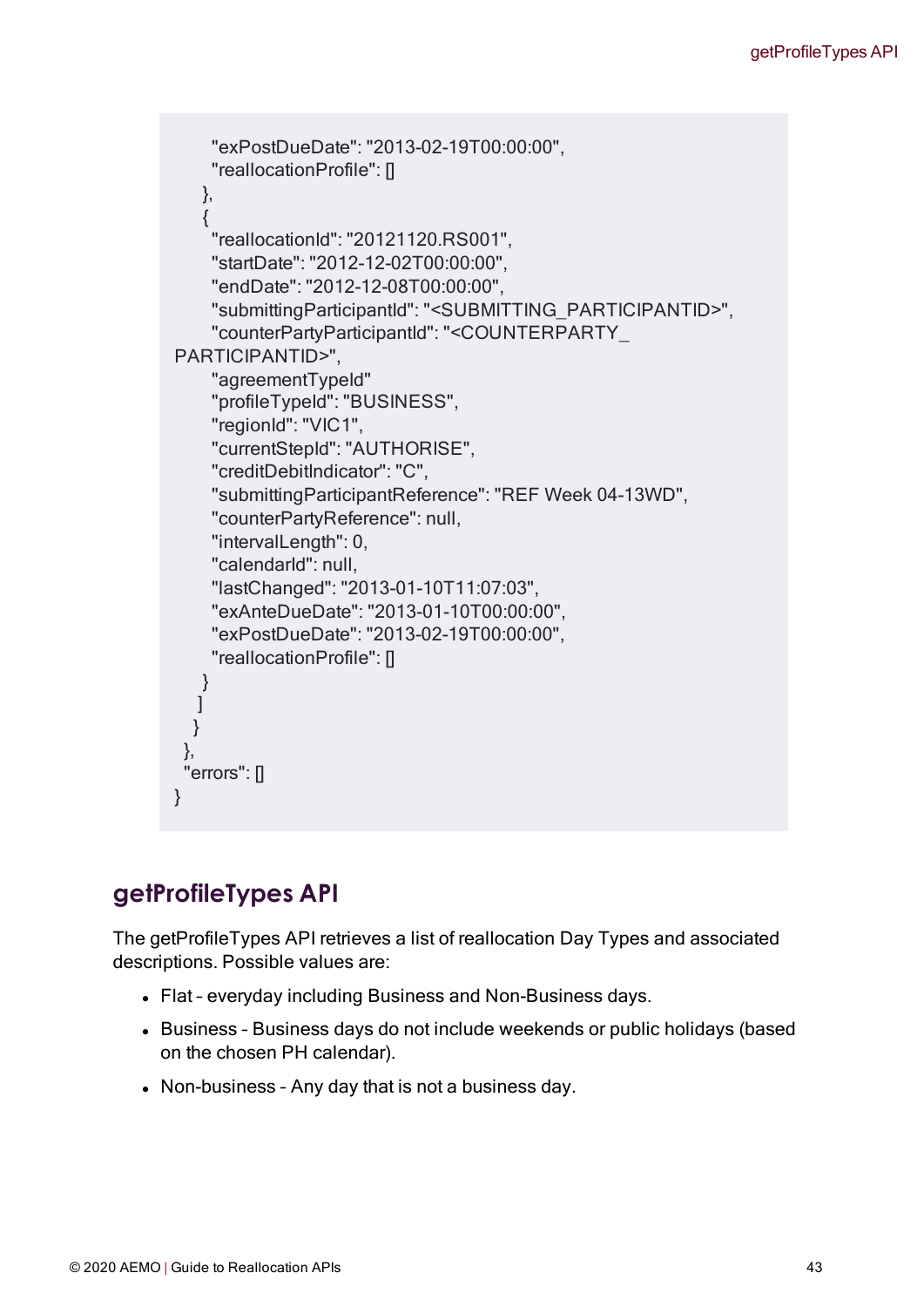| <b>API</b>       | getProfileTypes                                                                                                                                                  |
|------------------|------------------------------------------------------------------------------------------------------------------------------------------------------------------|
| Method           | <b>GET</b>                                                                                                                                                       |
| <b>URL</b>       | /NEMWholesale/reallocations/v1/getProfileTypes                                                                                                                   |
| Authorisation    | Not authenticated                                                                                                                                                |
| Request Content  | None                                                                                                                                                             |
| Success response | Content Body:<br>$\{$<br>"transactionId": [string]<br>"data":<br>{<br>"profileTypes":<br>[<br>$\{$<br>"profileTypeId": [string],<br>"description": [string]<br>} |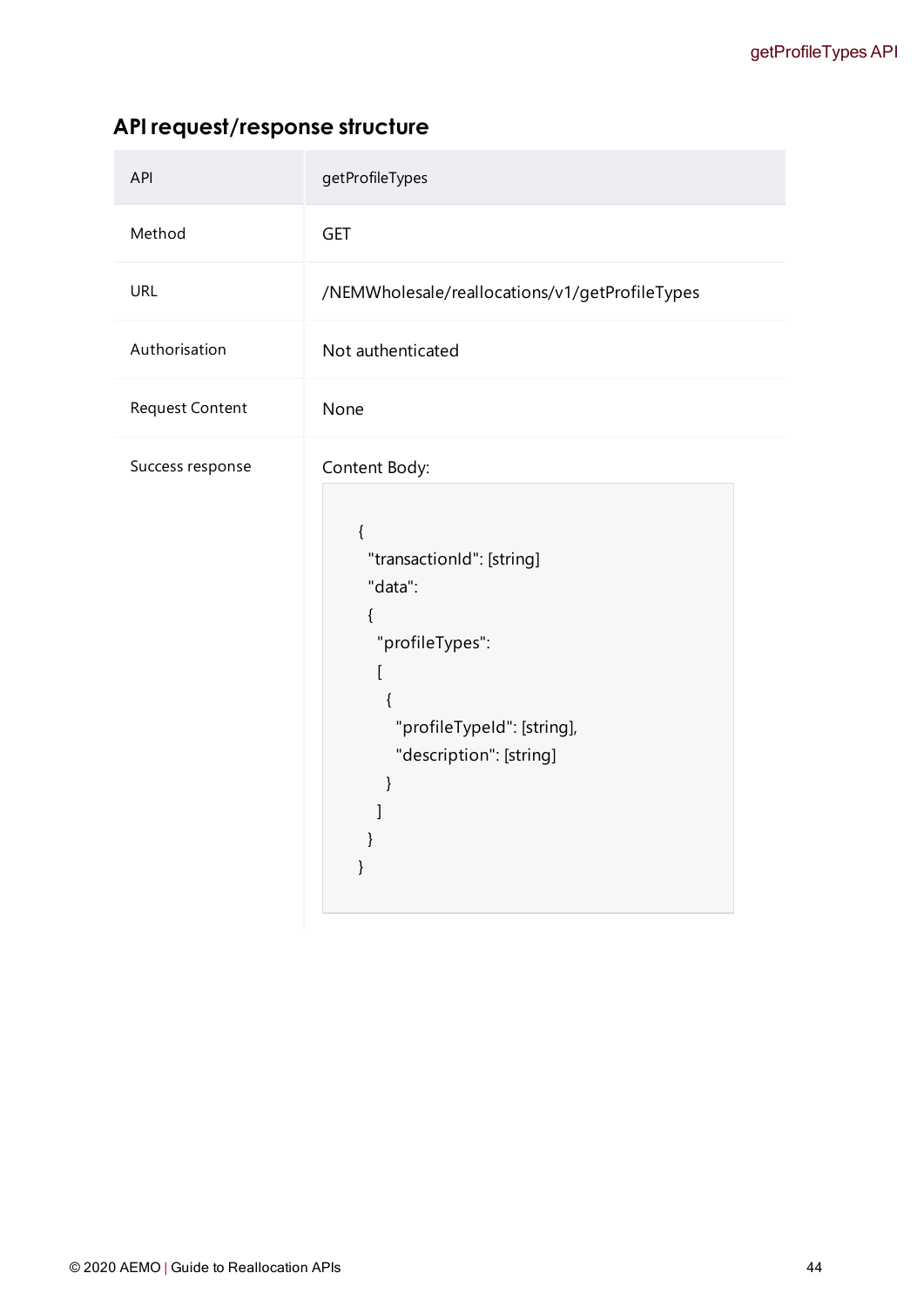GET /NEMWholesale/reallocations/v1/getProfileTypes Content-Type: application/json Accept: application/json Accept-Encoding: gzip Authorisation: Basic dGVzdG1hbnVhbSpOZK1tY28wMw== X-market: NEM X-initiatingParticipantID: <PARTICIPANTID>

## **Example response**

```
HTTP/1.1 200 OK
Content-Type: application/json
Content-Length: nnn
Content-Encoding: gzip
{
 "transactionId": "d7c837ae-f752-4d0d-a961-4bce0e47103b",
 "data": {
  "profileTypes": [
   {
    "profileTypeId": "FLAT",
    "description": "Apply to profile to all days"
   },
   {
    "profileTypeId": "BUSINESS",
    "description": "Apply to profile to business days only"
   },
   {
    "profileTypeId": "NON_BUSINESS",
    "description": "Apply to profile to non-business days only"
   }
  ]
 },
 "errors": []
)
```
## **getReallocationSteps API**

The getReallocationSteps API retrieves a list of reallocation step IDs and associated descriptions.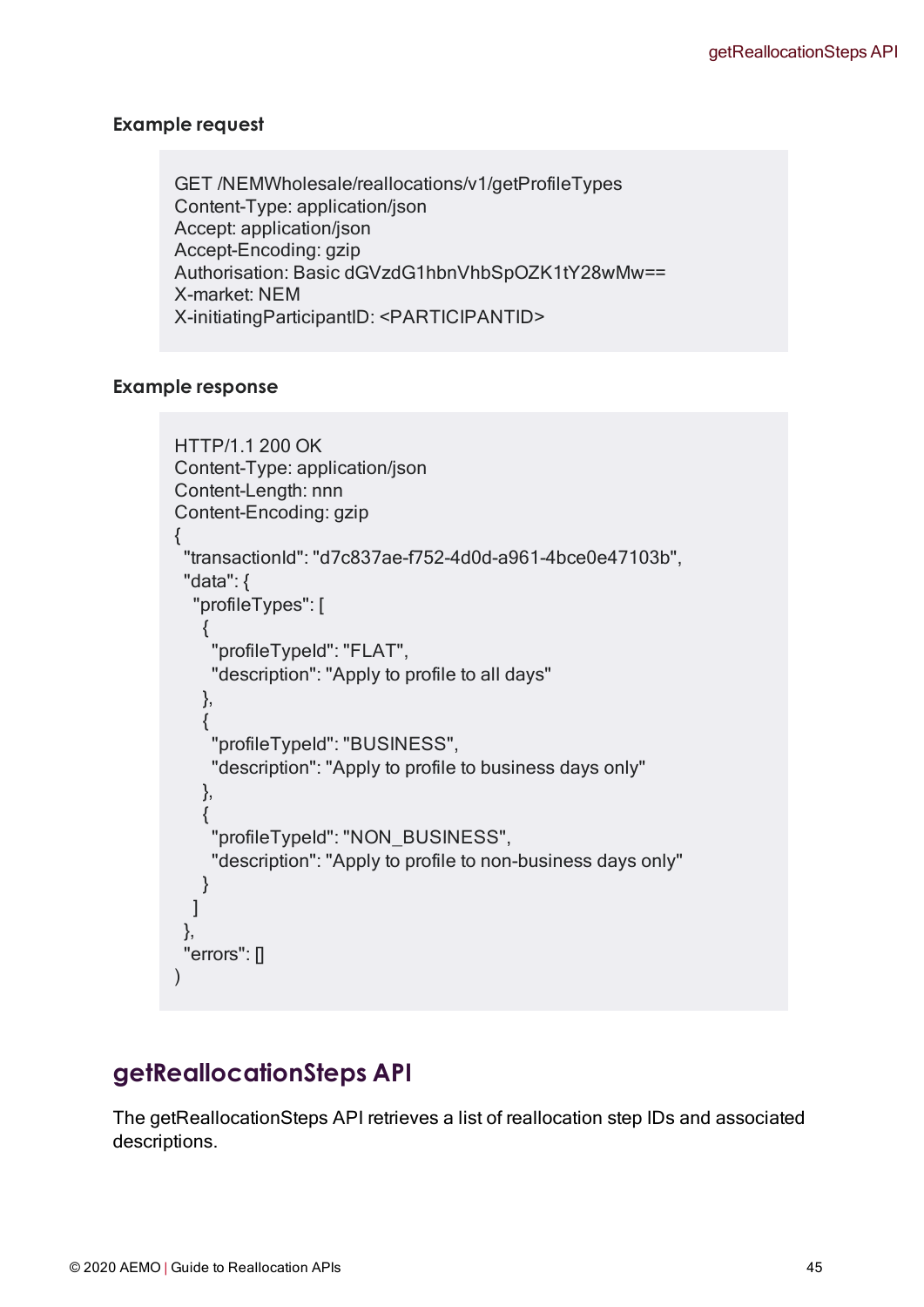|  |  | API request/response structure |  |
|--|--|--------------------------------|--|
|--|--|--------------------------------|--|

| <b>API</b>       | getReallocationSteps                                                                                                                                     |
|------------------|----------------------------------------------------------------------------------------------------------------------------------------------------------|
| Method           | <b>GET</b>                                                                                                                                               |
| <b>URL</b>       | /NEMWholesale/reallocations/v1/getReallocationSteps                                                                                                      |
| Authorisation    | Not authenticated                                                                                                                                        |
| Request Content  | None                                                                                                                                                     |
| Success response | Content Body:<br>{<br>"transactionId": [string]<br>"data":<br>{<br>"reallocationSteps":<br>ſ<br>{<br>"stepId": [string],<br>"description": [string]<br>} |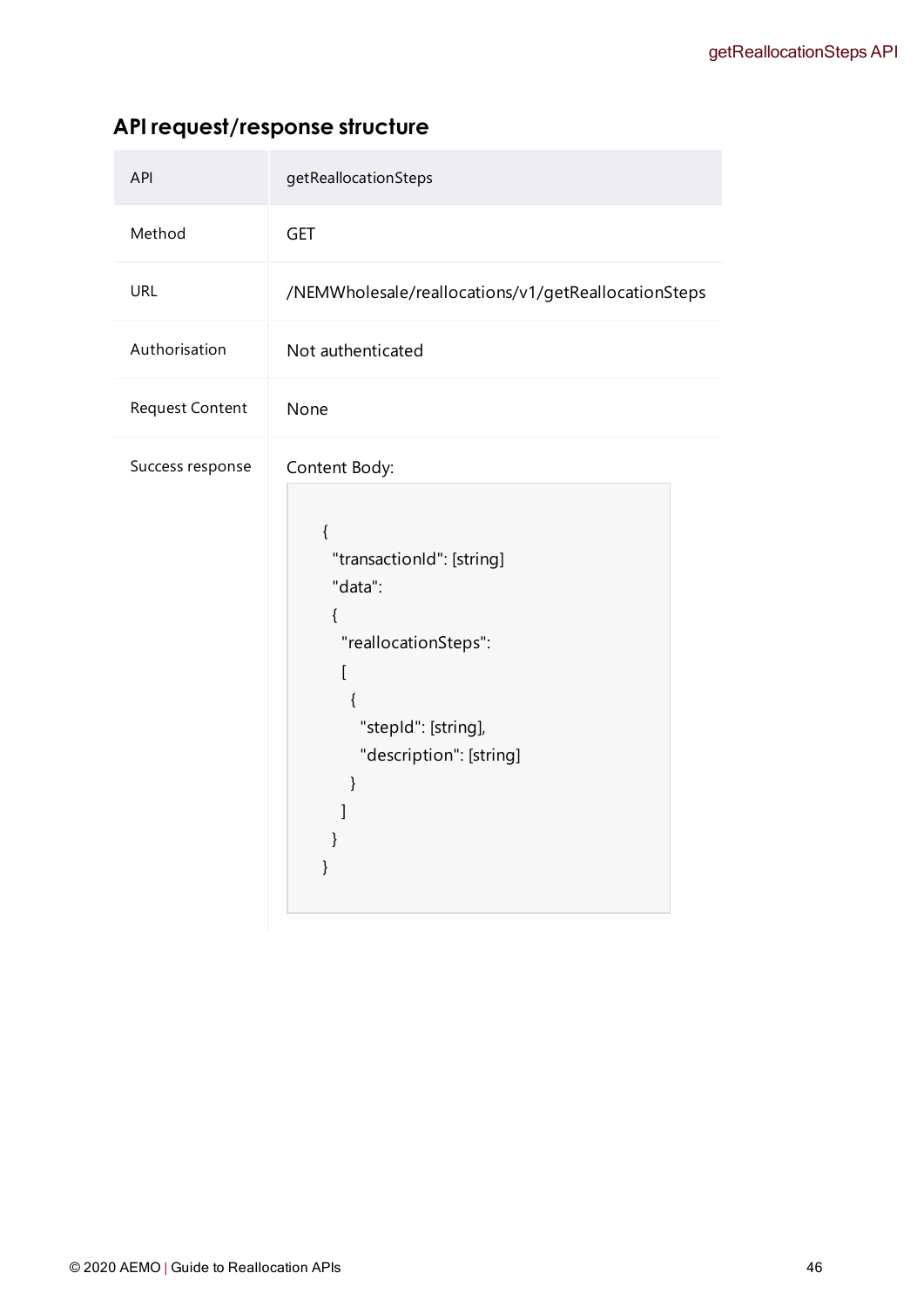GET /NEMWholesale/reallocations/v1/getReallocationSteps Content-Type: application/json Accept: application/json Accept-Encoding: gzip Content-Length: nnn Content-Encoding: gzip Authorisation: Basic dGVzdG1hbnVhbSpOZK1tY28wMw== X-market: NEM X-initiatingParticipantID: <PARTICIPANTID>

```
HTTP/1.1 200 OK
Content-Type: application/json
Content-Length: nnn
Content-Encoding: gzip
{
 "transactionId": "c084a0c1-633e-4d55-bcde-1f7600b978a1",
 "data": {
  "reallocationSteps": [
   {
    "stepId": "AUTHORISE",
    "description": "Authorised"
   },
   {
    "stepId": "CANCEL",
    "description": "Cancelled"
   },
   {
    "stepId": "EXPIRED",
    "description": "Expired"
   },
   {
    "stepId": "SUBMIT",
    "description": "Submitted"
   }
  ]
 },
 "errors": []
}
```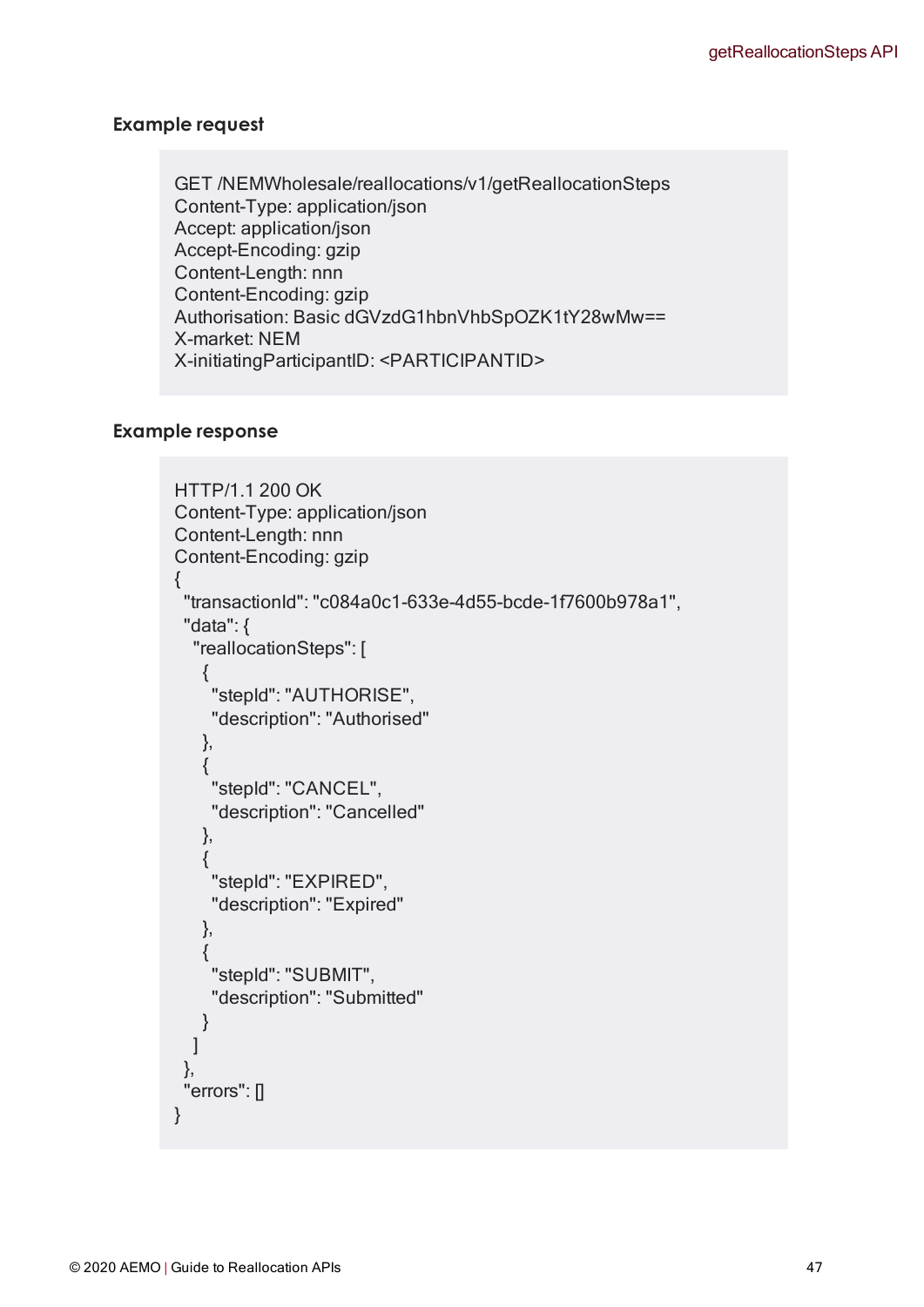# **getRegions API**

The getRegions API retrieves a list of regions and associated descriptive names. Possible values are as follows:

- New South Wales
- Queensland
- South Australia
- Tasmania
- Victoria

| <b>API</b>      | getRegions                                |
|-----------------|-------------------------------------------|
| Method          | GET                                       |
| URL             | /NEMWholesale/reallocations/v1/getRegions |
| Authorisation   | Not authenticated                         |
| Request Content | <b>None</b>                               |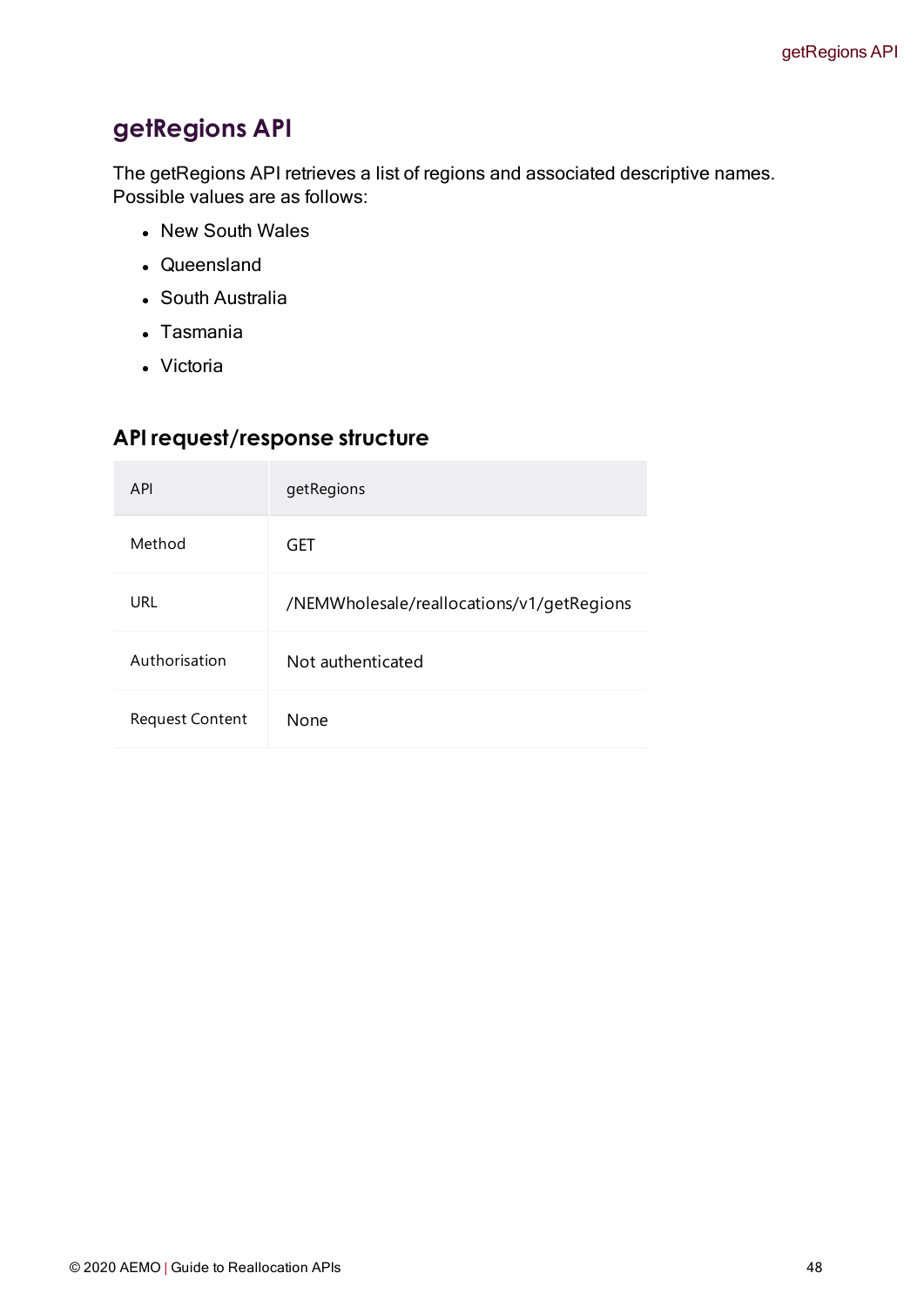| <b>API</b>       | getRegions                |  |  |
|------------------|---------------------------|--|--|
| Success response | Content Body:             |  |  |
|                  |                           |  |  |
|                  | "transactionId": [string] |  |  |
|                  | "data":                   |  |  |
|                  |                           |  |  |
|                  | "regions":                |  |  |
|                  |                           |  |  |
|                  |                           |  |  |
|                  | "regionId": [string],     |  |  |
|                  | "name": [string]          |  |  |
|                  |                           |  |  |
|                  |                           |  |  |
|                  |                           |  |  |
|                  |                           |  |  |
|                  |                           |  |  |

GET /NEMWholesale/reallocations/v1/getRegions Content-Type: application/json Accept: application/json Accept-Encoding: gzip Content-Length: nnn Content-Encoding: gzip Authorisation: Basic dGVzdG1hbnVhbSpOZK1tY28wMw== X-market: NEM X-initiatingParticipantID: <PARTICIPANTID>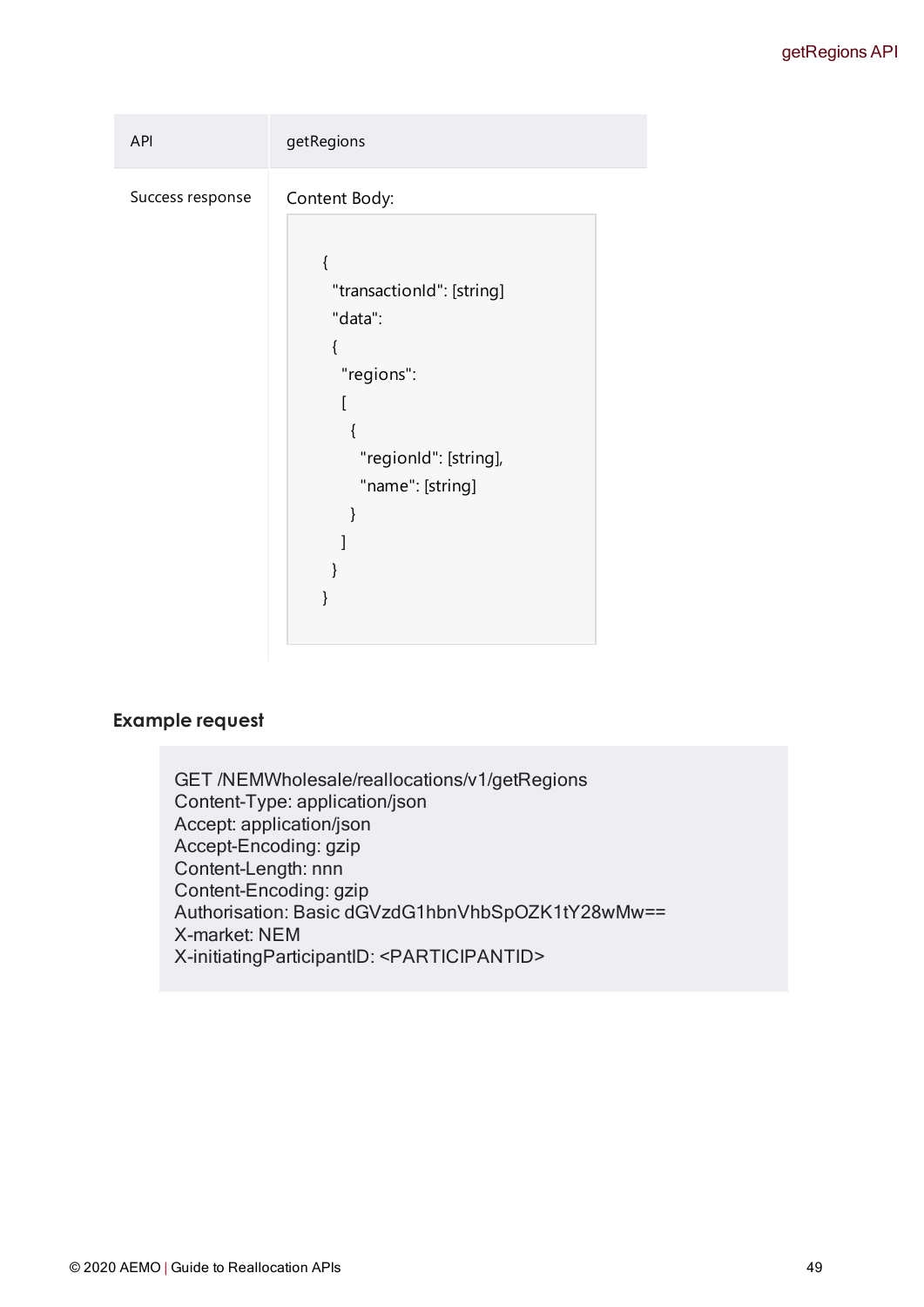```
HTTP/1.1 200 OK
Content-Type: application/json
Content-Length: nnn
Content-Encoding: gzip
{
 "transactionId": "21674758-ae35-46eb-88a9-14c0bcbc7b5f",
 "data": {
  "regions": [
   {
    "regionId": "NSW1",
    "name": "New South Wales"
   },
   {
    "regionId": "QLD1",
    "name": "Queensland Region"
   },
   {
    "regionId": "SA1",
    "name": "South Australia Region"
   },
   {
    "regionId": "SNOWY1",
    "name": "Snowy Regions"
   },
   {
    "regionId": "TAS1",
    "name": "Tasmanian Region"
   },
   {
    "regionId": "VIC1",
    "name": "Victoria"
   }
  ]
 },
 "errors": []
}
```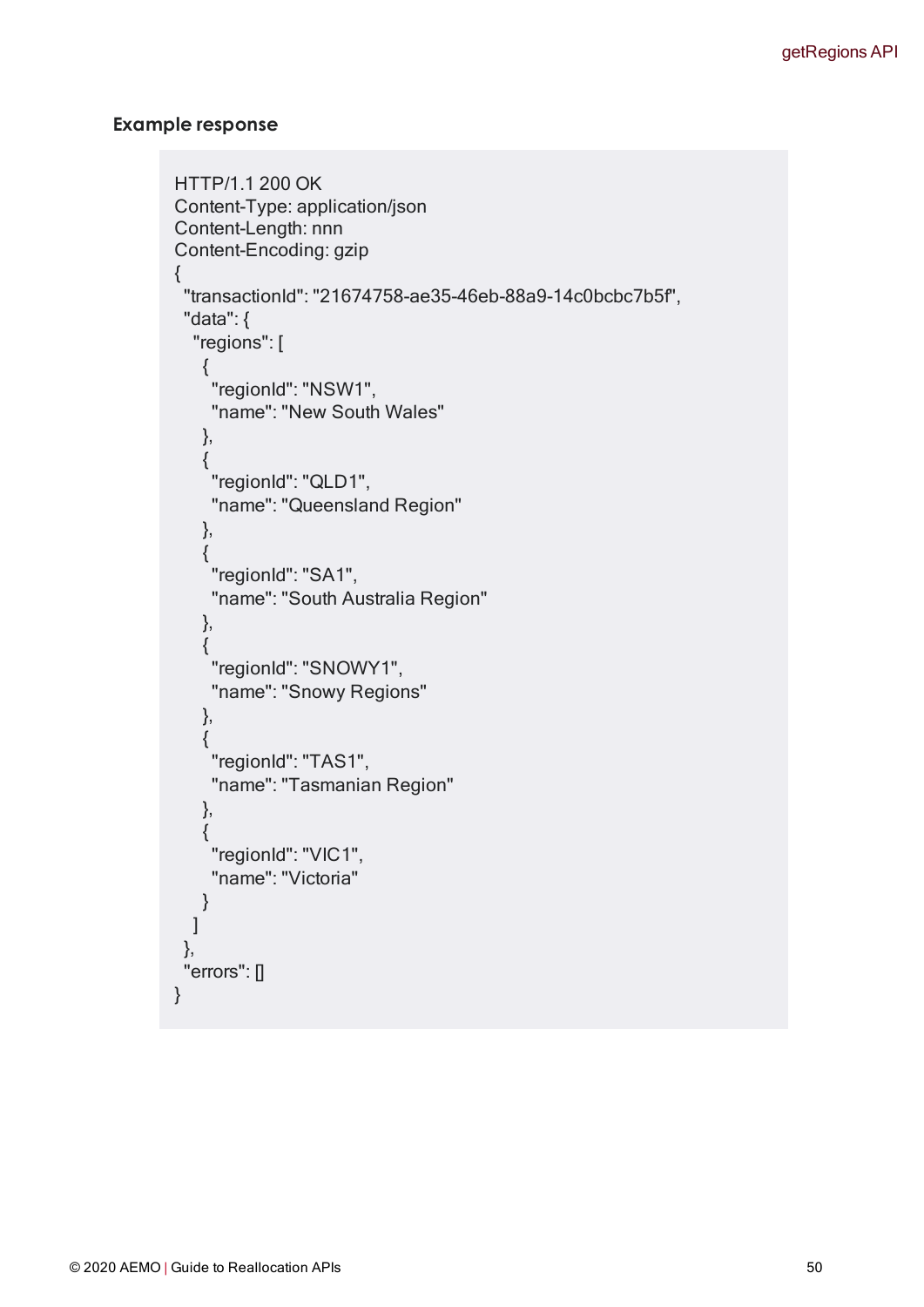# **getCalendars API**

The getCalendars API retrieves a list of Calendar IDs and associated descriptive names fulfilling the following criteria:

- The Calendar is configured for reallocations.
- If the regionId filter parameter is in the request, there must be at least one calendar entry matching the given region.
- If the startDate filter parameter is in the request, there must be at least one calendar entry with a calendar date greater than or equal to the start date.
- If the endDate filter parameter is in the request, there must be at least one calendar entry with a calendar date less than or equal to the end date.

The filter criteria are additive, that is they collectively represent a series of AND operations on the filter.

| <b>API</b>             | getCalendars                                |
|------------------------|---------------------------------------------|
| Method                 | GET                                         |
| URL                    | /NEMWholesale/reallocations/v1/getCalendars |
| Authorisation          | No authorisation                            |
| <b>Request Content</b> |                                             |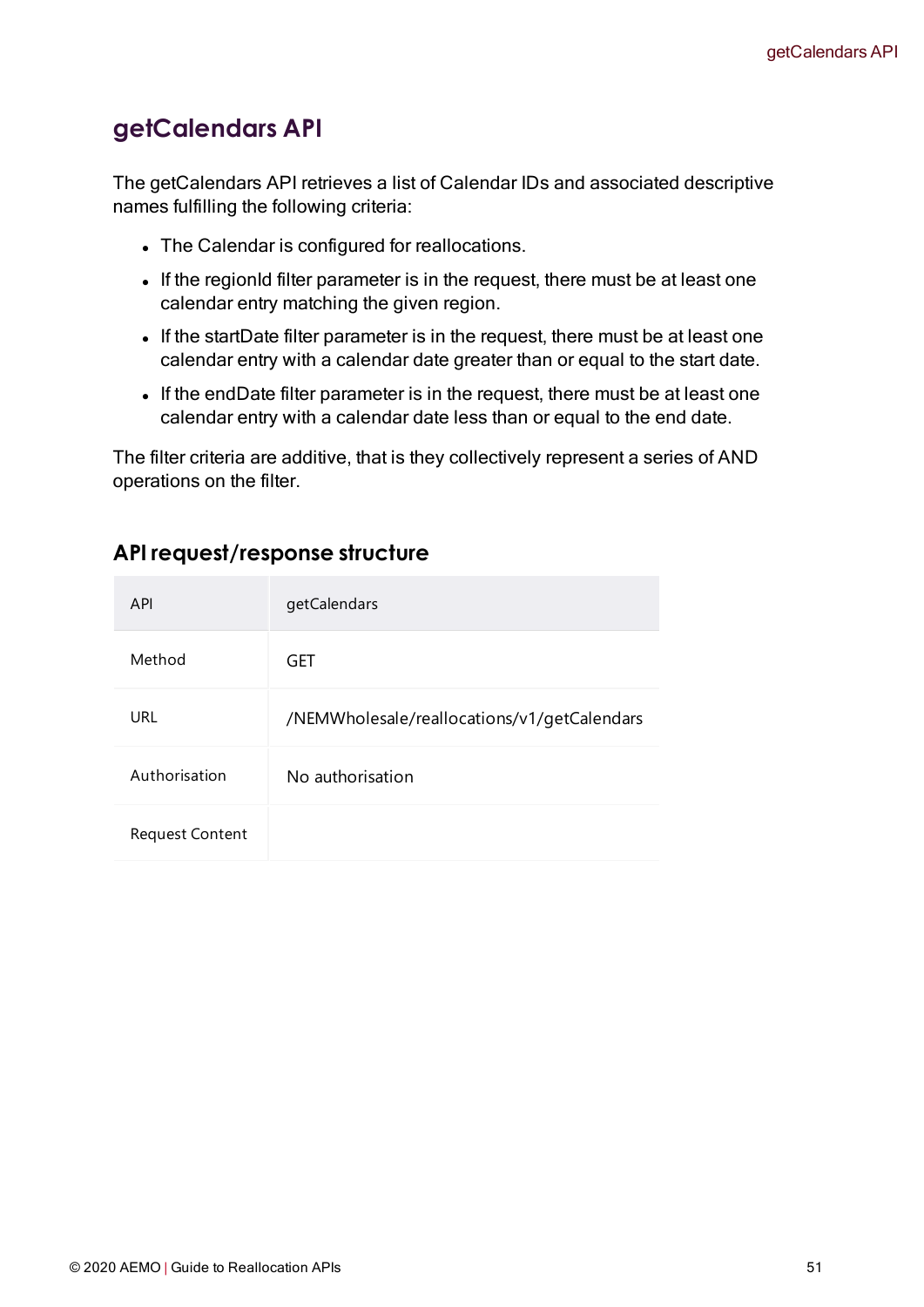## getCalendars API

| <b>API</b>       | getCalendars                                                                                                                     |  |  |
|------------------|----------------------------------------------------------------------------------------------------------------------------------|--|--|
| Success response | Content Body:<br>"transactionId": [string]<br>"data":<br>"calendars":<br>"calendarId": [string],<br>"description": [string]<br>} |  |  |
|                  |                                                                                                                                  |  |  |

## **Parameters**

| Name      | Required | Datatype | Description                       | Example                      |
|-----------|----------|----------|-----------------------------------|------------------------------|
| regionId  | N        | String   | Unique region identifier          | QLD1                         |
| startDate | N        | Datetime | Start date of the<br>reallocation | $2013 - 01 -$<br>20T00:00:00 |
| endDate   | N        | Datetime | End date of the<br>reallocation   | $2013 - 03 -$<br>20T00:00:00 |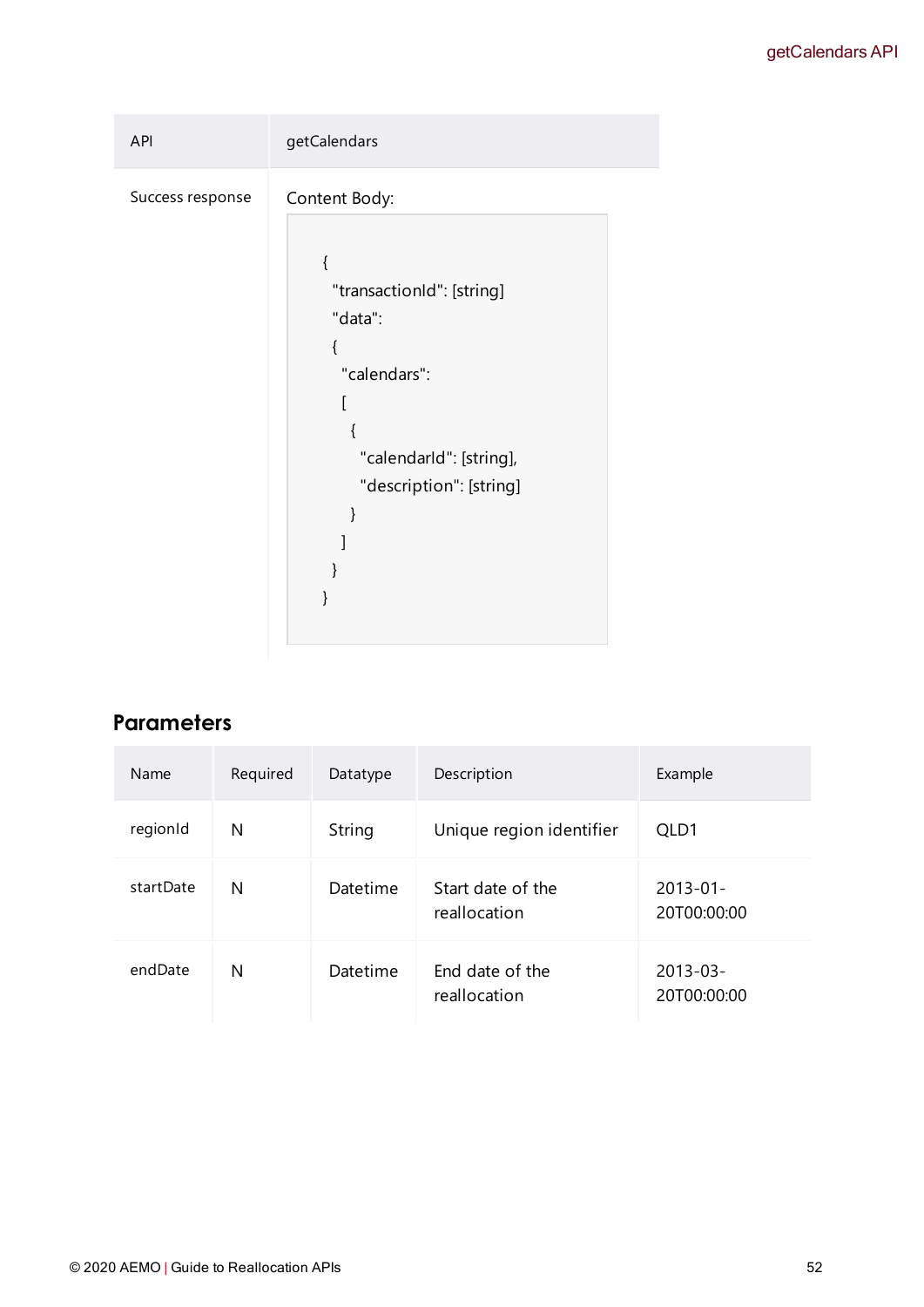GET /NEMWholesale/reallocations/v1/getCalendars Accept: application/json Accept-Encoding: gzip Authorisation: Basic dGVzdG1hbnVhbSpOZK1tY28wMw== X-market: NEM X-initiatingParticipantID: <PARTICIPANTID>

## **Example response**

```
HTTP/1.1 200 OK
Content-Type: application/json
Content-Length: nnn
Content-Encoding: gzip
{
 "transactionId": "187bd455-0108-4411-ab8f-e993448cfde5",
 "data": {
  "calendars": [
   {
    "calendarId": "SETT_REGIONAL",
    "description": "Includes public holidays by NEM region"
   }
  ]
 },
 "errors": []
}
```
## **getCalendar API**

Weekends are implicitly assumed to be non-business days and are not explicitly included in the calendar information returned.

The getCalendar API retrieves a list of public holidays from a given calendar. The calendar non-business days are taken from the NEM database.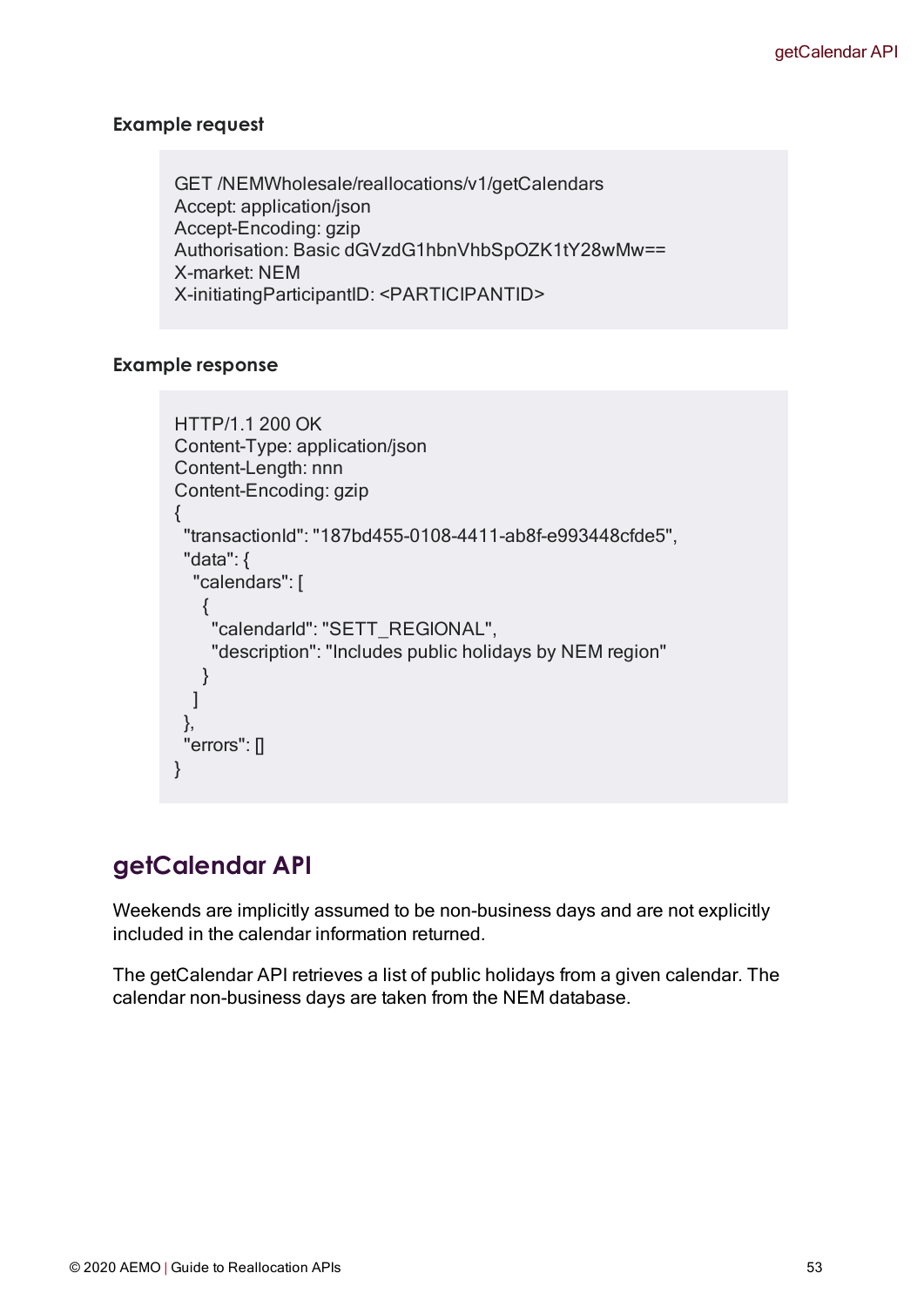| <b>API</b>          | getCalendar                                                                                                                                                                                                                                         |
|---------------------|-----------------------------------------------------------------------------------------------------------------------------------------------------------------------------------------------------------------------------------------------------|
| Method              | <b>GET</b>                                                                                                                                                                                                                                          |
| <b>URL</b>          | /NEMWholesale/reallocations/v1/getCalendar                                                                                                                                                                                                          |
| Authorisation       | Not authenticated                                                                                                                                                                                                                                   |
| Request<br>Content  | See Parameters below.                                                                                                                                                                                                                               |
| Success<br>response | Content Body:<br>$\{$<br>"transactionId": [string]<br>"data":<br>{<br>"calendarld": [string],<br>"regions":<br>ſ<br>{<br>"regionId": [string],<br>"nonBusinessDays":<br>[<br>[datetime],<br>[datetime],<br>[datetime],<br>[datetime],<br>[datetime] |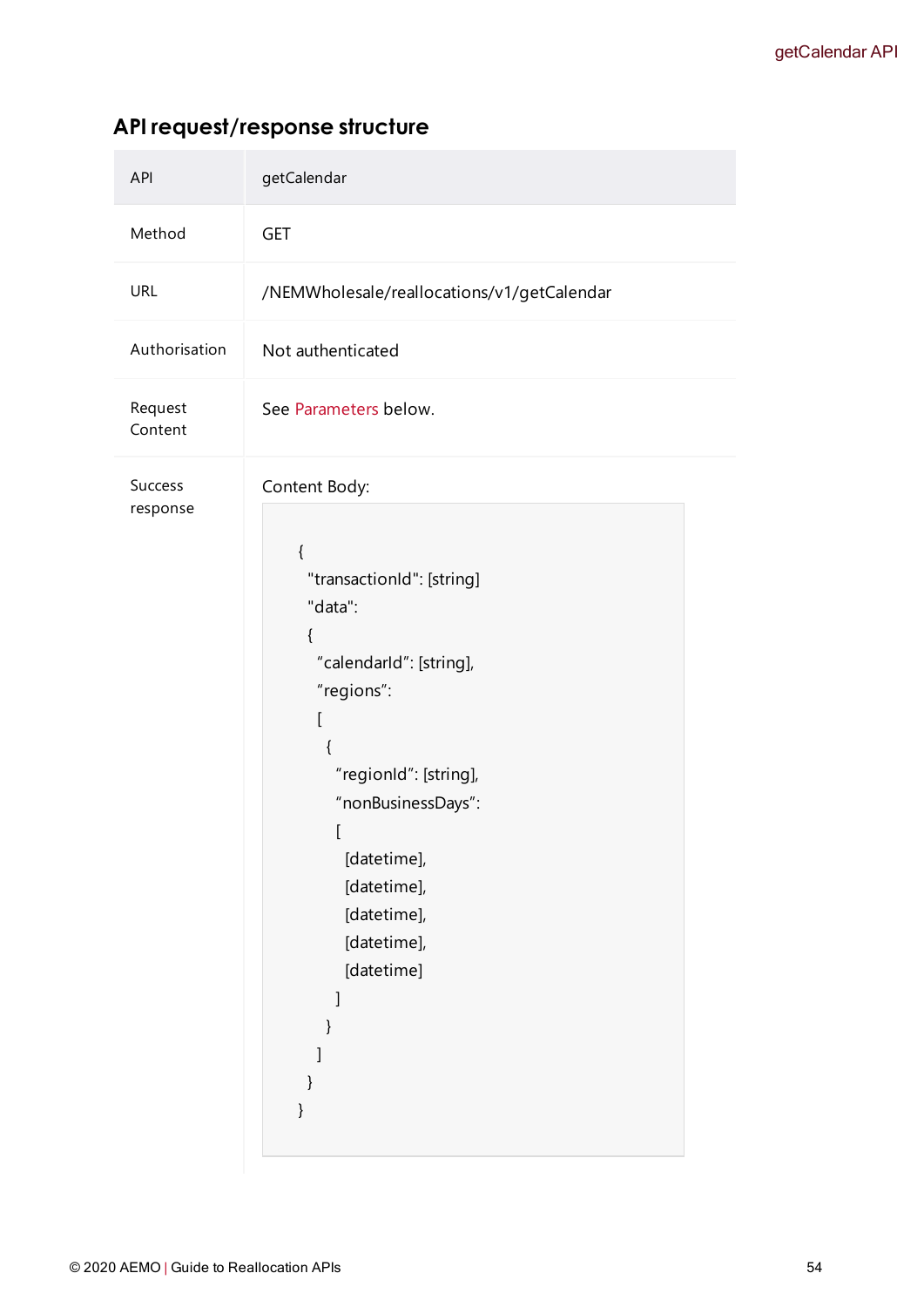## <span id="page-58-0"></span>**Parameters**

| Name       | Required | Datatype | Description                          | Example                        |
|------------|----------|----------|--------------------------------------|--------------------------------|
| calendarId |          | String   | Unique identifier of the<br>calendar | <b>SETT</b><br><b>REGIONAL</b> |

## **Example request**

GET /NEMWholesale/reallocations/v1/getCalendar?calendarId=SETT\_ REGIONAL Accept: application/json Accept-Encoding: gzip Authorisation: Basic dGVzdG1hbnVhbSpOZK1tY28wMw== X-market: NEM X-initiatingParticipantID: <PARTICIPANTID>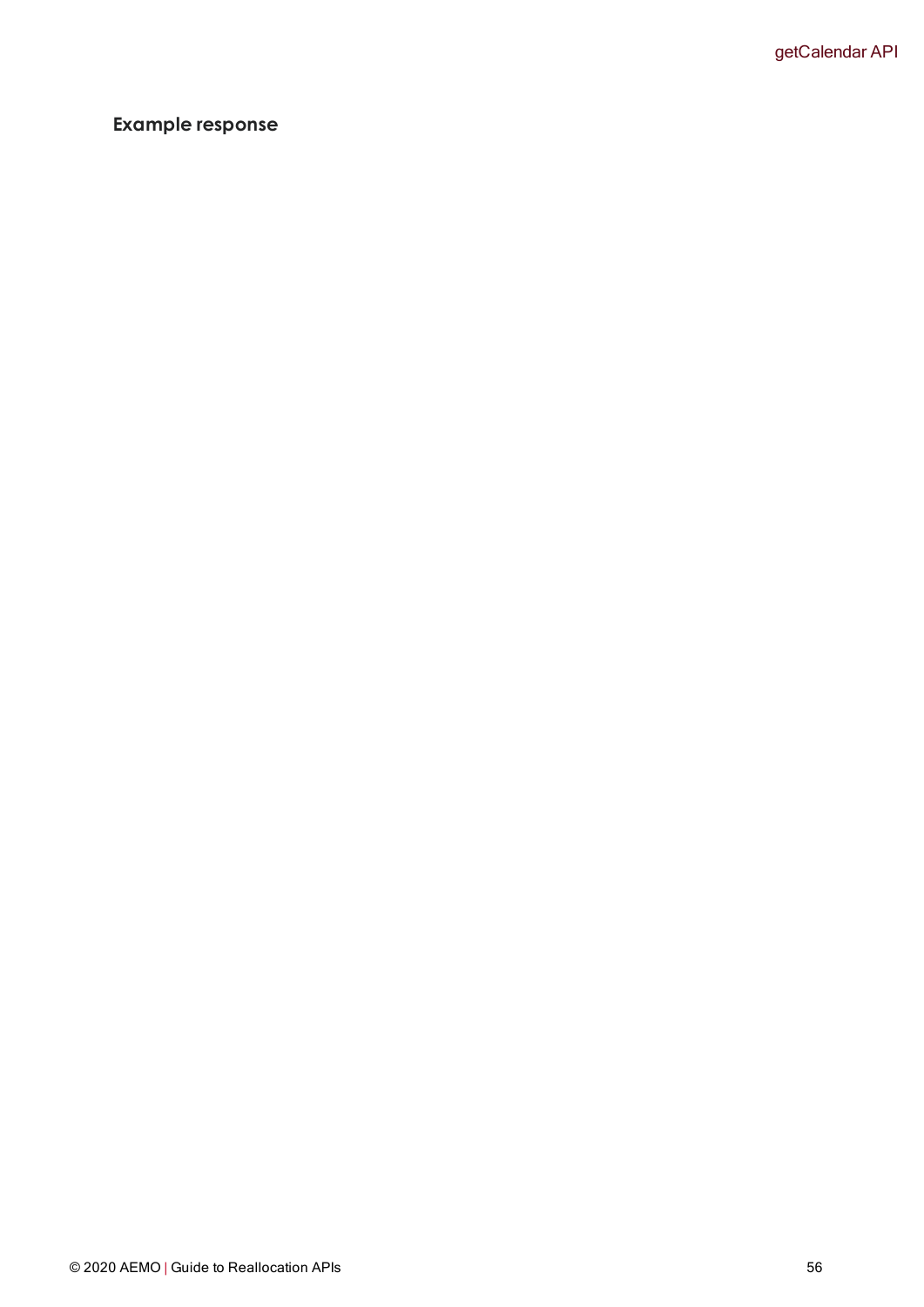```
HTTP/1.1 200 OK
Content-Type: application/json
Content-Length: nnn
Content-Encoding: gzip
{
 "transactionId": "c6e37c00-bd13-47e1-a6e9-d434754316dd",
 "data": {
  "calendars": {
   "calendarId": "SETT_REGIONAL",
   "Regions": [
    {
     "regionId": "NSW1",
     "nonBusinessdays": [
      "2016-01-01T00:00:00",
      "2016-01-26T00:00:00",         
      ……
      "2021-12-27T00:00:00",
      "2021-12-28T00:00:00"
     ]
    },
    {
     "regionId": "QLD1",
     "nonBusinessdays": [
      "2016-01-01T00:00:00",
      "2016-01-26T00:00:00",
      ……
      "2021-12-27T00:00:00",
      "2021-12-28T00:00:00"
     ]
    },
    {
     "regionId": "SA1",
     "nonBusinessdays": [
      "2016-01-01T00:00:00",
      "2016-01-26T00:00:00",
```
……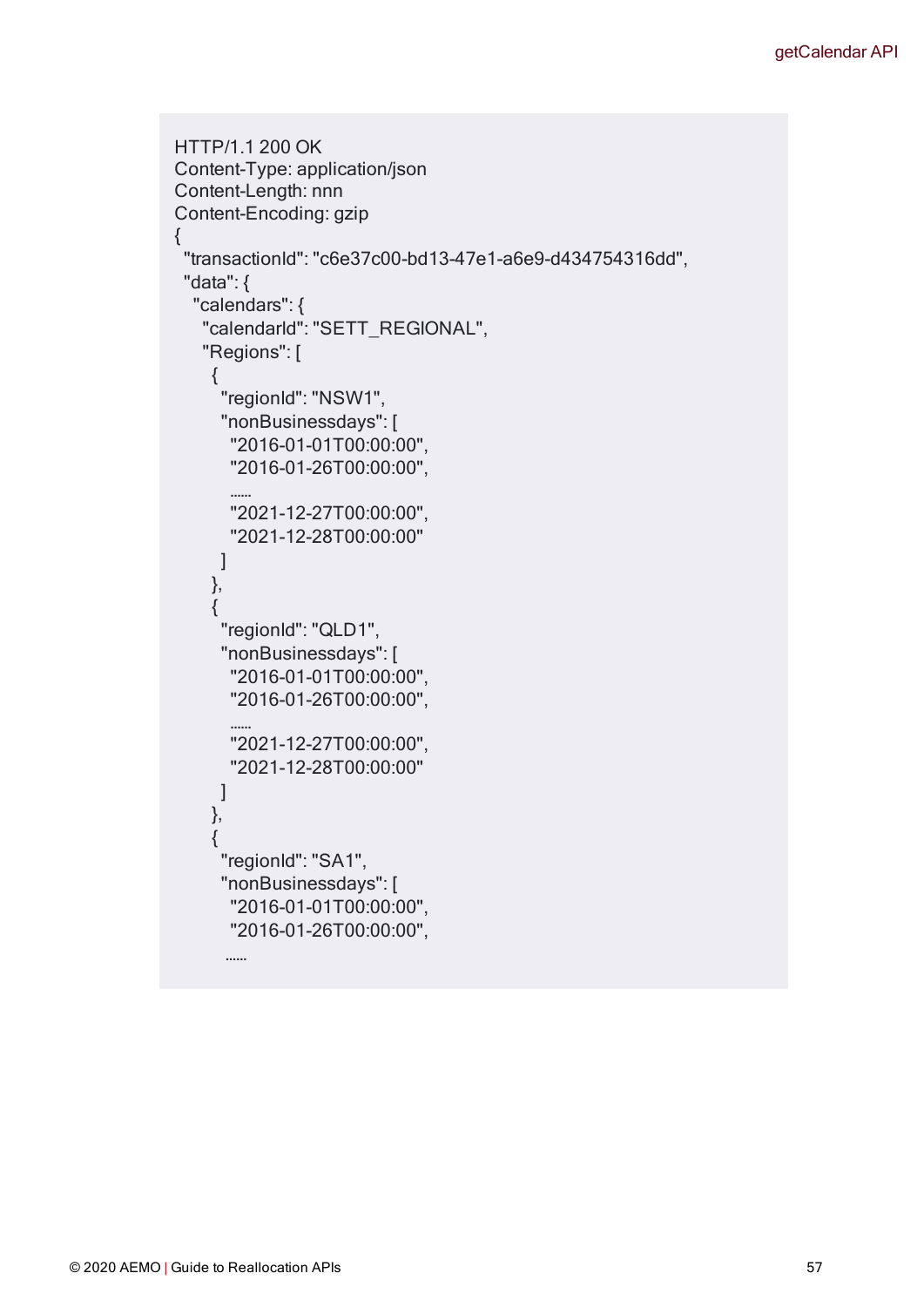```
"2021-12-27T00:00:00",
      "2021-12-28T00:00:00"
     ]
    },
    {
     "regionId": "TAS1",
     "nonBusinessdays": [
      "2016-01-01T00:00:00",
      "2016-01-26T00:00:00",
      ……
      "2021-12-27T00:00:00",
      "2021-12-28T00:00:00"
     ]
    },
    {
     "regionId": "VIC1",
     "nonBusinessdays": [
      "2016-01-01T00:00:00",
      "2016-01-26T00:00:00",
       ……
      "2021-12-27T00:00:00",
      "2021-12-28T00:00:00"
     ]
    }
   ]
  }
 },
 "errors": []
}
```
# **getParticipants API**

The getParticipants API retrieves a list of NEM Participant IDs and associated descriptive names fulfilling the following criteria:

- Have a participant class of Market Participant.
- Participants cannot create reallocation requests between participant IDs owned by the same Company ID.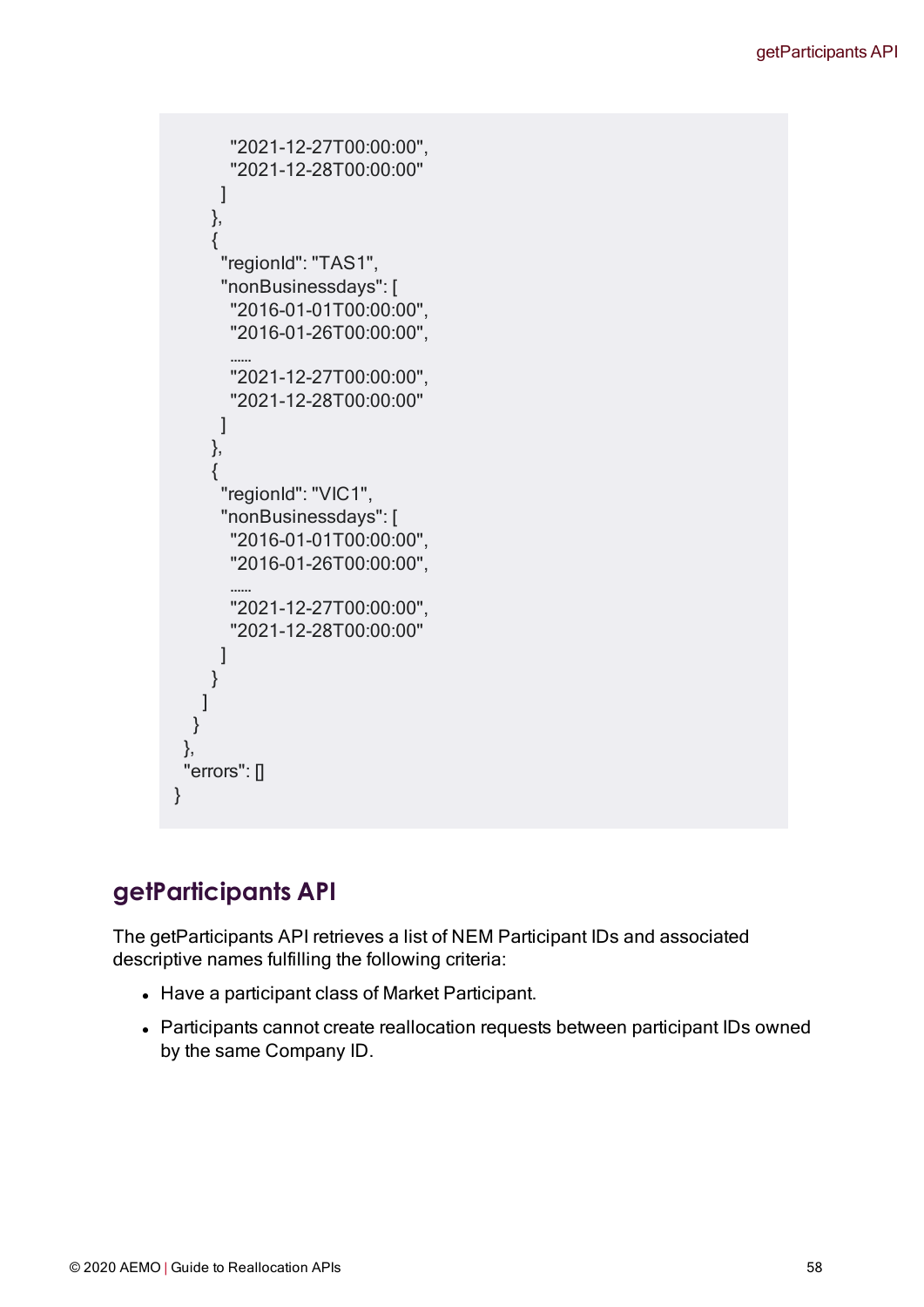| <b>API</b>          | getParticipants                                                                                                                                             |  |  |
|---------------------|-------------------------------------------------------------------------------------------------------------------------------------------------------------|--|--|
| Method              | <b>GET</b>                                                                                                                                                  |  |  |
| <b>URL</b>          | /NEMWholesale/reallocations/v1/getParticipants                                                                                                              |  |  |
| Authorisation       | Not authenticated                                                                                                                                           |  |  |
| Request<br>Content  | None                                                                                                                                                        |  |  |
| Success<br>response | Content Body:<br>{<br>"transactionId": [string]<br>"data":<br>{<br>"participants":<br>ſ<br>$\{$<br>"participantId": [string],<br>"name": [string]<br>}<br>} |  |  |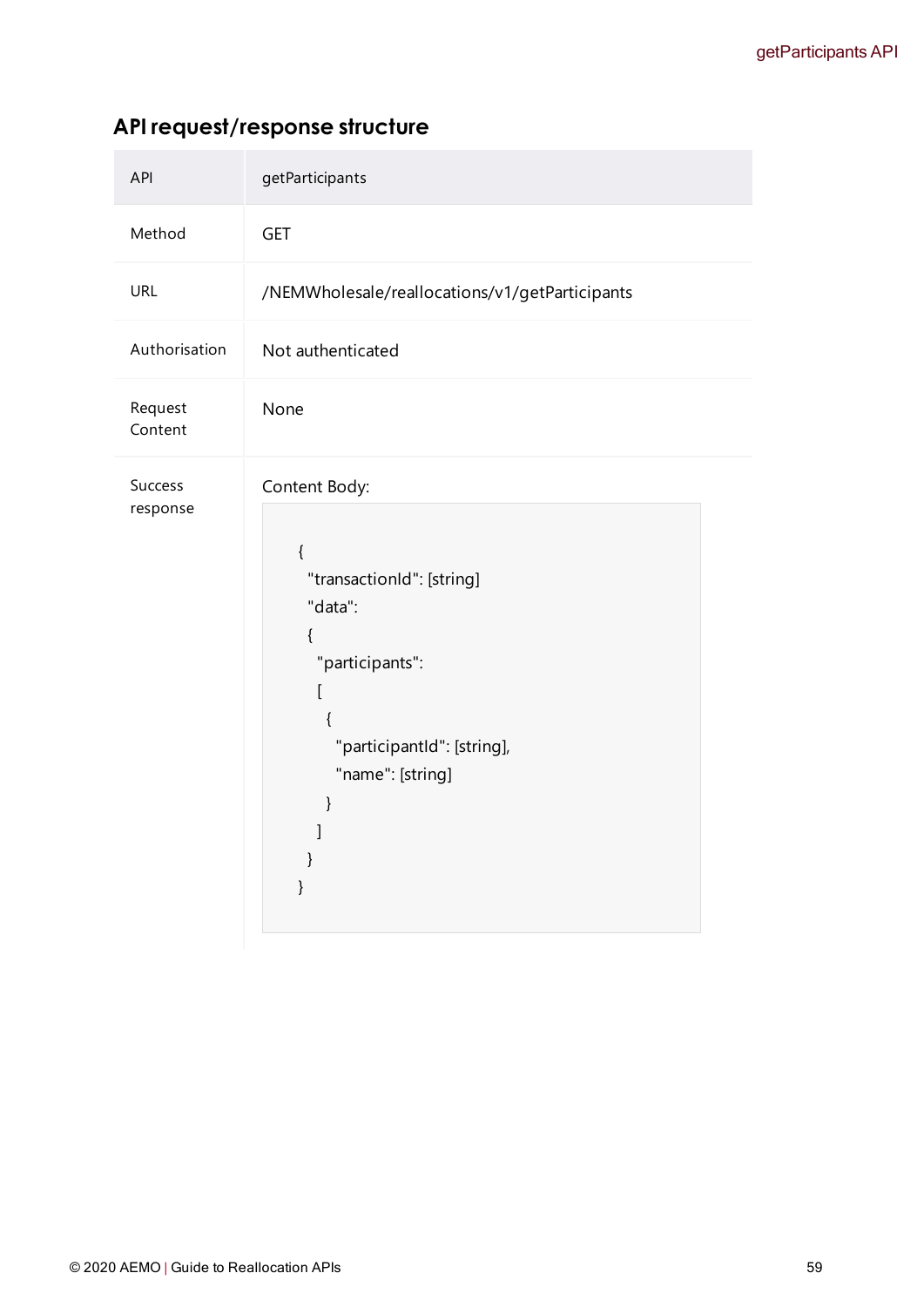GET /NEMWholesale/reallocations/v1/getParticipants Content-Type: application/json Accept: application/json Accept-Encoding: gzip Content-Length: nnn Content-Encoding: gzip Authorisation: Basic dGVzdG1hbnVhbSpOZK1tY28wMw== X-market: NEM X-initiatingParticipantID: <PARTICIPANTID>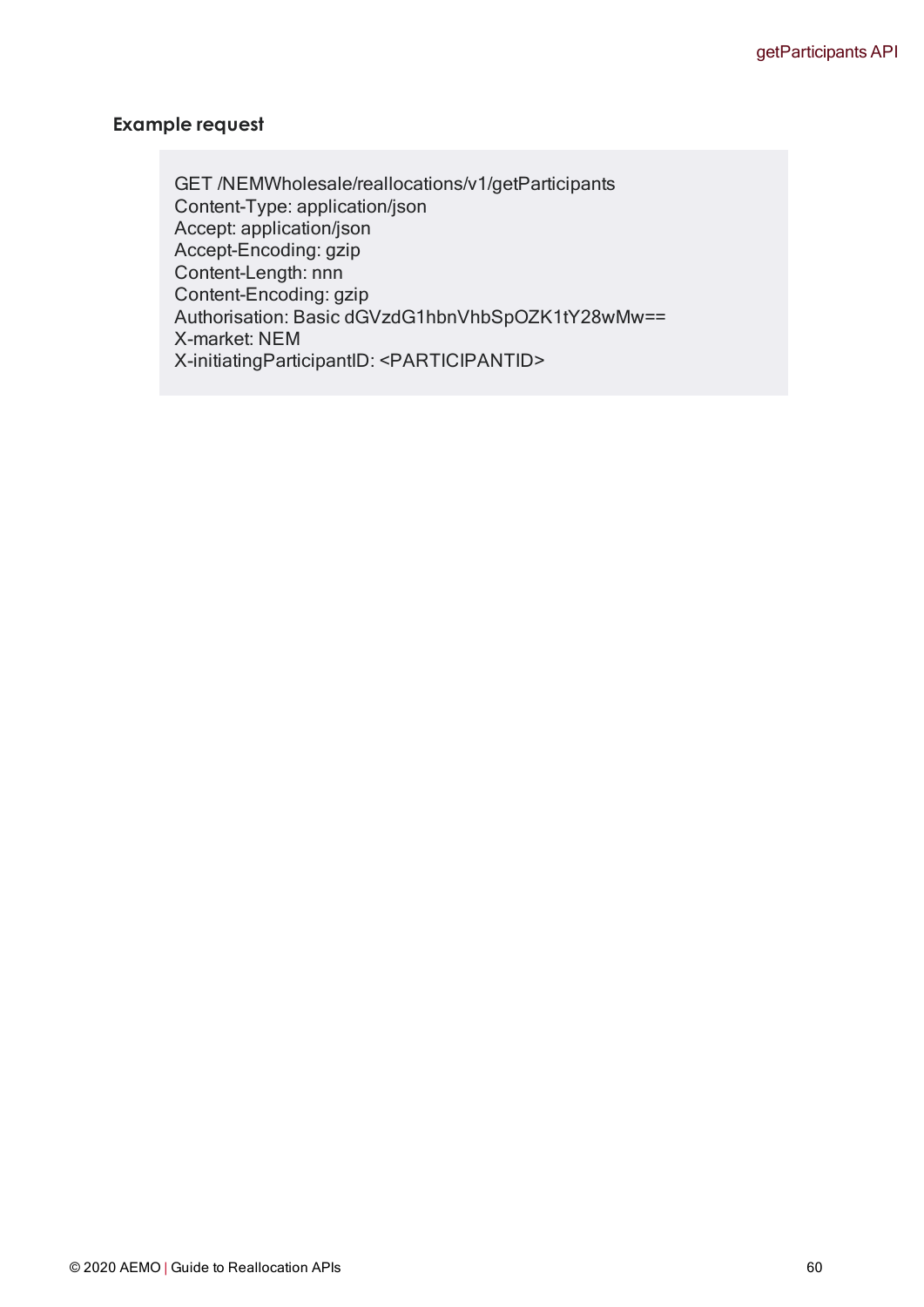```
HTTP/1.1 200 OK
Content-Type: application/json
Content-Length: nnn
Content-Encoding: gzip
{
 "transactionId": "796249d9-f4c8-4889-927a-24e55a5c79dc",
 "data": {
  "participants": [
   {
    "participantId": "Participant1",
    "name": " Participant1",
    "enable_Derivatives": false
   },
   {
    "participantId": " Participant2",
    "name": " Participant2,
    "enable_Derivatives": false
   },
………    
   {
    "participantId": " Participant_n-1",
    "name": " Participant_n-1",
    "enable_Derivatives": false
   },
   {
    "participantId": " Participant_n",
    "name": " Participant_n ",
    "enable_Derivatives": false
   }
  }
  ]
 }
 "errors": []
}
```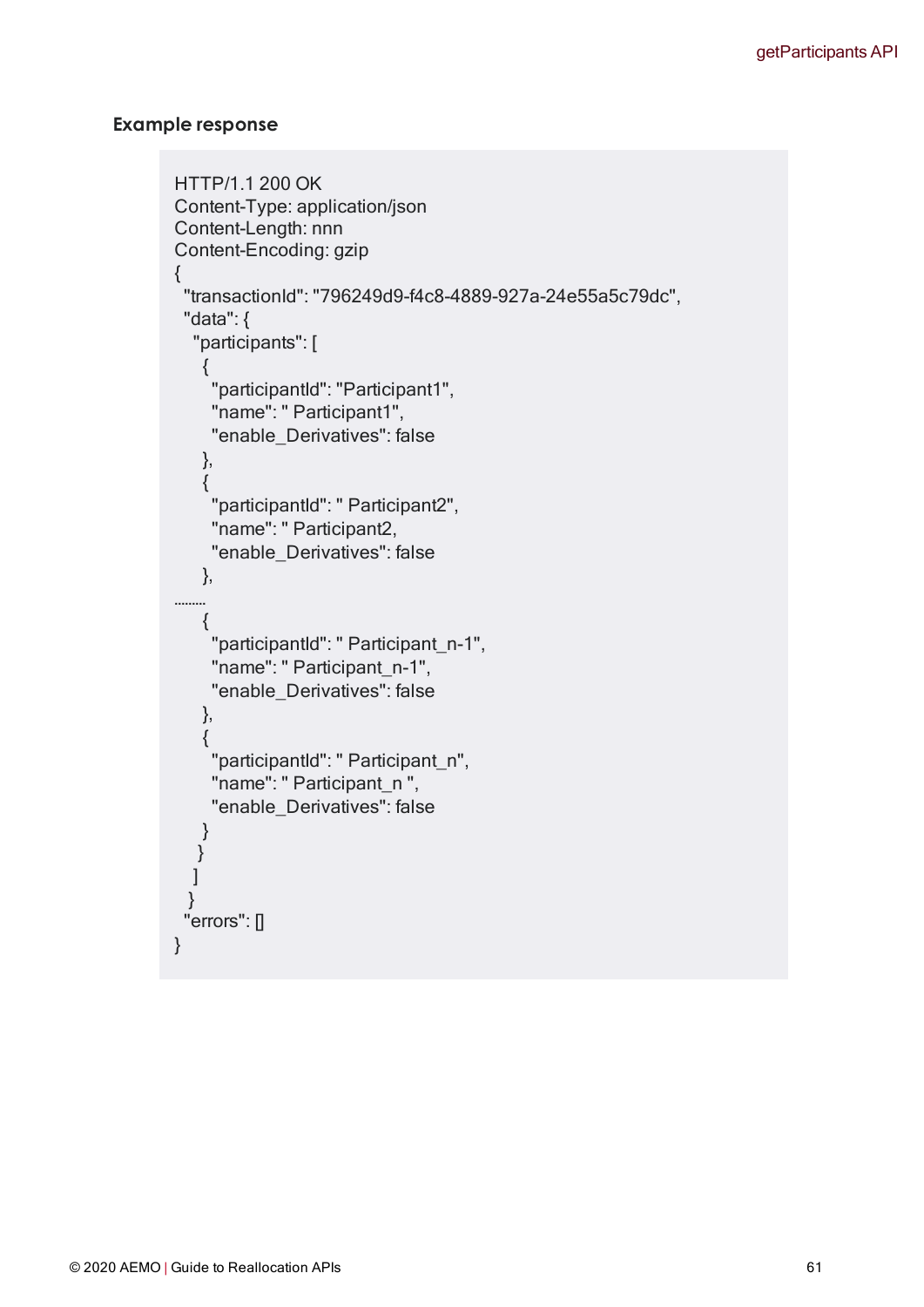# **getAgreementTypes API**

The getAgreementTypes API retrieves a list of reallocation agreement types and associated descriptions. Possible values are:

- \$ Dollar offset, a set dollar value for each interval.
- MWh Energy Offset, a set energy quantity for each interval, values at that interval's RRP.
- Swap Swap offset, a quantity and price.
- Cap Cap offset, a quantity and price.
- Floor Floor offset, a quantity and price.

| <b>API</b>             | getAgreementTypes                                |
|------------------------|--------------------------------------------------|
| Method                 | <b>GET</b>                                       |
| URL                    | /NEMWholesale/reallocations/v1/getAgreementTypes |
| Authorisation          | Not authenticated                                |
| <b>Request Content</b> | <b>None</b>                                      |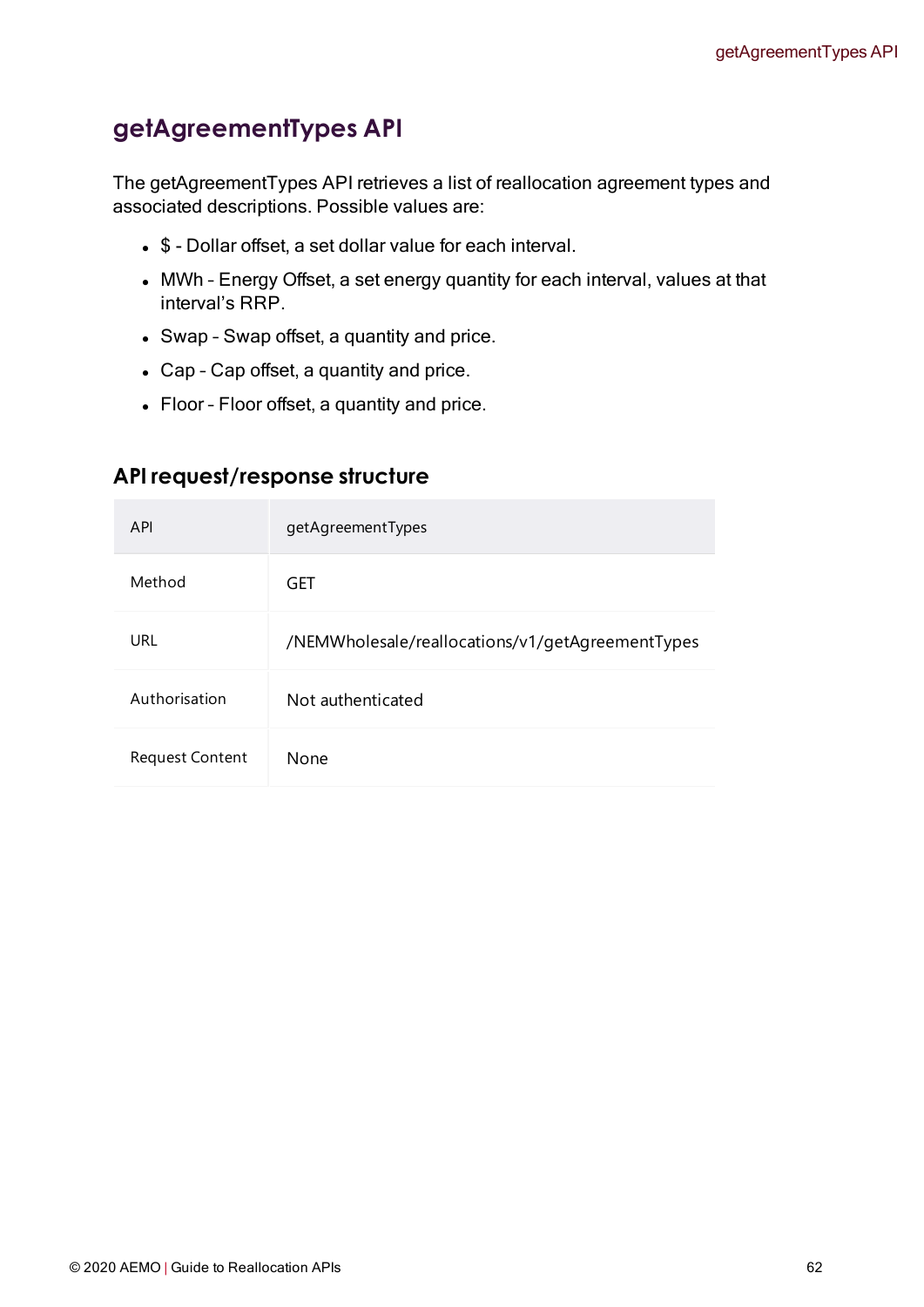#### getAgreementTypes API

```
API getAgreementTypes
Success response  Content Body:
                        {
                         "transactionId": [string]
                         "data":
                         {
                           "agreementTypes":
                          \sqrt{2}{
                             "agreementTypeId": [string],
                             "description": [string]
                           }
                          ]
                         }
                        }
```
#### **Example request**

GET /NEMWholesale/reallocations/v1/getAgreementTypes Content-Type: application/json Accept: application/json Accept-Encoding: gzip Content-Length: nnn Content-Encoding: gzip Authorisation: Basic dGVzdG1hbnVhbSpOZK1tY28wMw== X-market: NEM X-initiatingParticipantID: <PARTICIPANTID>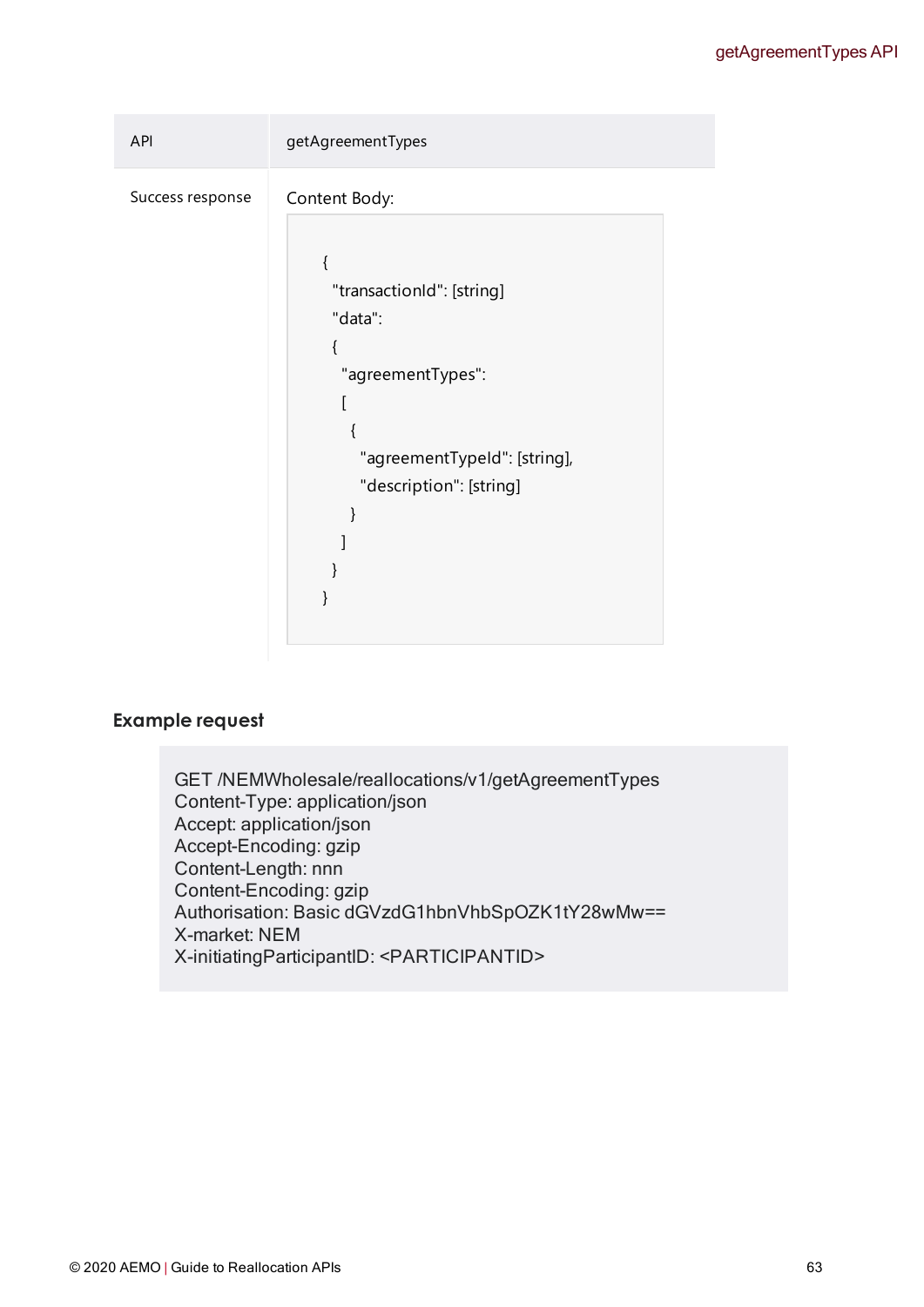## **Example response**

```
HTTP/1.1 200 OK
Content-Type: application/json
Content-Length: nnn
Content-Encoding: gzip
{
 "transactionId": "623aa230-d2aa-4218-9447-eb65364888e5",
 "data": {
  "agreementTypes": [
   {
    "agreementTypeId": "$",
    "description": "Dollar"
   },
   {
    "agreementTypeId": "MWh",
    "description": "Quantity"
   }
 ]
 },
 "errors": []
}
```
# **getMarketPriceCap API**

The getMarketPriceCap API retrieves the VOLL (Value of Lost Load) price at the given effective date in the request.

The specific value retrieved is the one that:

- Has an effectiveDate value that is the greatest effectiveDate value, less than or equal to the supplied effective date in the request, where the record is authorised.
- Has a versionNo value that is greater than the versionNo value, for the corresponding effectiveDate value, where the record is authorised.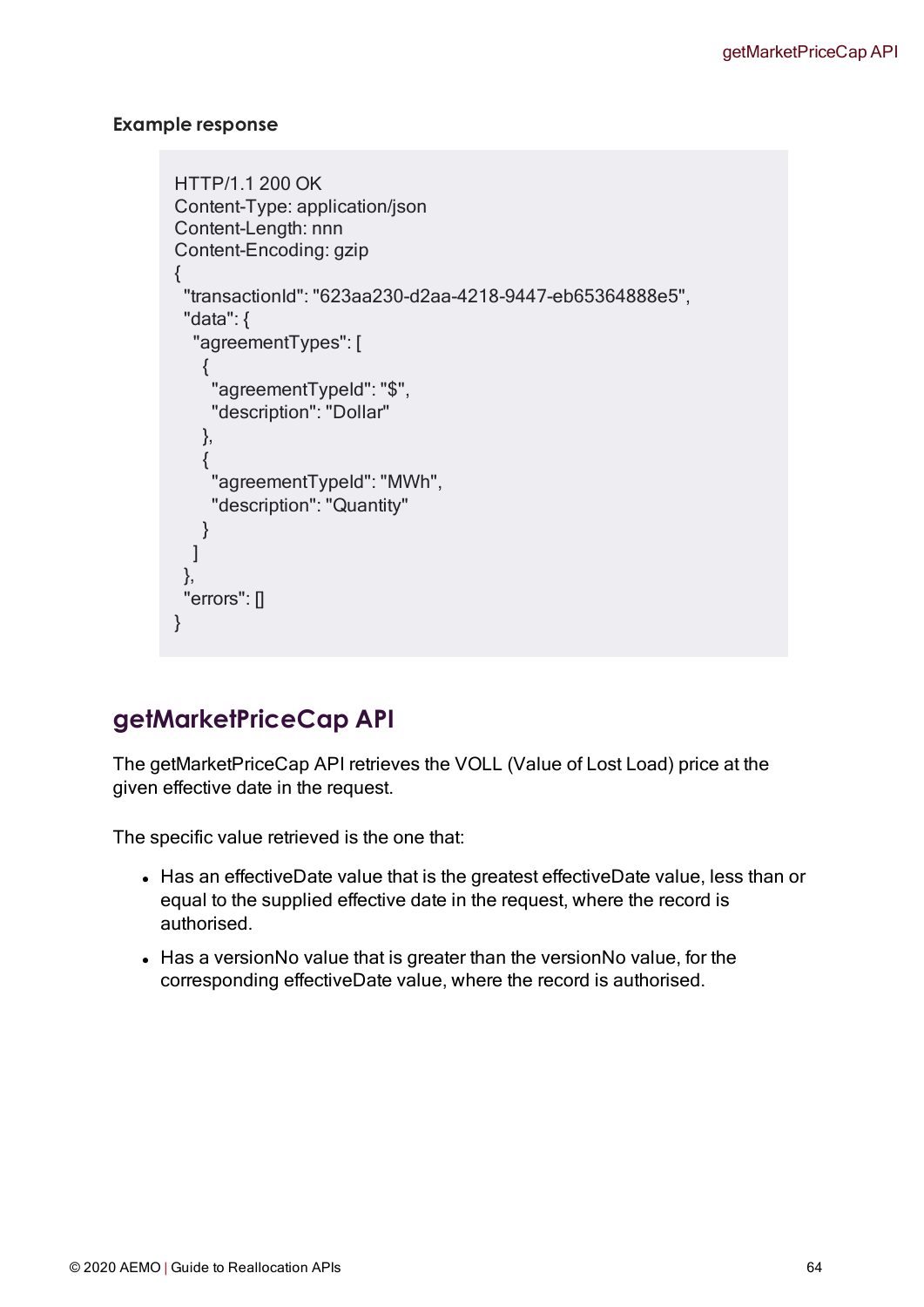|  |  | API request/response structure |  |
|--|--|--------------------------------|--|
|--|--|--------------------------------|--|

| <b>API</b>             | getMarketPriceCap                                                                                     |
|------------------------|-------------------------------------------------------------------------------------------------------|
| Method                 | <b>GET</b>                                                                                            |
| <b>URL</b>             | /NEMWholesale/reallocations/v1/getMarketPriceCap                                                      |
| Authorisation          | Not authenticated                                                                                     |
| <b>Request Content</b> |                                                                                                       |
| Success response       | Content Body:<br>{<br>"transactionId": [string]<br>"data":<br>$\{$<br>"vollPrice": [number]<br>}<br>} |

## **Parameters**

| <b>Name</b>   | Required | Datatype | Description                                                                    | Example                      |
|---------------|----------|----------|--------------------------------------------------------------------------------|------------------------------|
| effectiveDate | v        | Datetime | The date for which to<br>retrieve the Market Price<br>Cap in yyyy-mm-dd format | $2016 - 01 -$<br>01T00:00:00 |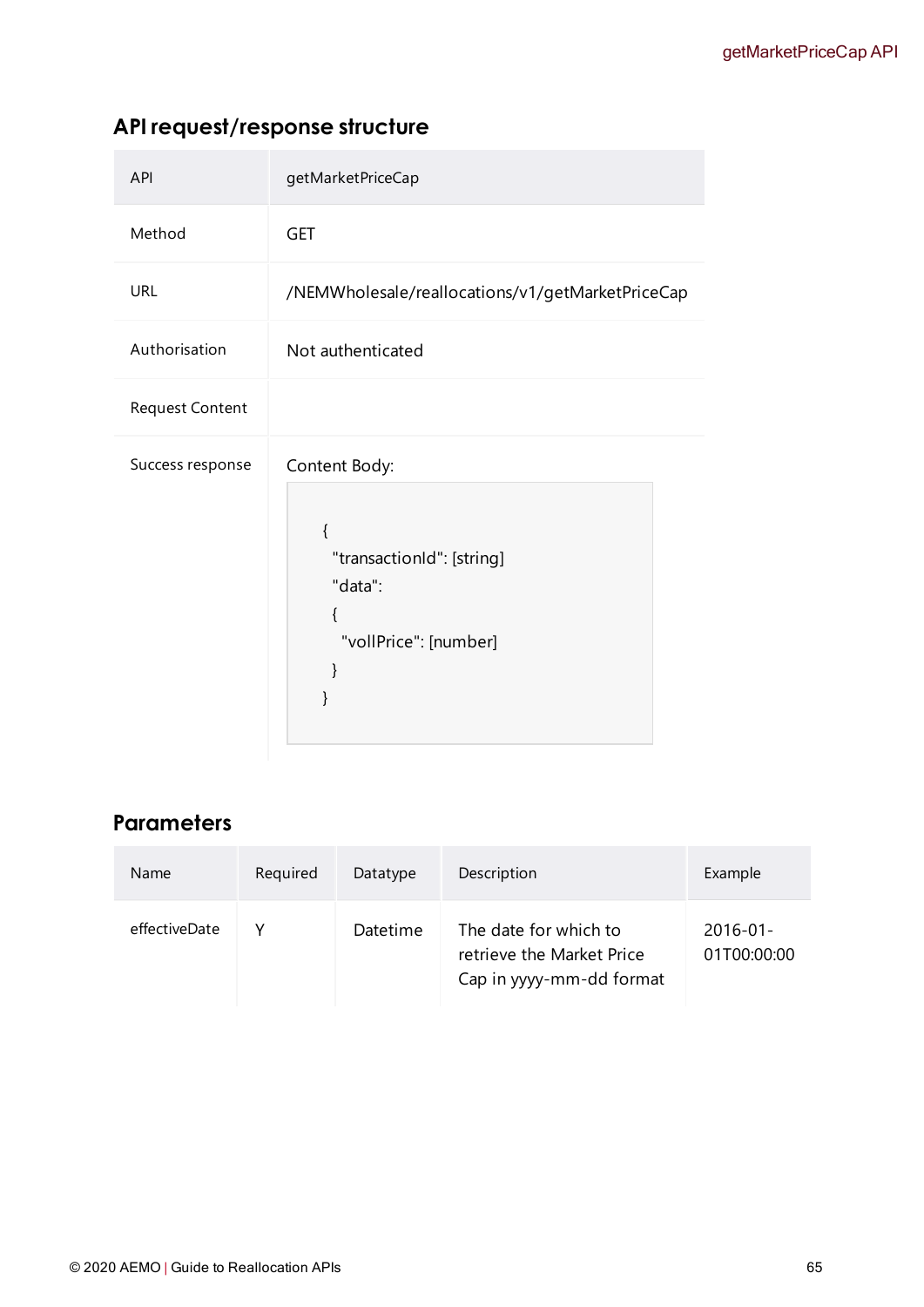GET /NEMWholesale/reallocations/v1/getMarketPriceCap Content-Type: application/json Accept: application/json Accept-Encoding: gzip Content-Length: nnn Content-Encoding: gzip Authorisation: Basic dGVzdG1hbnVhbSpOZK1tY28wMw== X-market: NEM X-initiatingParticipantID: <PARTICIPANTID>

```
HTTP/1.1 200 OK
Content-Type: application/json
Content-Length: nnn
Content-Encoding: gzip
{
 "transactionId": "3d681ce4-57e5-4446-a6d9-74a874963e84",
 "data": {
  "vollPrice": 11100.0
 },
 "errors": []
}
```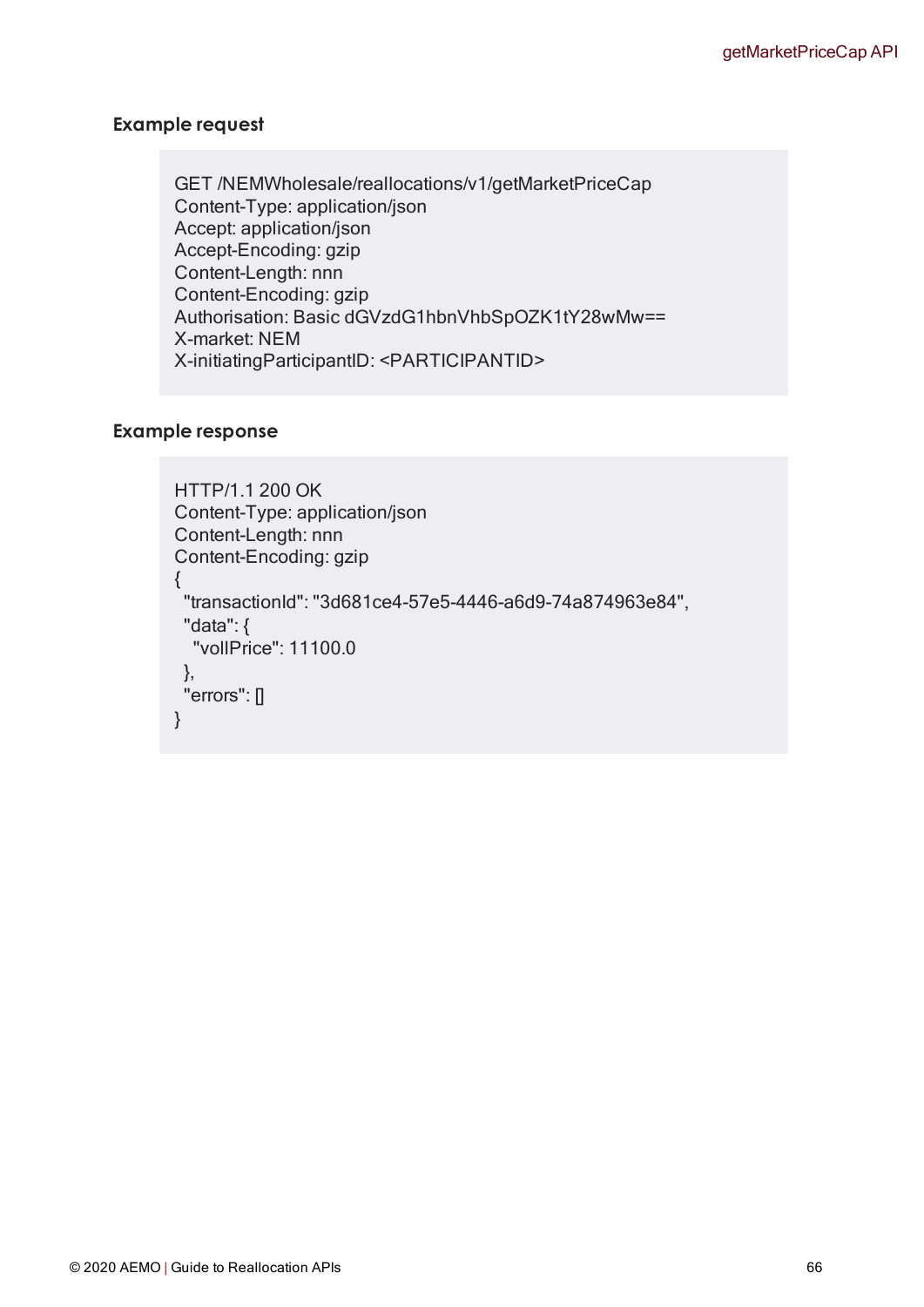# **Appendix Reallocation JSON Schema**

This section provides the JSON schema for the Reallocation APIs.

The following is used to describe a fields requirement:

- Mandatory (M) The field must be provided, in respect to its parent element.
- Optional (O) You may provide the field, if not provided a default is assumed. To indicate no value, you must remove the entire attribute.
- Conditional  $(C)$  The field is normally optional but may be mandatory under certain conditions.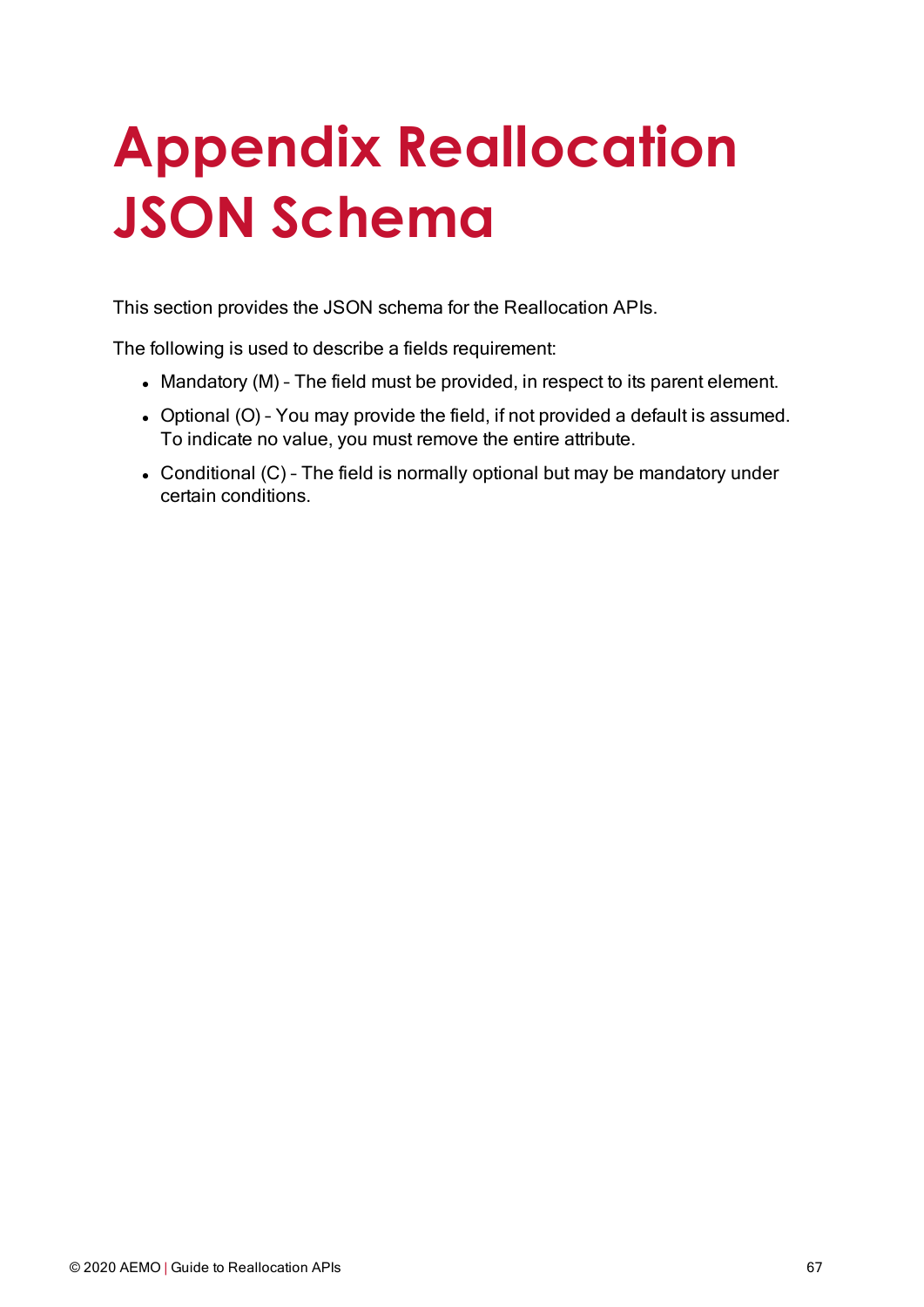# **submitReallocation**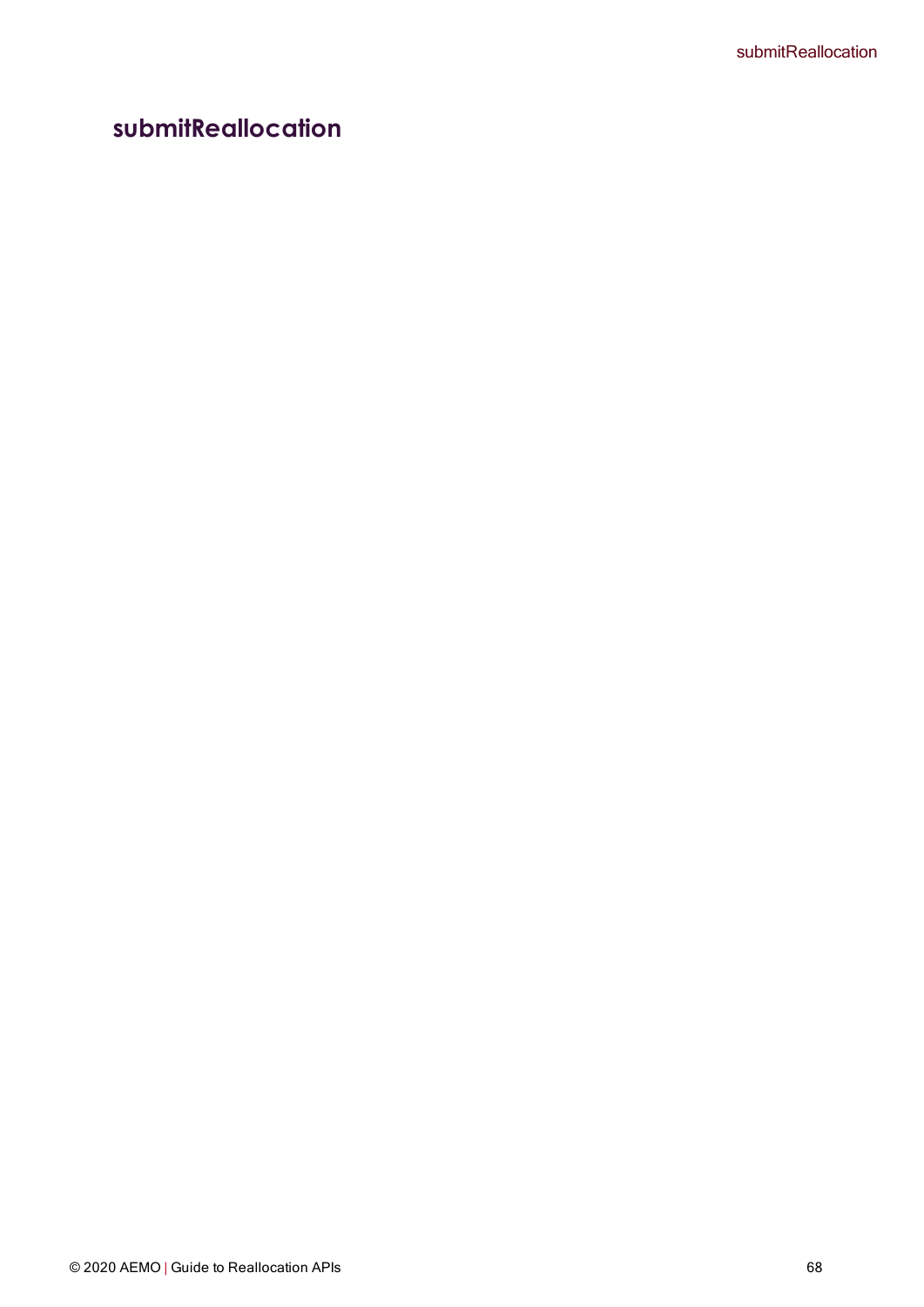```
{
"definitions": {},
"$schema": "http://json-schema.org/draft-07/schema#",
"$id": "http://nemweb.com.au/schemas/json/submitReallocation.json",
"type": "object",
 "description": "An explanation about the purpose of this instance.",
"additionalProperties": false,
 "required": [
  "reallocation"
],
 "properties": {
  "reallocation": {
   "$id": "#/properties/reallocation",
   "type": "object",
   "description": "Reallocation details of the request",
   "additionalProperties": false,
   "required": [
    "startDate",
    "endDate",
    "submittingParticipantId",
    "counterPartyParticipantId",
    "agreementTypeId",
    "profileTypeId",
    "regionId",
    "creditDebitIndicator",
    "intervalLength",
    "submittingParticipantReference",
    "calendarId",
    "reallocationProfile"
   ],
   "properties": {
    "startDate": {
     "$id": "#/properties/reallocation/properties/startDate",
     "type": "string",
     "description": "Start date of reallocation request.",
     "format": "date-time"
    },
    "endDate": {
     "$id": "#/properties/reallocation/properties/endDate",
     "type": "string",
     "description": "End date of reallocation request.",
     "format": "date-time"
    },
    "submittingParticipantId": {
```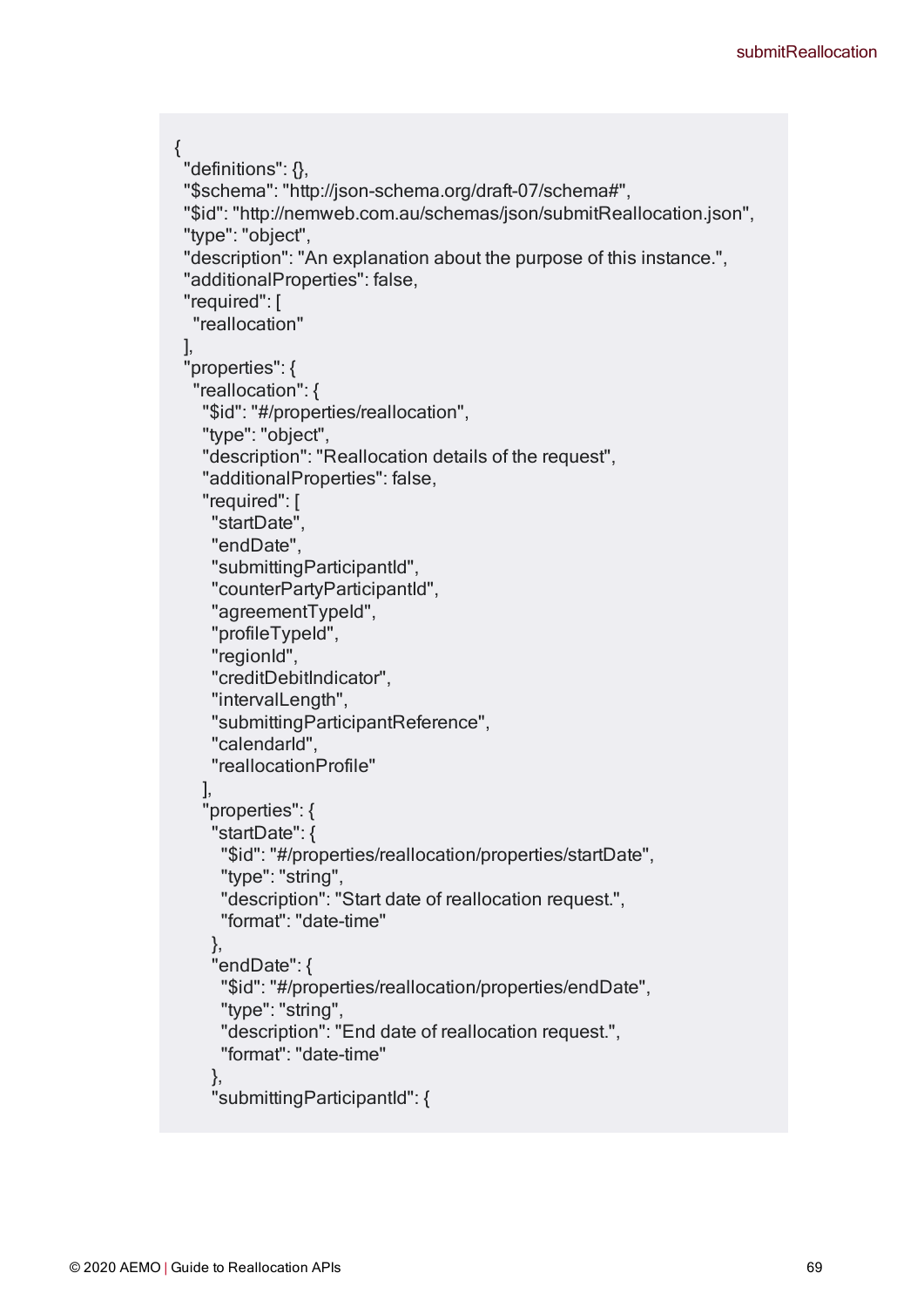```
"$id":
"#/properties/reallocation/properties/submittingParticipantId",
      "type": "string",
      "description": "submitting participant id of reallocation request.",
      "minLength": 1,
      "maxLength": 20
    },
     "counterPartyParticipantId": {
      "$id":
"#/properties/reallocation/properties/counterPartyParticipantId",
      "type": "string",
      "description": "counter party id of reallocation request.",
      "minLength": 1,
      "maxLength": 20
    },
     "agreementTypeId": {
     "$id": "#/properties/reallocation/properties/agreementTypeId",
      "type": "string",
      "description": "Agreementtypeid of reallocation request.",
      "minLength": 1.
      "maxLength": 10
    },
     "profileTypeId": {
     "$id": "#/properties/reallocation/properties/profileTypeId",
      "type": "string",
      "description": "Profiletype of reallocation request.",
      "minLength": 1,
      "maxLength": 20
    },
    "regionId": {
      "$id": "#/properties/reallocation/properties/regionId",
      "type": "string",
      "description": "Region of reallocation request.",
      "minLength": 1,
      "maxLength": 20
    },
    "creditDebitIndicator": {
      "$id": "#/properties/reallocation/properties/creditDebitIndicator",
      "type": "string",
      "description": "Credit/ Debit indicator - C/D of reallocation
request.",
      "maxLength": 1
    },
    "intervalLength": {
      "$id": "#/properties/reallocation/properties/intervalLength",
```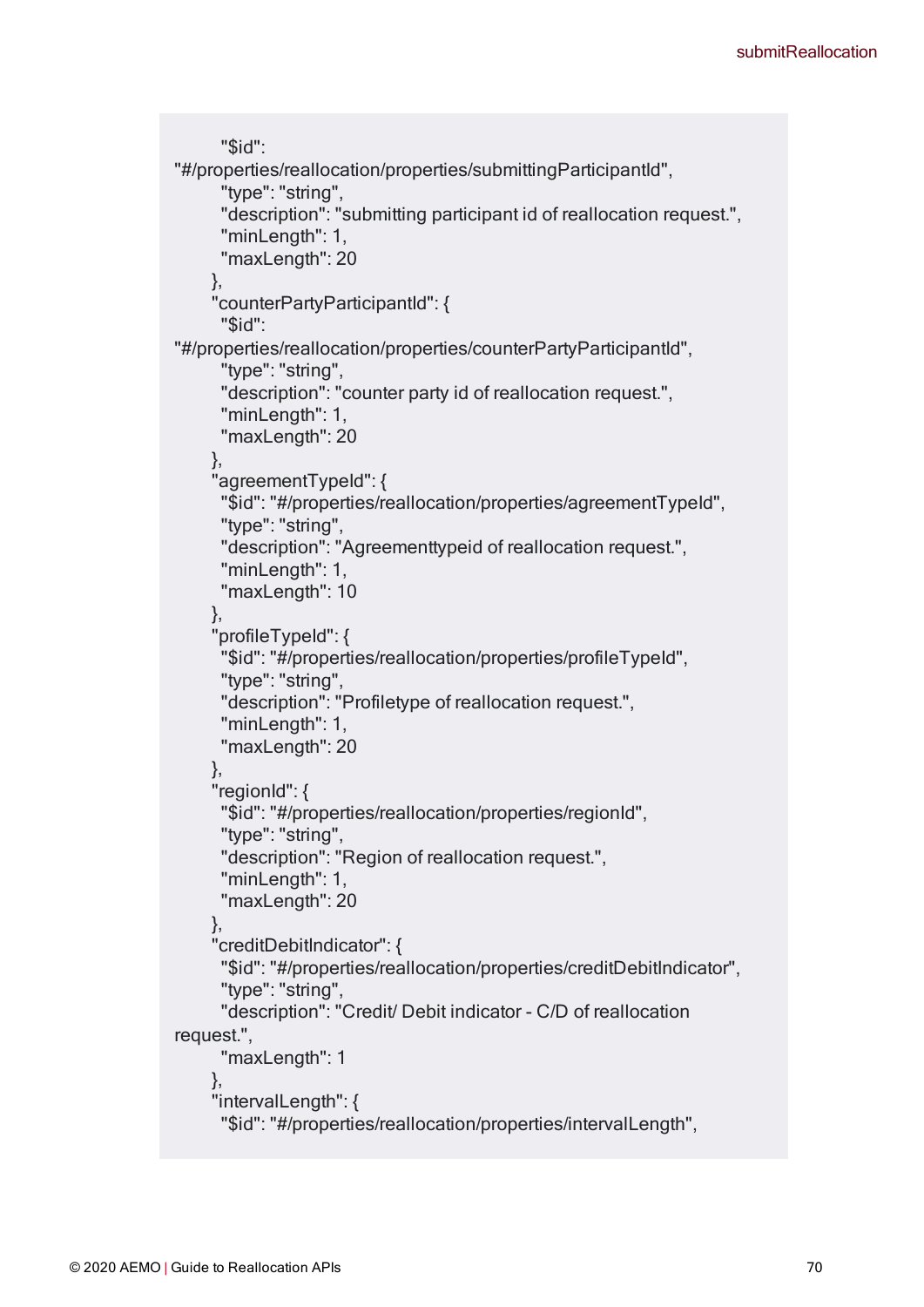```
"type": "integer",
      "description": "Interval length 5 or 30 minutes of reallocation
request.",
      "minimum": 5,
      "maximum": 30
    },
     "submittingParticipantReference": {
      "$id":
"#/properties/reallocation/properties/submittingParticipantReference",
      "type": "string",
      "description": "Submitting participant reference of reallocation
request.",
      "minLength": 1,
      "maxLength": 400
    },
     "calendarId": {
     "$id": "#/properties/reallocation/properties/calendarId",
      "type": "string",
      "description": "CalendarId available in the configurable data of
reallocation request.",
      "minLength": 1,
      "maxLength": 30
    },
    "reallocationProfile": {
      "$id": "#/properties/reallocation/properties/reallocationProfile",
      "type": "array",
      "description": "An explanation about the purpose of this instance.",
      "uniqueItems": true,
      "additionalItems": false,
      "minItems": 48,
      "maxItems": 288,
      "items": {
       "$id":
"#/properties/reallocation/properties/reallocationProfile/items",
       "type": "object",
       "description": "Reallocation interval of reallocation request.",
       "additionalProperties": false,
       "required": [
        "periodId",
        "reallocationValue",
        "nrp"
       ],
       "properties": {
        "periodId": {
```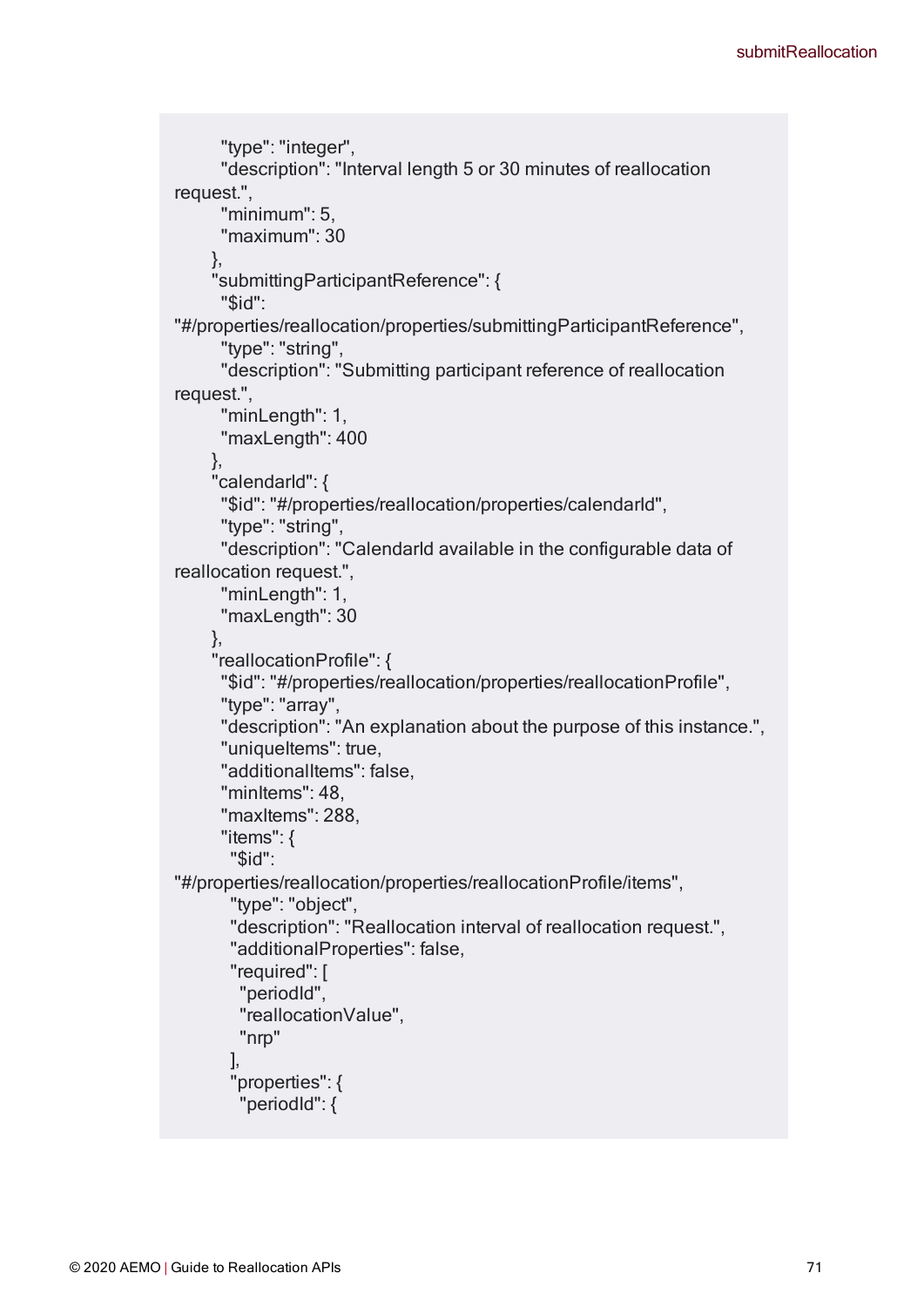```
"$id":
"#/properties/reallocation/properties/reallocationProfile/items/properties/
periodId",
         "type": "integer",
         "description": "Period Id of reallocation request.",
         "minimum": 1,
         "maximum": 288
        },
        "reallocationValue": {
         "$id":
"#/properties/reallocation/properties/reallocationProfile/items/properties/
reallocationValue",
         "type": "number",
         "description": "Reallocation value of reallocation request."
        },
        "nrp": {
         "$id":
"#/properties/reallocation/properties/reallocationProfile/items/properties/
nrp",
         "type": "number",
         "description": "NRP value of reallocation request."
        }
       }
      }
     }
    }
  }
}
}
```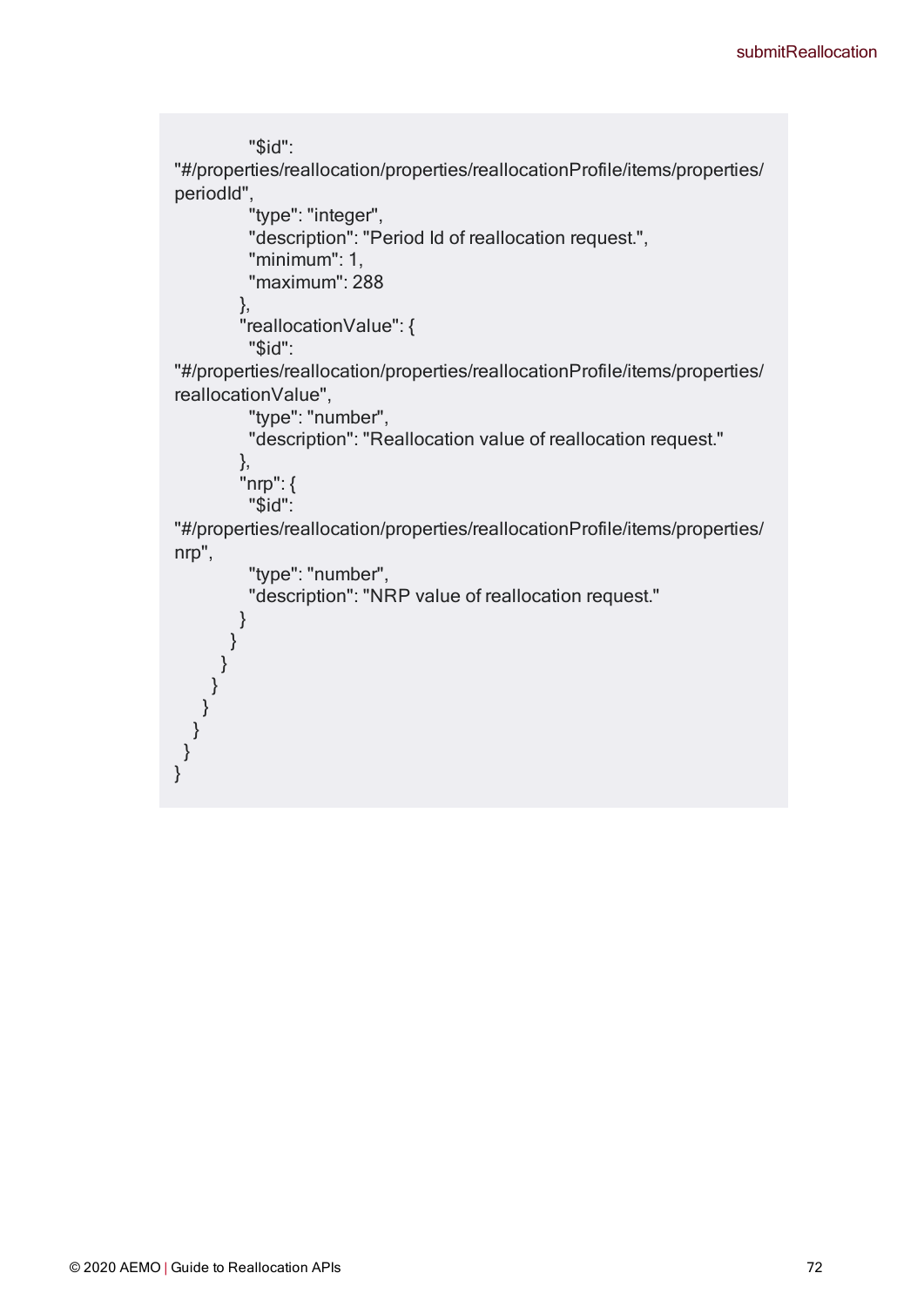## **authoriseReallocation**

```
{
 "definitions": {},
 "$schema": "http://json-schema.org/draft-07/schema#",
 "$id":
"http://nemweb.com.au/schemas/json/authoriseReallocation.json",
 "type": "object",
 "description": "Schema of authorise reallocation request",
 "additionalProperties": false,
 "required": [
  "reallocationId",
  "counterpartyReference"
 ],
 "properties": {  
  "reallocationId": {
   "$id": "#/properties/reallocationId",
   "type": "string",
   "description": "Reallocation id of the request",
   "minLength": 1,
   "maxLength": 20
  },
  "counterpartyReference": {
   "$id": "#/properties/counterpartyReference",
   "type": "string",
   "description": "Counterparty reference of the details.",
   "minLength": 1,
   "maxLength": 400
  }
}
}
```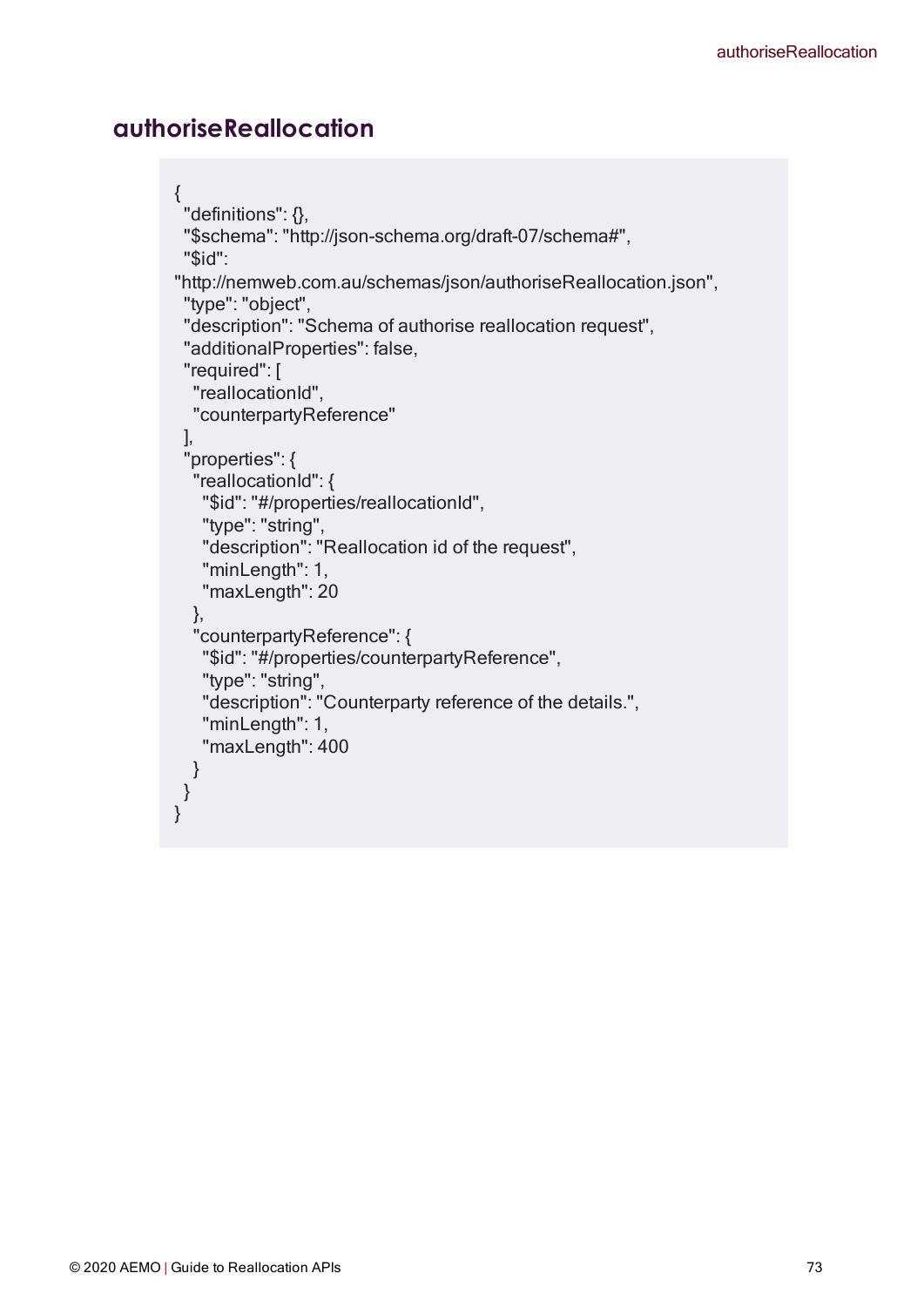## **cancelReallocation**

```
{
 "definitions": {},
 "$schema": "http://json-schema.org/draft-07/schema#",
 "$id": "http://nemweb.com.au/schemas/json/CancelReallocation.json",
 "type": "object",
 "description": "Schema of Cancel reallocation request",
 "additionalProperties": false,
 "required": [
  "reallocationId",
  "counterpartyReference"
 ],
 "properties": {  
  "reallocationId": {
   "$id": "#/properties/reallocationId",
   "type": "string",
   "description": "Reallocation id of the request",
   "minLength": 1,
   "maxLength": 20
  },
  "counterpartyReference": {
   "$id": "#/properties/counterpartyReference",
   "type": "string",
   "description": "Counterparty reference of the details.",
   "minLength": 1,
   "maxLength": 400
  }
}
}
```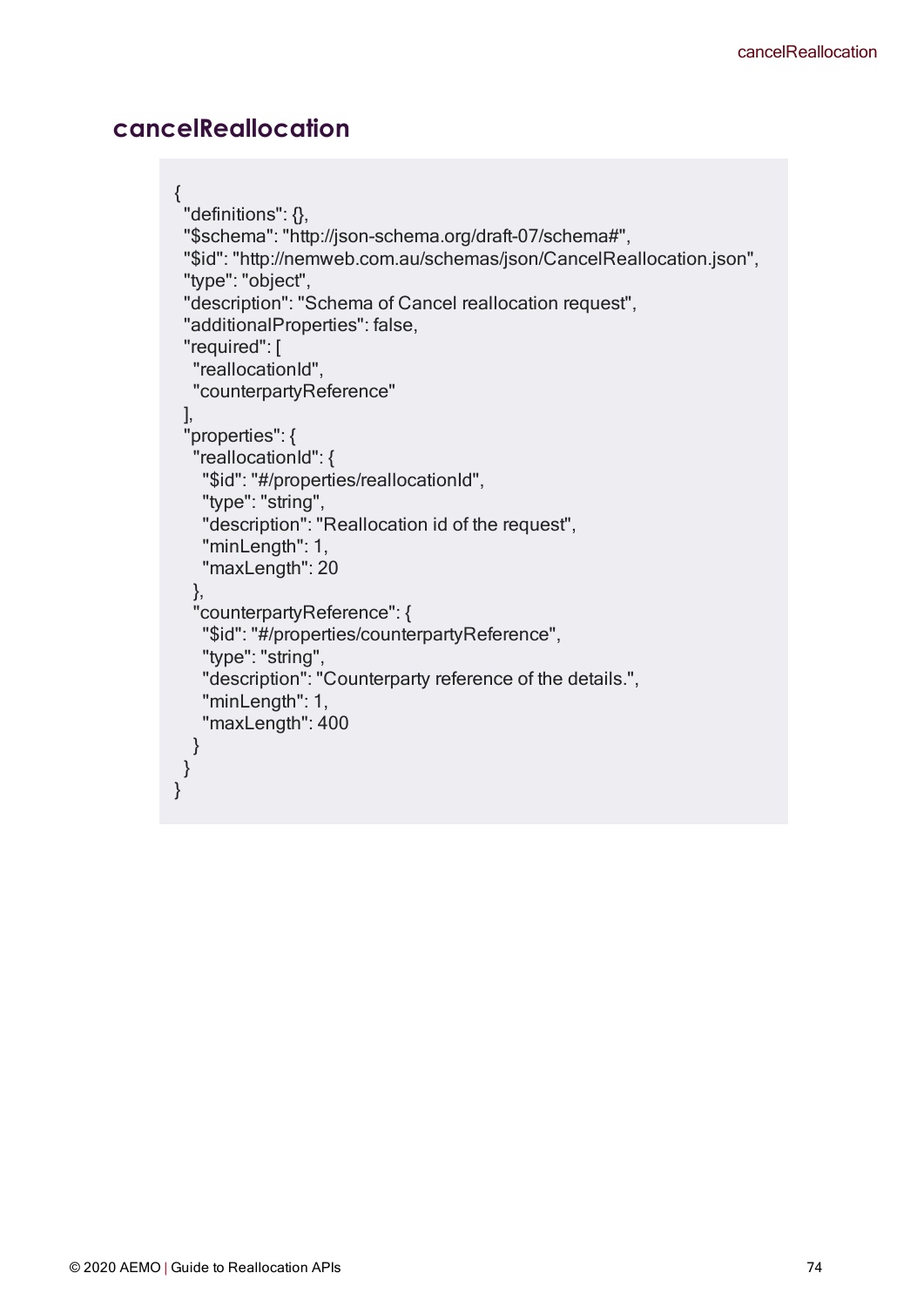# **Needing Help**

**AEMO's [Support](#page-78-0) Hub [75](#page-78-0)**

## <span id="page-78-0"></span>**AEMO's Support Hub**

IT assistance is requested through one of the following methods:

• Phone: 1300 AEMO 00 (1300 236 600)

For non-urgent issues, normal coverage is 8:00 AM to 6:00 PM on weekdays, Australian Eastern Standard Time (AEST).

• The [Contact](https://aemo.com.au/Contact-us) Us form on AEMO's website.

## **Information to provide**

Please provide the following information when requesting assistance from AEMO:

- Your contact details
- Company name
- Company ID
- System or application name
- Environment: production or pre-production
- Problem description
- **Screenshots**

For AEMO software-related issues please also provide:

- Participant ID (if Data Interchange (DI) problem)
- Version of software
- Properties or log files
- PDR Monitor support dump and DI instance name (if DI problem)

AEMO recommends participants call AEMO's Support Hub for all urgent issues, whether or not you have logged a call using the contact us form.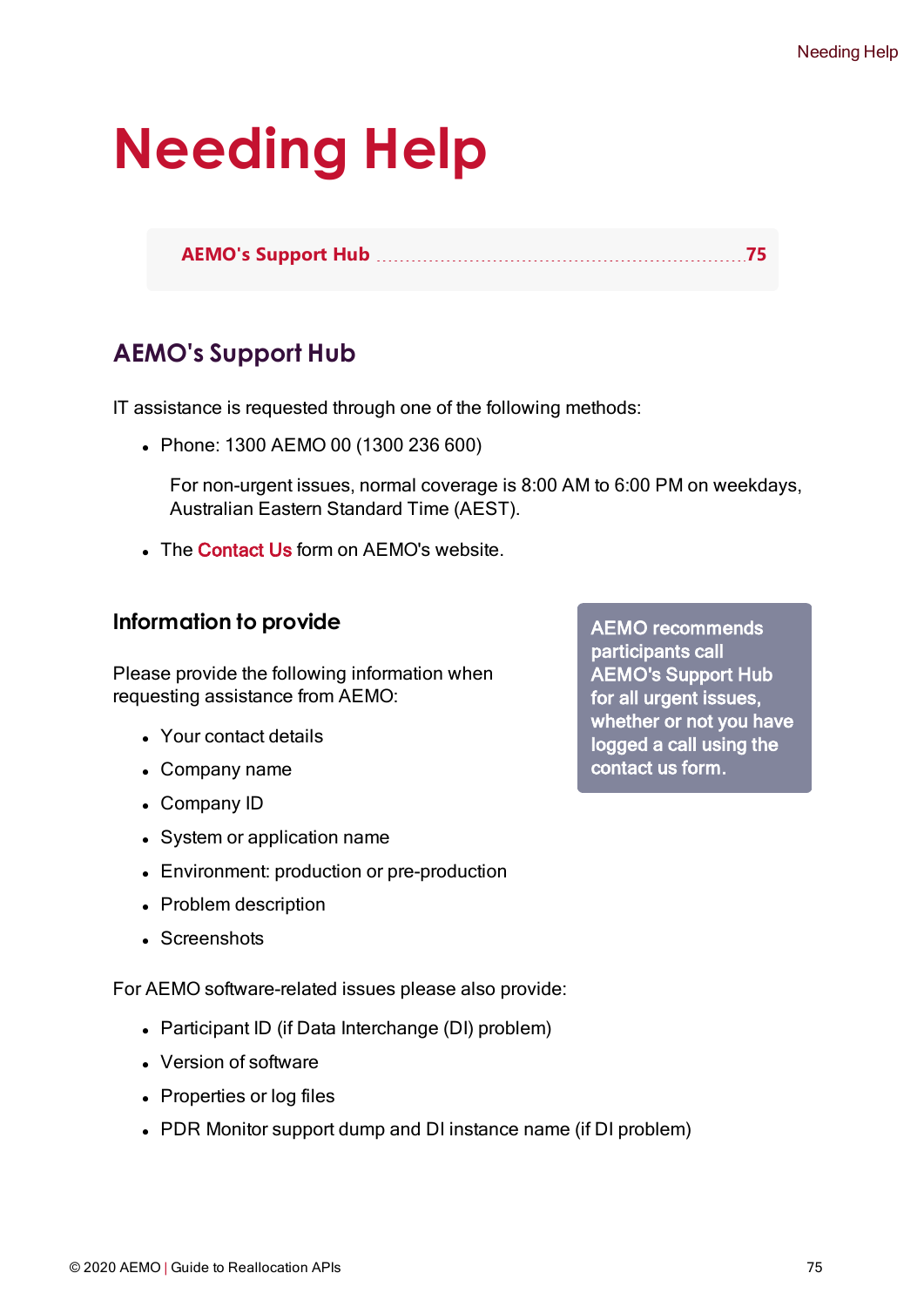## **References**

#### Data Interchange Framework and Glossary: provides important information about

upgrading your Data Interchange (DI) environment, explains DI terms, and DI related resources. Please read this guide in conjunction with this technical specification.

You can find resources on AEMO's website.

Guide to AEMO's e-Hub APIs: Provides details about using AEMO's e-Hub as an interface to communicate information with AEMO. It assists Wholesale electricity and gas participants developing their own APIs.

- Guide to Electricity Reallocations: Provides instructions for Reallocations Registered Participants to use the Reallocations Request Service (Reallocations) in the Energy Market Systems Web Portal (Web Portal).
- Guide to Electricity Information Systems: Provides guidance for Registered Participants and interested parties about AEMO's participant electricity market systems.
- Guide to User Rights Management: Assists participant administrators (PAs) to use the user rights management functions in the MSATS Web Portal.

Connecting to AEMO's Electricity IT Systems: Provides guidance for Registered Participants about using the IT interfaces available and how to access them.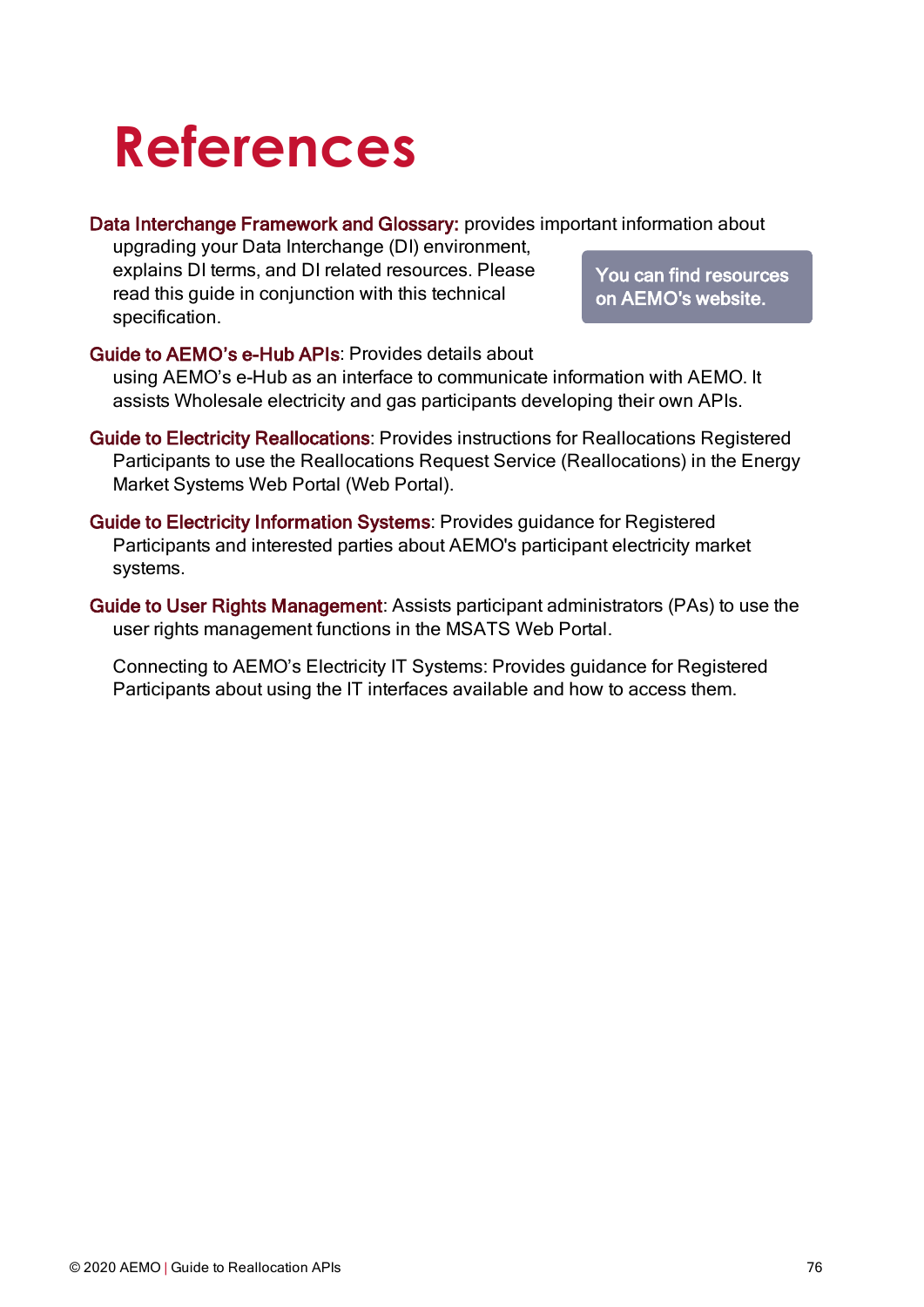# **Rules and Procedures Terms**

This section lists the terms defined in the National [Electricity](https://www.aemc.gov.au/regulation/energy-rules/national-electricity-rules/current) Rules (NER) and the following Reallocations procedures:

- <sup>o</sup> Reallocation Procedure Energy and Dollar Offset Reallocations.
- <sup>o</sup> Reallocation Procedure Swap and Option Offset Reallocations.

| Term                      |
|---------------------------|
| <b>AEMO</b>               |
| <b>Agreement Type</b>     |
| <b>Billing Period</b>     |
| <b>Business</b>           |
| Calendar                  |
| Cap Offset                |
| Counterparty              |
| <b>Credit Participant</b> |
| Day Type                  |
| Debit Participant         |
| <b>Dollar Offset</b>      |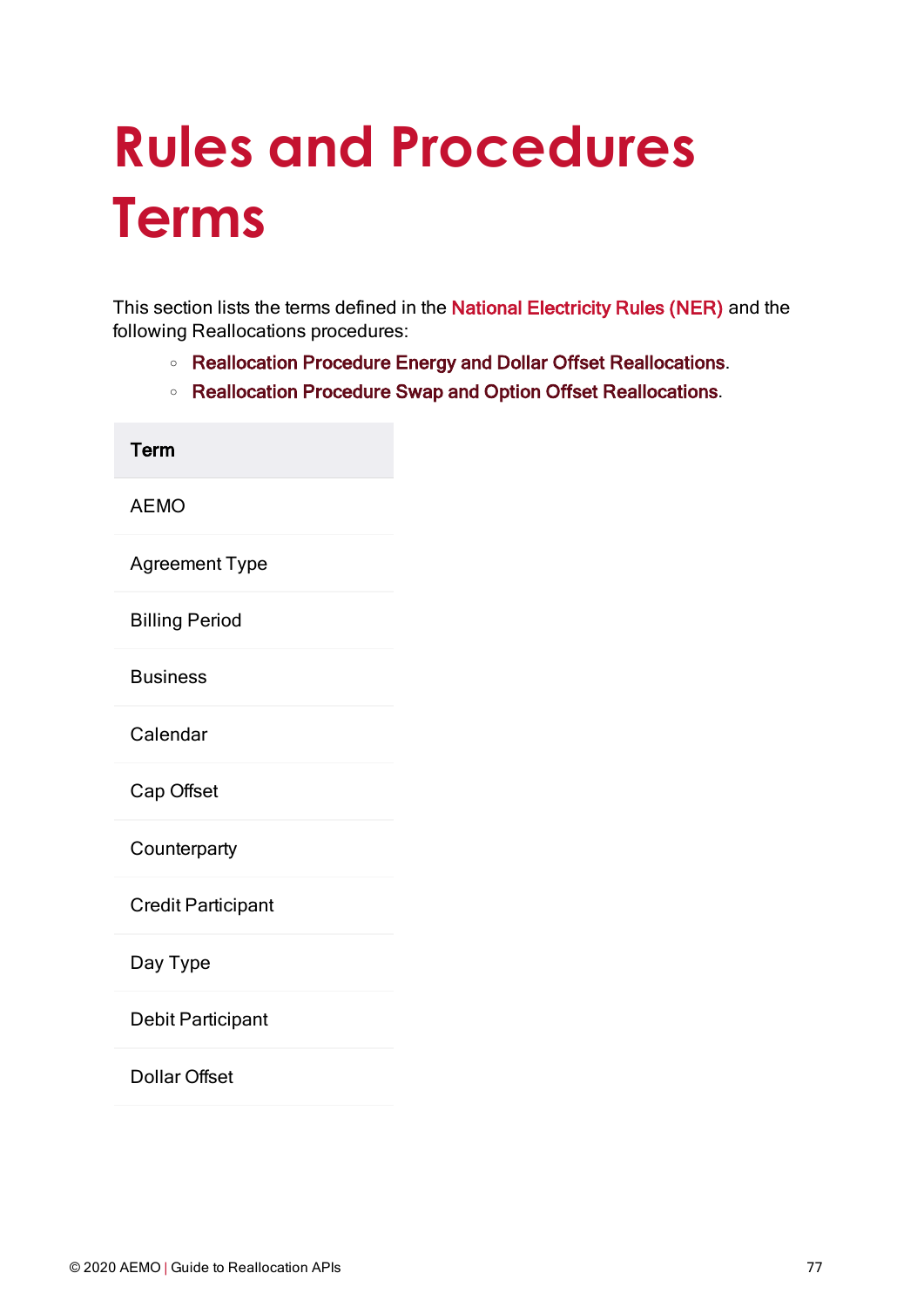#### Term

Energy Offset

Ex Ante Reallocation

Ex Post Reallocation

Flat

Floor Offset

Letter of Agreement

Market Customer

Market Participant

MWh Offset

NEM

Non-business

Participant ID

Period ID

Profile Type

Prudential Requirements

Reallocation Request Service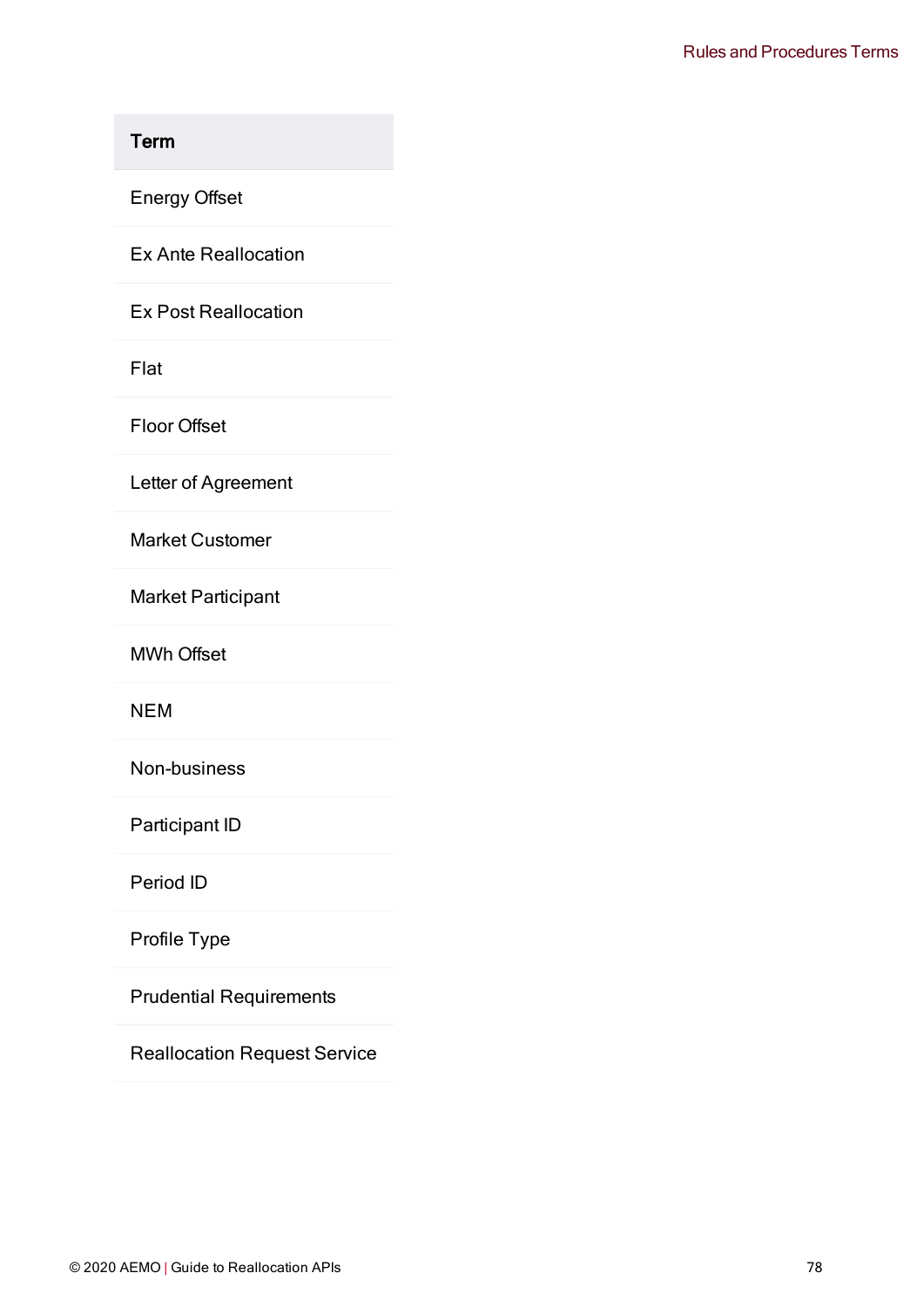## Term

Reallocation Timetable

Region ID

Registered Participant

**Settlements** 

Strike Price

Swap Offset

Trading Day

Trading Interval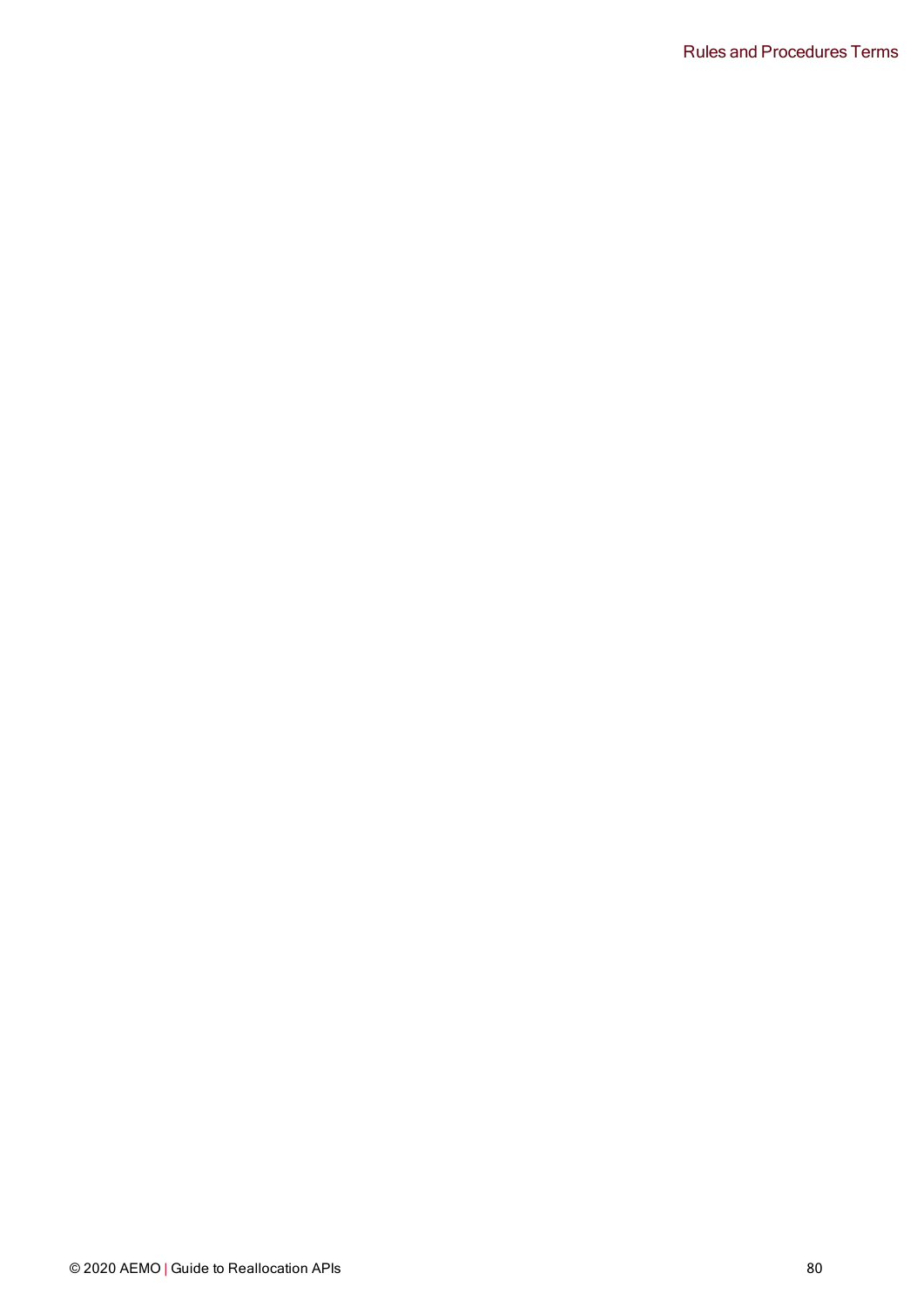# <span id="page-84-0"></span>**Glossary**

#### **AEMO API Gateway**

The gateway on AEMO's side providing participant communication options, accessible over the internet or MarketNet. It uses resources and methods to push messages to Participants' API Gateways .

#### **AEST**

Australian Eastern Standard Time

#### **API**

Application Programming Interface. A set of clearly defined methods of communication between various software components.

#### **API Portal**

Where you can view available APIs, manage your API Keys, and obtain OAS files.

#### **API Protocol**

An e-Hub delivery method.

#### **aseXML**

A standard developed by Australian energy industries to facilitate the exchange of information between energy industry participants using XML.

#### **CSR**

Certificate Signing Request is a block of encoded text given to a Certificate Authority when applying for an SSL Certificate. It also contains the Public Key to include in the certificate. Usually, a Private Key is created at the same time, making a Key Pair.

#### **csv**

Comma-separated values; a file format for exchanging data.

#### **Curl**

A command line utility used to interact with REST API endpoints.

#### **e-Hub**

Consists of the API Portal and the API Gateway for both electricity and gas.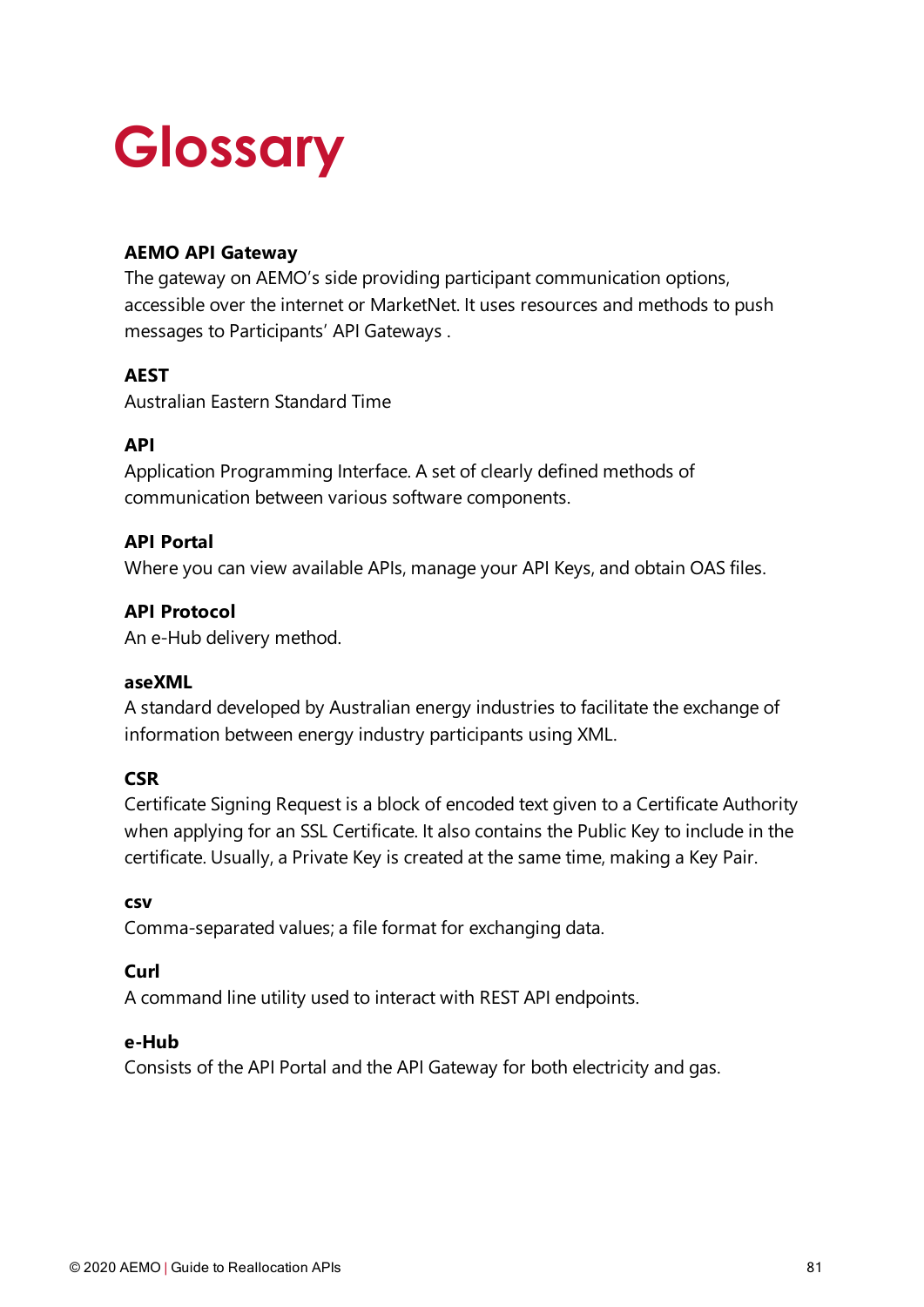#### **EMMS**

Wholesale Electricity Market Management System; software, hardware, network and related processes to implement the energy market.

#### **Endpoint**

Where the API request is sent and where the response comes from.

#### **FTP**

File transfer protocol; a standard network protocol used for the transfer of computer files between a client and server on a computer network.

#### **Header Parameters**

Parameters included in the request header.

#### **Key Pair**

SSL uses a technique called public-key cryptography, based on the concept of a Key Pair. The Key Pair consists of encrypted Public and Private Key data. It is only possible to decrypt the Public Key with the corresponding Private Key.

#### **MarketNet**

AEMO's private network available to participants having a participant ID

#### **Markets Portal**

Web portal for access to AEMO's wholesale web-based applications.

#### **Method**

The allowed operation for a resource, e.g. GET, POST, PUT, DELETE, and so on. These operations determine whether you're reading information, creating new information, updating existing information, or deleting information.

#### **MSATS**

Retail Market Settlement and Transfer Solution

#### **MSATS Web Portal**

MSATS web-based interactive interface

### **MW**

Megawatt

#### **OAS**

OpenAPI specification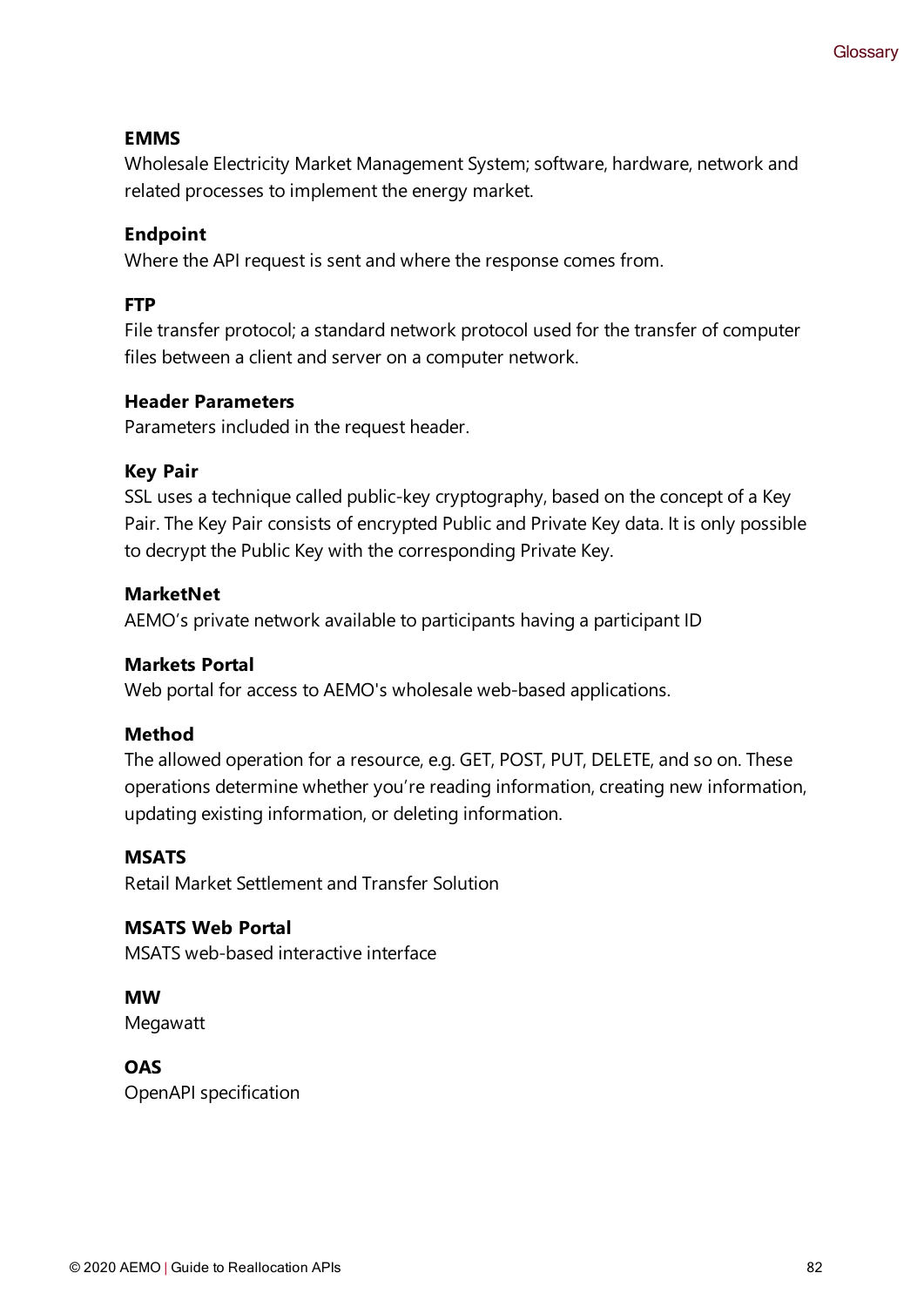#### **OpenAPI specification document**

The file, either in YAML or JSON, describing your REST API. Follows the OpenAPI specification format.

#### **PA**

Participant Administrator who manages participant company's user access and security. The initial PA is set up by the AEMO system administrator as part of the registration process.

#### **Parameters**

Parameters are options you pass with the endpoint (such as specifying the response format or the amount returned). There are four types of parameters: header parameters, path parameters, query string parameters, and request body parameters. The different types of parameters are often documented in separate groups on the same page. Not all endpoints contain each type of parameter. See Parameters for more details.

#### **Participant API Gateway**

The interface implemented by participants where AEMO pushes messages.

#### **Participant File Server**

The publishing point from AEMO systems to participant systems. Each participant is allocated an account and access to private and public areas. Participants are responsible for interfacing with the Participant File Server. If uncollected, files are moved to the archive folder after a couple of days. If your Data Interchange environment is configured properly it automatically retrieves the missing files from the archive. Files are kept in the archive for approximately six months. AEMO's production and pre-production environments are independently operated, so each environment has its own IP address for its Participant File Server. For help, see Connection to AEMO's IT Systems.

#### **Participant ID**

Registered participant identifier

#### **Participant user ID**

The user ID you used to login to the system.

#### **Participant Users**

Set up by the company's Participant Administrator.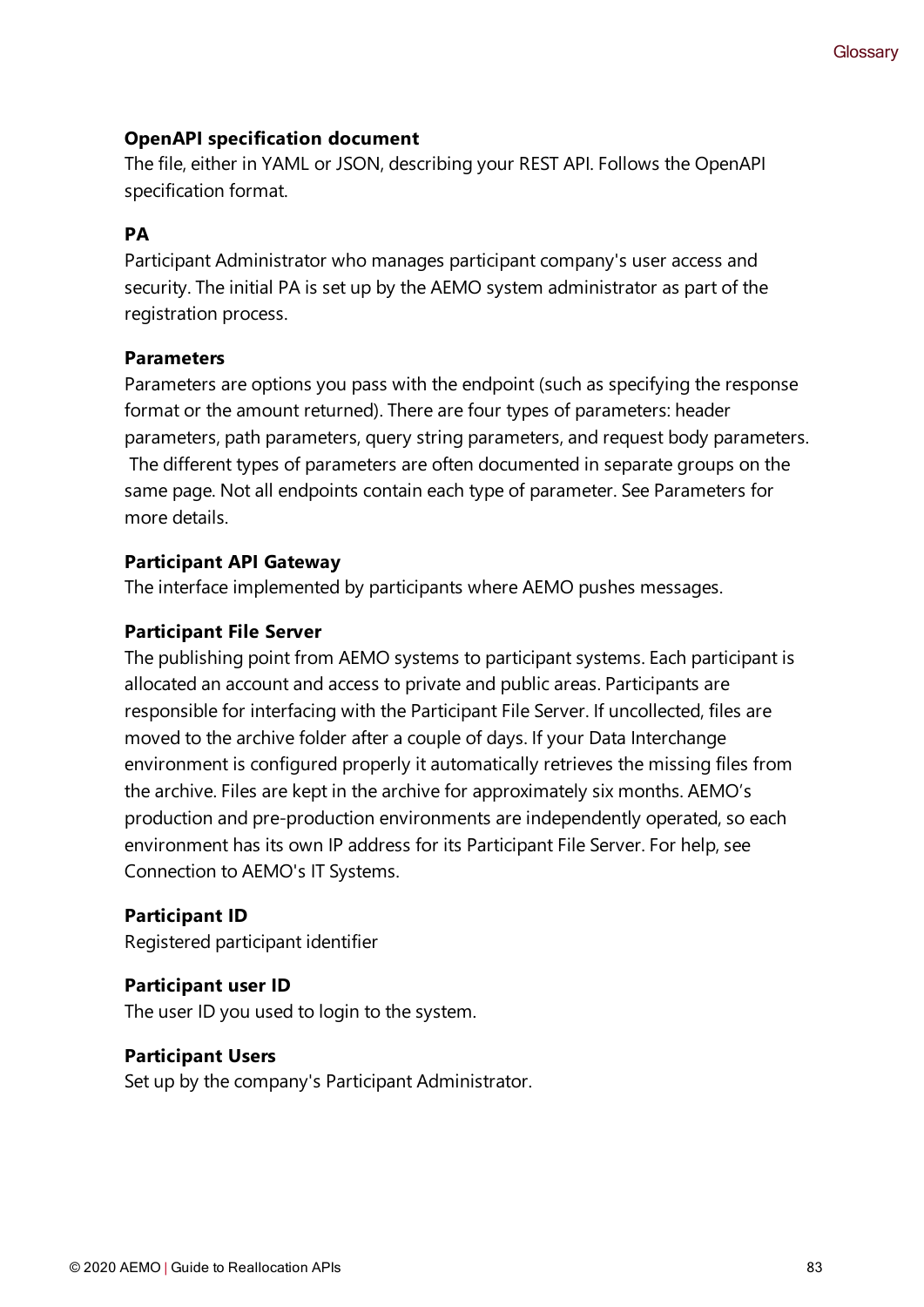#### **Path parameters**

Parameters in the path of the endpoint, before the query string (?). Path parameters are usually set off within curly braces.

#### **Payload**

The data sent by a POST request. The Payload section sits after the header.

#### **PID**

Participant ID

#### **Pre-production**

AEMO's test system available to participants

#### **Private Key**

The secret Private Key is a text file used initially to enerate a Certificate Signing Request (CSR), and later to secure and verify connections.

#### **Production**

AEMO's live system

#### **Public Key**

The Public Key is included as part of your SSL certificate, and works together with your Private Key to make sure your data is encrypt Key (i.e. the certificate) can verify the digital signature is authentic without having to know the secret Private Key.

#### **Query String Parameters**

Parameters in the query string of the endpoint, after the ?.

#### **Request**

The way information is returned from an API. In a request, the client provides a resource URL with the proper authorization to an API server. The API returns a response with the information requested.

#### **Request Body Parameters**

Parameters in the request body. Usually submitted as JSON.

#### **Response**

The information returned by an API after a request is made. Responses are usually in JSON or XML format.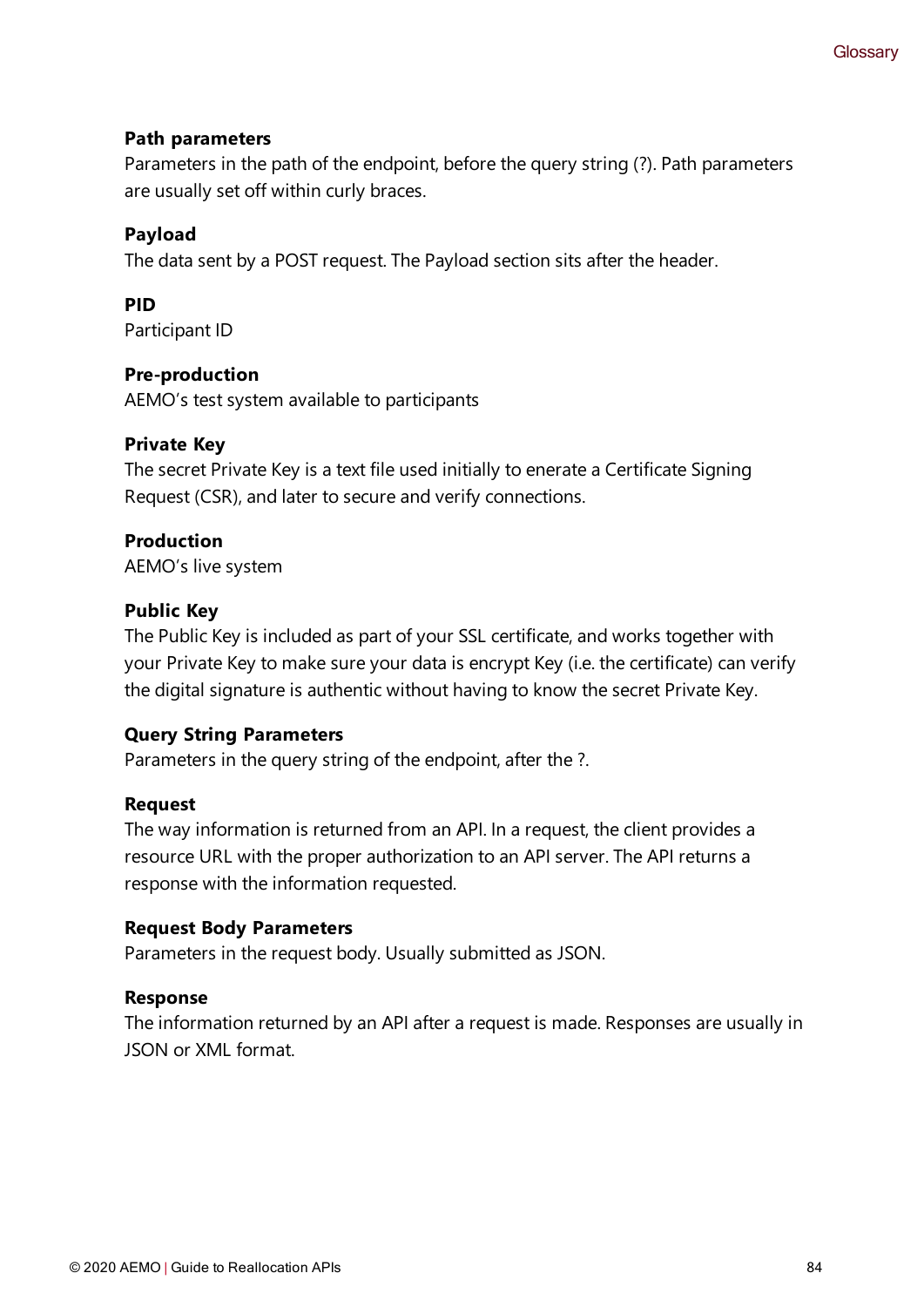#### **Response Example**

The response example shows a sample response from the request example; the response schema defines all possible elements in the response. The response example is not comprehensive of all parameter configurations or operations, but it should correspond with the parameters passed in the request example. The response lets developers know if the resource contains the information they want, the format, and how that information is structured and labeled. The description of the response is known as the response schema. The response schema documents the response in a more comprehensive, general way, listing each property that could possibly be returned, what each property contains, the data format of the values, the structure, and other details.

#### **REST**

The Representational State Transfer API architecture

#### **SSL**

Secure Sockets Layer, cryptographic protocol providing API communication security

#### **Swagger**

Refers to the OpenAPI specification

#### **Swagger File**

The OpenAPI Specification (OAS) definition of the API.

#### **TLS**

Transport Layer Security, cryptographic protocol providing API communication security

#### **URM**

User Rights Management; see the Guide to URM on AEMO's website

#### **zip**

The file compression format used for exchanging data with AEMO.